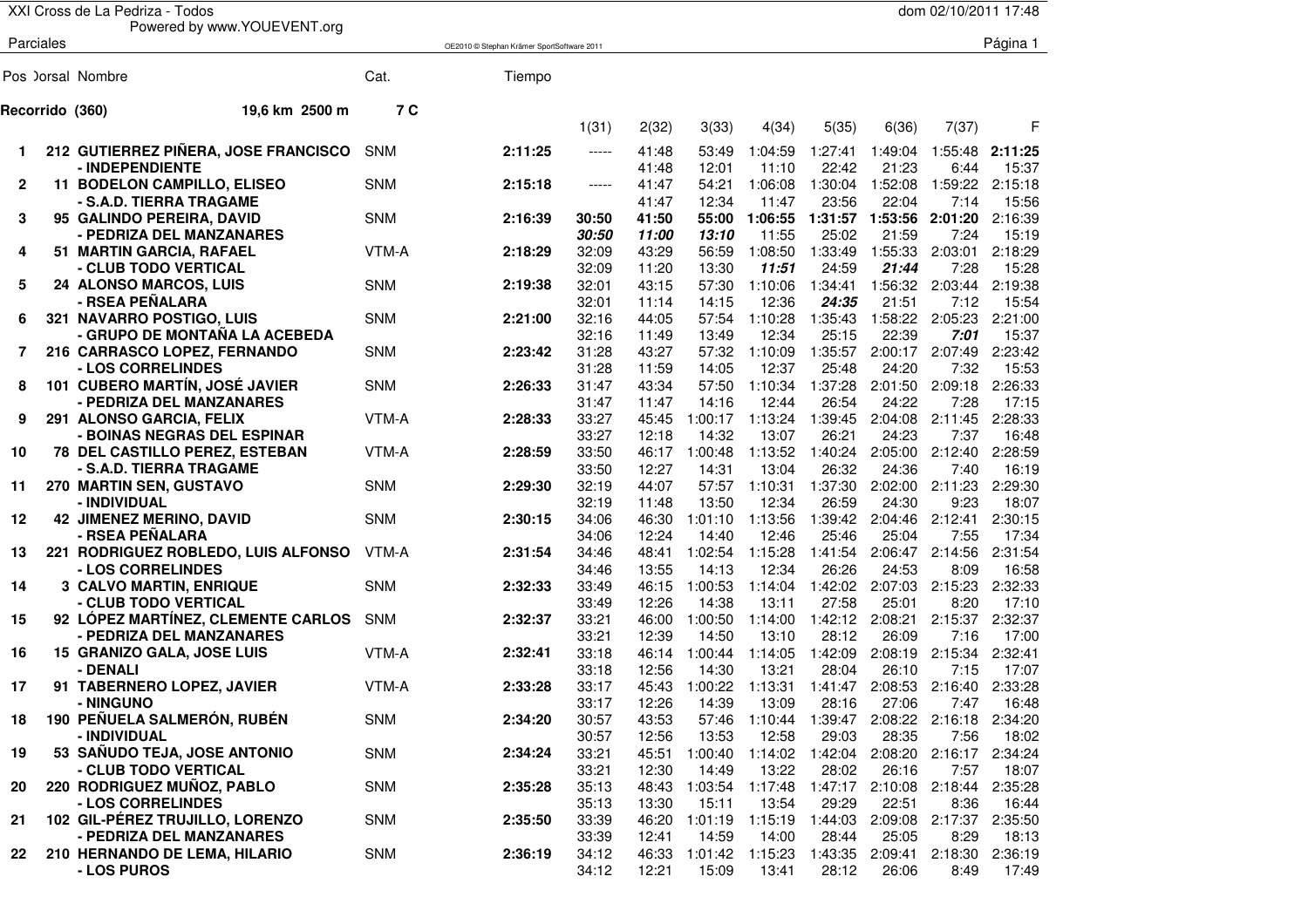|    |                 | XXI Cross de La Pedriza - Todos                      |            |         |                                            |                |                |                       |                  |                                 |                  | dom 02/10/2011 17:48 |                  |
|----|-----------------|------------------------------------------------------|------------|---------|--------------------------------------------|----------------|----------------|-----------------------|------------------|---------------------------------|------------------|----------------------|------------------|
|    |                 | Powered by www.YOUEVENT.org                          |            |         |                                            |                |                |                       |                  |                                 |                  |                      |                  |
|    | Parciales       |                                                      |            |         | OE2010 © Stephan Krämer SportSoftware 2011 |                |                |                       |                  |                                 |                  |                      | Página 2         |
|    |                 | Pos ) orsal Nombre                                   | Cat.       |         | Tiempo                                     |                |                |                       |                  |                                 |                  |                      |                  |
|    | Recorrido (360) | 19,6 km 2500 m                                       | 7 C        | (cont.) |                                            |                |                |                       |                  |                                 |                  |                      |                  |
|    |                 |                                                      |            |         |                                            | 1(31)          | 2(32)          | 3(33)                 | 4(34)            | 5(35)                           | 6(36)            | 7(37)                | F                |
| 23 |                 | 82 PEREZ AGUDO, CECILIO                              | <b>SNM</b> |         | 2:36:42                                    | 33:24          | 46:12          | 1:01:03               | 1:15:37          | 1:45:21                         | 2:11:17          | 2:18:57              | 2:36:42          |
|    |                 | - S.A.D. TIERRA TRAGAME                              |            |         |                                            | 33:24          | 12:48          | 14:51                 | 14:34            | 29:44                           | 25:56            | 7:40                 | 17:45            |
| 24 |                 | 18 PÉREZ PANIAGUA, MIGUEL<br>- S.A.D. TIERRA TRAGAME | <b>SNM</b> |         | 2:36:44                                    | 33:16<br>33:16 | 45:46<br>12:30 | 1:01:05<br>15:19      | 1:15:42<br>14:37 | 1:45:26<br>29:44                | 2:11:19<br>25:53 | 2:19:31<br>8:12      | 2:36:44<br>17:13 |
| 25 |                 | 356 BENITO ALMARAZ, RAUL                             | <b>SNM</b> |         | 2:38:43                                    | 35:03          | 48:40          | 1:02:48               | 1:16:43          | 1:45:52                         | 2:13:00          | 2:20:55              | 2:38:43          |
|    |                 | - INDIVIDUAL                                         |            |         |                                            | 35:03          | 13:37          | 14:08                 | 13:55            | 29:09                           | 27:08            | 7:55                 | 17:48            |
| 26 |                 | 54 LLORENTE HORNILLOS, ISIDORO                       | VTM-A      |         | 2:38:45                                    | 35:12          | 48:23          | 1:03:57               | 1:17:57          | 1:46:14                         | 2:12:23          | 2:20:52              | 2:38:45          |
|    |                 | - CLUB TODO VERTICAL                                 |            |         |                                            | 35:12          | 13:11          | 15:34                 | 14:00            | 28:17                           | 26:09            | 8:29                 | 17:53            |
| 27 |                 | 36 GONZALEZ CARPINTERO, JOSE ALBERT SNM              |            |         | 2:38:53                                    | 34:59          | 48:15          | 1:03:49               | 1:18:01          | 1:46:58                         | 2:13:30          | 2:21:44              | 2:38:53          |
|    |                 | - INDEPENDIENTE                                      |            |         |                                            | 34:59          | 13:16          | 15:34                 | 14:12            | 28:57                           | 26:32            | 8:14                 | 17:09            |
| 28 |                 | 56 SUMOZAS ARRIBAS, ALVARO                           | <b>SNM</b> |         | 2:39:38                                    | 33:22          | 46:31          | 1:01:29               | 1:16:09          | 1:45:56                         | 2:10:07          | 2:21:02              | 2:39:38          |
|    |                 | - S.A.D. TIERRA TRAGAME                              |            |         |                                            | 33:22          | 13:09          | 14:58                 | 14:40            | 29:47                           | 24:11            | 10:55                | 18:36            |
| 29 |                 | 396 VALLE SANCHEZ, FELIX OMAR                        | <b>SNM</b> |         | 2:40:21                                    | 36:16          | 49:28          | 1:05:19               | 1:19:19          | 1:49:02                         | 2:14:33          | 2:23:16              | 2:40:21          |
|    |                 | - INDIVIDUAL                                         |            |         |                                            | 36:16          | 13:12          | 15:51                 | 14:00            | 29:43                           | 25:31            | 8:43                 | 17:05            |
| 30 |                 | 27 MARDOMINGO DE LUCAS, FCO JAVIER                   | VTM-A      |         | 2:40:24                                    | 34:42          | 48:11          | 1:03:46               | 1:18:00          | 1:47:56                         | 2:14:35          | 2:23:08              | 2:40:24          |
|    |                 | - S.A.D. TIERRA TRAGAME                              |            |         |                                            | 34:42          | 13:29          | 15:35                 | 14:14            | 29:56                           | 26:39            | 8:33                 | 17:16            |
| 31 |                 | <b>19 BONILLA DE FRANCISCO, ANGEL</b>                | VTM-A      |         | 2:40:48                                    | 34:20          | 47:41          | 1:02:26               | 1:15:51          | 1:44:53                         | 2:11:16          | 2:20:41              | 2:40:48          |
|    |                 | - S.A.D. TIERRA TRAGAME                              |            |         |                                            | 34:20          | 13:21          | 14:45                 | 13:25            | 29:02                           | 26:23            | 9:25                 | 20:07            |
| 32 |                 | 322 MORATILLA FARIÑAS, ROBERTO                       | <b>SNM</b> |         | 2:41:06                                    | 30:54          | 43:13          | 57:03                 | 1:10:16          | 1:38:54                         | 2:11:08          | 2:19:51              | 2:41:06          |
|    |                 | - UNION GUADALAJARA                                  |            |         |                                            | 30:54          | 12:19          | 13:50                 | 13:13            | 28:38                           | 32:14            | 8:43                 | 21:15            |
| 33 |                 | 306 ALONSO ALONSO, DAVID                             | <b>SNM</b> |         | 2:42:13                                    | 32:52<br>32:52 | 45:12<br>12:20 | 1:00:34<br>15:22      | 1:14:52<br>14:18 | 1:45:15<br>30:23                | 2:10:34<br>25:19 | 2:20:50<br>10:16     | 2:42:13<br>21:23 |
| 34 |                 | - INDIVIDUAL<br>145 PEREZ MELIDA, JUAN JOSE          | <b>SNM</b> |         | 2:44:09                                    | 36:06          | 50:32          | 1:06:49               | 1:20:57          | 1:50:12                         | 2:17:33          | 2:25:52              | 2:44:09          |
|    |                 | - ENPHORMA TRIATLON                                  |            |         |                                            | 36:06          | 14:26          | 16:17                 | 14:08            | 29:15                           | 27:21            | 8:19                 | 18:17            |
| 35 |                 | 311 HERNÁNDEZ GUZMÁN, IVÁN                           | <b>SNM</b> |         | 2:45:19                                    | 37:06          | 50:33          | 1:06:24               | 1:20:37          | 1:49:48                         | 2:18:36          | 2:27:28              | 2:45:19          |
|    |                 | - CLUB DE ESCALADA VERTICAL                          |            |         |                                            | 37:06          | 13:27          | 15:51                 | 14:13            | 29:11                           | 28:48            | 8:52                 | 17:51            |
| 36 |                 | 387 BIANCO, PEDRO                                    | <b>SNM</b> |         | 2:46:07                                    | 35:07          | 49:11          | 1:04:30               | 1:18:47          | 1:47:59                         | 2:19:29          | 2:27:29              | 2:46:07          |
|    |                 | - INDIVIDUAL                                         |            |         |                                            | 35:07          | 14:04          | 15:19                 | 14:17            | 29:12                           | 31:30            | 8:00                 | 18:38            |
| 37 |                 | 372 LLORENTE ALONSO, MARIO                           | <b>SNM</b> |         | 2:46:11                                    | 35:09          | 49:43          | 1:05:24               | 1:18:25          | 1:49:05                         | 2:17:25          | 2:26:29              | 2:46:11          |
|    |                 | - INDIVIDUAL                                         |            |         |                                            | 35:09          | 14:34          | 15:41                 | 13:01            | 30:40                           | 28:20            | 9:04                 | 19:42            |
| 38 |                 | 258 PEREZ VALERO, JOSE LUIS                          | VTM-A      |         | 2:46:18                                    | 35:08          | 49:23          | 1:04:57               | 1:19:23          | 1:50:09                         | 2:20:06          | 2:28:52              | 2:46:18          |
|    |                 | - INDIVIDUAL                                         |            |         |                                            | 35:08          | 14:15          | 15:34                 | 14:26            | 30:46                           | 29:57            | 8:46                 | 17:26            |
| 39 |                 | 83 ORTEGA GALLARZAGOITIA, ANDRES                     | VTM-A      |         | 2:46:34                                    | 35:44          |                | 50:05 1:06:19 1:21:05 |                  | 1:52:09 2:19:58 2:28:49 2:46:34 |                  |                      |                  |
|    |                 | - S.A.D. TIERRA TRAGAME                              |            |         |                                            | 35:44          | 14:21          | 16:14                 | 14:46            | 31:04                           | 27:49            | 8:51                 | 17:45            |
| 40 |                 | 112 ZAMARRÓN MUÑOZ, RICARDO                          | <b>SNM</b> |         | 2:47:04                                    | 35:55          | 49:22          | 1:06:08               | 1:21:46          | 1:53:08                         | 2:18:56          | 2:28:58              | 2:47:04          |
|    |                 | - PEDRIZA DEL MANZANARES                             |            |         |                                            | 35:55          | 13:27          | 16:46                 | 15:38            | 31:22                           | 25:48            | 10:02                | 18:06            |
| 41 |                 | 266 ORDAS MERINO, JORGE                              | VTM-A      |         | 2:47:15                                    | 36:49          | 50:50          | 1:07:12 1:22:00       |                  | 1:52:52                         |                  | 2:20:58 2:29:31      | 2:47:15          |
|    |                 | - NINGUNO                                            |            |         |                                            | 36:49          | 14:01          | 16:22                 | 14:48            | 30:52                           | 28:06            | 8:33                 | 17:44            |
| 42 |                 | <b>16 VELASCO FENOY, PABLO</b>                       | <b>SNM</b> |         | 2:48:06                                    | 36:39          | 50:10          | 1:06:11               | 1:20:44          | 1:52:36                         | 2:19:51          | 2:28:48              | 2:48:06          |
|    |                 | - INDEPENDIENTE                                      |            |         |                                            | 36:39          | 13:31          | 16:01                 | 14:33            | 31:52                           | 27:15            | 8:57                 | 19:18            |
| 43 |                 | <b>184 TERAN CONTRERAS, JAVIER</b>                   | <b>SNM</b> |         | 2:48:07                                    | 36:37          | 50:08          | 1:06:28               | 1:21:20          | 1:52:38                         |                  | 2:19:52 2:29:00      | 2:48:07          |
|    |                 | - INDIVIDUAL                                         |            |         |                                            | 36:37          | 13:31          | 16:20                 | 14:52            | 31:18                           | 27:14            | 9:08                 | 19:07            |
| 44 |                 | 262 MARTÍNEZ FERNÁNDEZ, FRANCISCO JO VTM-A           |            |         | 2:48:55                                    | 35:31          | 49:56          | 1:06:15               | 1:21:07          | 1:52:02                         |                  | 2:20:59 2:29:36      | 2:48:55          |
|    |                 | - INDIVIDUAL                                         |            |         |                                            | 35:31          | 14:25          | 16:19                 | 14:52            | 30:55                           | 28:57            | 8:37                 | 19:19            |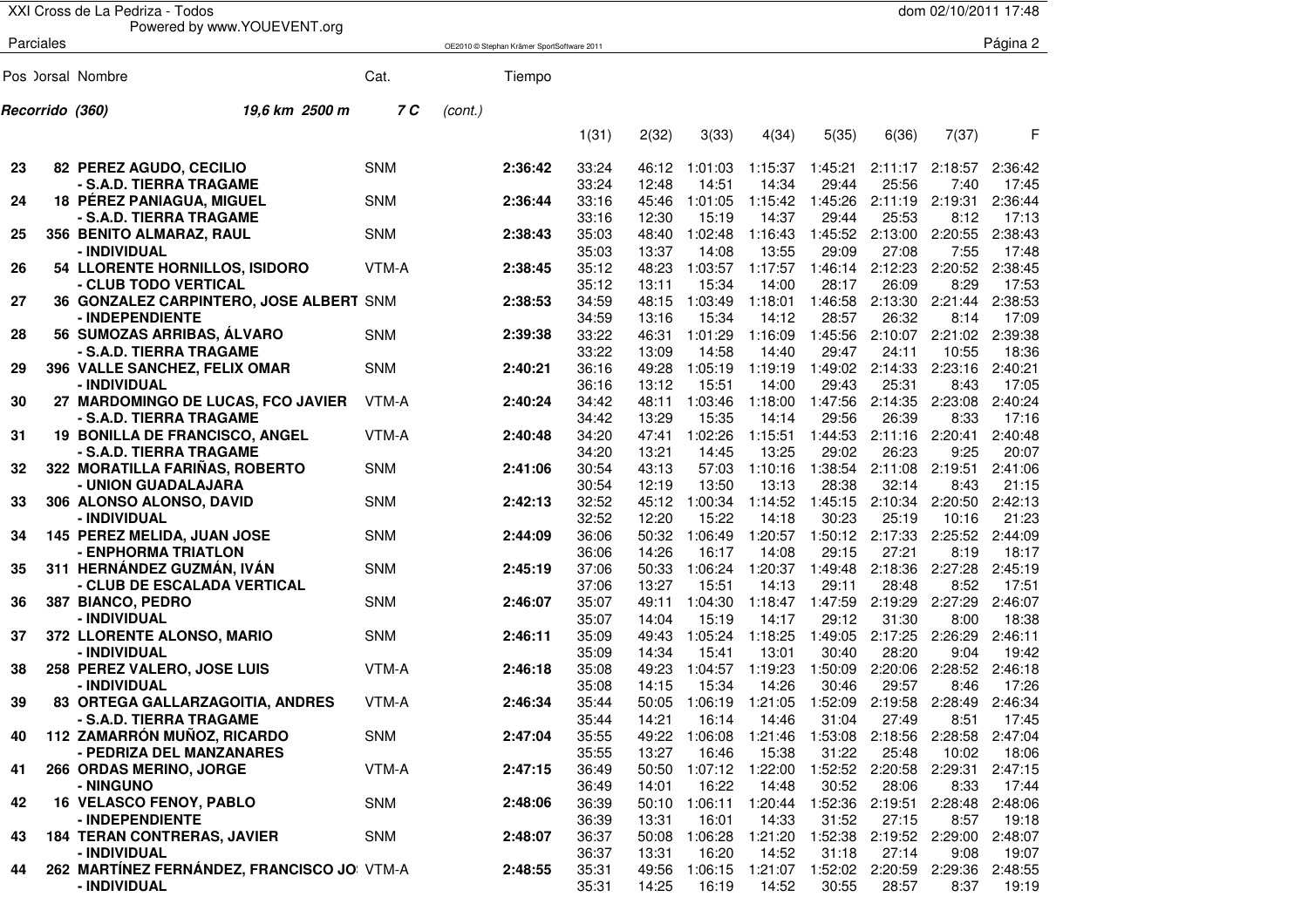|    |                 | XXI Cross de La Pedriza - Todos                       |            |         |                                            |                |                |                                        |                  |                  |                  | dom 02/10/2011 17:48             |                  |
|----|-----------------|-------------------------------------------------------|------------|---------|--------------------------------------------|----------------|----------------|----------------------------------------|------------------|------------------|------------------|----------------------------------|------------------|
|    | Parciales       | Powered by www.YOUEVENT.org                           |            |         | OE2010 © Stephan Krämer SportSoftware 2011 |                |                |                                        |                  |                  |                  |                                  | Página 3         |
|    |                 |                                                       |            |         |                                            |                |                |                                        |                  |                  |                  |                                  |                  |
|    |                 | Pos ) orsal Nombre                                    | Cat.       |         | Tiempo                                     |                |                |                                        |                  |                  |                  |                                  |                  |
|    | Recorrido (360) | 19.6 km 2500 m                                        | 7 C        | (cont.) |                                            |                |                |                                        |                  |                  |                  |                                  |                  |
|    |                 |                                                       |            |         |                                            | 1(31)          | 2(32)          | 3(33)                                  | 4(34)            | 5(35)            | 6(36)            | 7(37)                            | F                |
| 45 |                 | <b>49 JIMENEZ RIVERA, MANUEL</b>                      | VTM-A      |         | 2:49:06                                    | 33:25          | 46:27          | 1:01:01                                | 1:15:33          | 1:45:43          | 2:15:13          | 2:24:42                          | 2:49:06          |
|    |                 | - CLUB TODO VERTICAL                                  |            |         |                                            | 33:25          | 13:02          | 14:34                                  | 14:32            | 30:10            | 29:30            | 9:29                             | 24:24            |
| 46 |                 | 4 SÁNCHEZ BOMBÍN, JOSÉ                                | <b>SNM</b> |         | 2:49:39                                    | 37:01          | 50:56          | 1:08:19                                | 1:23:36          | 1:54:33          | 2:21:57          | 2:31:08                          | 2:49:39          |
|    |                 | - INDEPENDIENTE                                       |            |         |                                            | 37:01          | 13:55          | 17:23                                  | 15:17            | 30:57            | 27:24            | 9:11                             | 18:31            |
| 47 |                 | 219 PRIETO SANCHEZ, JOSE                              | VTM-A      |         | 2:49:43                                    | 34:47          | 48:44          | 1:03:52                                | 1:17:46          | 1:48:09          | 2:15:17          | 2:25:04                          | 2:49:43          |
|    |                 | - LOS CORRELINDES                                     |            |         |                                            | 34:47          | 13:57          | 15:08                                  | 13:54            | 30:23            | 27:08            | 9:47                             | 24:39            |
| 48 |                 | 239 TAPIADOR VELASCO, FAUSTINO                        | VTM-A      |         | 2:49:51                                    | 36:39          | 50:47          | 1:07:17                                | 1:22:23          | 1:54:04          | 2:22:41          | 2:31:21                          | 2:49:51          |
|    |                 | - INDIVIDUAL                                          |            |         |                                            | 36:39          | 14:08          | 16:30                                  | 15:06            | 31:41            | 28:37            | 8:40                             | 18:30            |
| 49 |                 | 90 FLECHA ZAMORA, FERNANDO                            | <b>SNM</b> |         | 2:50:40                                    | 36:52          | 50:58          | 1:07:32<br>16:34                       | 1:22:29<br>14:57 | 1:53:49          | 2:22:44          | 2:32:09                          | 2:50:40<br>18:31 |
| 50 |                 | - INDEPENDIENTE<br>209 TEJEDOR TAPIAS, BORJA          | <b>SNM</b> |         | 2:50:57                                    | 36:52<br>34:36 | 14:06<br>49:20 | 1:04:45                                | 1:20:29          | 31:20<br>1:53:53 | 28:55<br>2:25:27 | 9:25<br>2:33:24                  | 2:50:57          |
|    |                 | - LA ACEBEDA LA GRANJA-VALSAIN                        |            |         |                                            | 34:36          | 14:44          | 15:25                                  | 15:44            | 33:24            | 31:34            | 7:57                             | 17:33            |
| 51 |                 | 28 ANABITARTE URRUTIA, JAIME                          | VTM-A      |         | 2:51:02                                    | 38:08          | 52:50          | 1:09:17                                | 1:24:15          | 1:55:11          | 2:22:38          | 2:31:53                          | 2:51:02          |
|    |                 | - RSEA PEÑALARA                                       |            |         |                                            | 38:08          | 14:42          | 16:27                                  | 14:58            | 30:56            | 27:27            | 9:15                             | 19:09            |
| 52 |                 | 5 RAMIREZ VALDERRAMA, JUAN                            | <b>SNM</b> |         | 2:51:33                                    | 35:45          | 50:24          | 1:06:42                                | 1:21:41          | 1:52:07          | 2:23:52          | 2:32:26                          | 2:51:33          |
|    |                 | - CLUB DEP. ELEM. DE MONT. MONDA                      |            |         |                                            | 35:45          | 14:39          | 16:18                                  | 14:59            | 30:26            | 31:45            | 8:34                             | 19:07            |
| 53 |                 | <b>114 BURGOS MATEOS, SANTIAGO</b>                    | <b>SNM</b> |         | 2:51:46                                    | 36:31          | 49:48          | 1:06:21                                | 1:21:45          | 1:54:19          | 2:21:37          | 2:32:03                          | 2:51:46          |
|    |                 | - PEDRIZA DEL MANZANARES                              |            |         |                                            | 36:31          | 13:17          | 16:33                                  | 15:24            | 32:34            | 27:18            | 10:26                            | 19:43            |
| 54 |                 | 61 RODRIGUEZ GONZALEZ, RICARDO                        | <b>SNM</b> |         | 2:52:08                                    | 37:35          | 52:47          | 1:10:30                                | 1:26:37          | 1:59:32          | 2:25:26          | 2:34:37                          | 2:52:08          |
|    |                 | - GEOGRAPHICA                                         |            |         |                                            | 37:35          | 15:12          | 17:43                                  | 16:07            | 32:55            | 25:54            | 9:11                             | 17:31            |
| 55 |                 | 88 MARTÍN DE LA IGLESIA, MARIBEL                      | VTF-A      |         | 2:52:25                                    | 38:00          | 52:38          | 1:08:52                                | 1:24:17          | 1:55:09          | 2:23:49          | 2:32:48                          | 2:52:25          |
|    |                 | - S.A.D. TIERRA TRAGAME                               |            |         |                                            | 38:00          | 14:38          | 16:14                                  | 15:25            | 30:52            | 28:40            | 8:59                             | 19:37            |
| 56 |                 | 413 RODRÍGUEZ BODAS, FRANCISCO JAVIEI VTM-A           |            |         | 2:52:43                                    | -----          | 41:49          | 55:21                                  | 1:09:03          | 1:55:02          | 2:25:13          | 2:33:22                          | 2:52:43          |
|    |                 | - INDEPENDIENTE                                       |            |         |                                            |                | 41:49          | 13:32                                  | 13:42            | 45:59            | 30:11            | 8:09                             | 19:21            |
| 57 |                 | <b>186 FERNANDEZ CASO, RUBEN</b>                      | <b>SNM</b> |         | 2:53:02                                    | 41:06          | 55:35          | 1:13:04                                | 1:27:42          | 1:58:53          | 2:25:22          | 2:34:16                          | 2:53:02          |
|    |                 | - NINGUNO                                             |            |         |                                            | 41:06          | 14:29          | 17:29                                  | 14:38            | 31:11            | 26:29            | 8:54                             | 18:46            |
| 58 |                 | <b>198 CUENCA GARRIDO, DAVID</b>                      | <b>SNM</b> |         | 2:53:11                                    | 36:44          | 50:29          | 1:06:46                                | 1:20:46          | 1:50:20          | 2:19:45          | 2:28:08                          | 2:43:11          |
|    |                 | - BOMBEROS COMUNIDAD DE MADRID                        |            |         |                                            | 36:44          | 13:45          | 16:17                                  | 14:00            | 29:34            | 29:25            | 8:23                             | 15:03            |
| 59 |                 | 77 MORCILLO GARCÍA, JULIÁN                            | <b>SNM</b> |         | 2:53:20                                    | 37:05          | 51:48          | 1:08:54                                | 1:23:47          | 1:54:32          | 2:25:33          | 2:33:56                          | 2:53:20          |
|    |                 | - CLUB ALPINO MADRILEÑO                               |            |         |                                            | 37:05          | 14:43          | 17:06                                  | 14:53            | 30:45            | 31:01            | 8:23                             | 19:24            |
| 60 |                 | 342 BLAZQUEZ RODRIGO, RUBEN                           | <b>SNM</b> |         | 2:53:50                                    | 34:44          | 48:13          | 1:04:54                                | 1:20:22          | 1:52:58          | 2:21:14          | 2:31:35                          | 2:53:50          |
|    |                 | - GUADARRAMA                                          | <b>SNM</b> |         | 2:55:50                                    | 34:44<br>40:59 | 13:29          | 16:41<br>55:10 1:11:21 1:25:50 1:56:04 | 15:28            | 32:36            | 28:16            | 10:21<br>2:25:08 2:34:23 2:55:50 | 22:15            |
| 61 |                 | 55 JORMESCU MENDEZONA, ANDRES<br>- CLUB TODO VERTICAL |            |         |                                            | 40:59          | 14:11          | 16:11                                  | 14:29            | 30:14            | 29:04            | 9:15                             | 21:27            |
| 62 |                 | 377 REDONDO ROMERO, JUAN JOSE                         | VTM-A      |         | 2:55:53                                    | 40:09          | 54:59          | 1:11:58                                | 1:26:40          | 1:59:04          |                  | 2:27:15 2:36:46                  | 2:55:53          |
|    |                 | - CORREYUNCOS                                         |            |         |                                            | 40:09          | 14:50          | 16:59                                  | 14:42            | 32:24            | 28:11            | 9:31                             | 19:07            |
| 63 |                 | 323 OLIVARES PEREIRA, JAIME                           | SNM        |         | 2:56:47                                    | 37:05          | 52:01          | 1:08:47                                | 1:23:42          | 1:55:06          |                  | 2:27:13 2:37:00                  | 2:56:47          |
|    |                 | - S.A.D. TIERRA TRAGAME                               |            |         |                                            | 37:05          | 14:56          | 16:46                                  | 14:55            | 31:24            | 32:07            | 9:47                             | 19:47            |
| 64 |                 | 108 RUBIO MARTÍN, PEDRO JOSÉ                          | VTM-B      |         | 2:56:54                                    | 37:41          | 52:41          | 1:09:23                                | 1:24:22          | 1:56:57          | 2:28:02 2:37:27  |                                  | 2:56:54          |
|    |                 | - PEDRIZA DEL MANZANARES                              |            |         |                                            | 37:41          | 15:00          | 16:42                                  | 14:59            | 32:35            | 31:05            | 9:25                             | 19:27            |
| 65 |                 | 100 MARTÍNEZ BENAVENT, JORGE                          | <b>SNM</b> |         | 2:56:55                                    | 38:59          | 53:30          | 1:10:07 1:25:31                        |                  | 1:57:22          | 2:25:23          | 2:35:24                          | 2:56:55          |
|    |                 | - PEDRIZA DEL MANZANARES                              |            |         |                                            | 38:59          | 14:31          | 16:37                                  | 15:24            | 31:51            | 28:01            | 10:01                            | 21:31            |
| 66 |                 | 68 RUBIO SANTOS, JUAN CARLOS                          | VTM-A      |         | 2:57:03                                    | 41:38          | 55:49          | 1:13:24                                | 1:29:09          | 2:00:37          |                  | 2:27:53 2:37:26                  | 2:57:03          |
|    |                 | - ULTRARUN                                            |            |         |                                            | 41:38          | 14:11          | 17:35                                  | 15:45            | 31:28            | 27:16            | 9:33                             | 19:37            |
|    |                 |                                                       |            |         |                                            |                |                |                                        |                  |                  |                  |                                  |                  |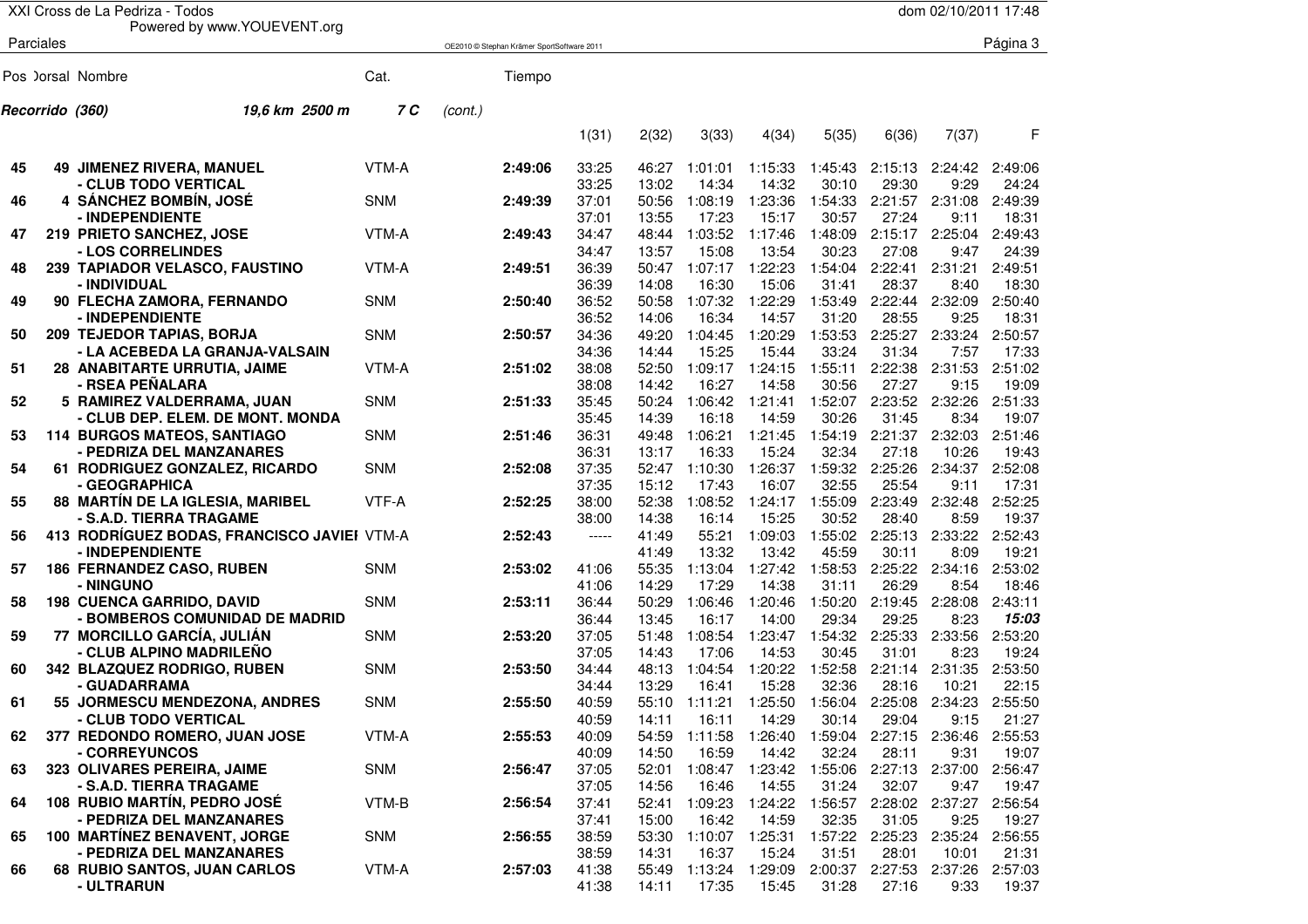|    |                 | XXI Cross de La Pedriza - Todos                   |            |         |                                            |                |                |                               |                  |                  |                  | dom 02/10/2011 17:48    |                  |
|----|-----------------|---------------------------------------------------|------------|---------|--------------------------------------------|----------------|----------------|-------------------------------|------------------|------------------|------------------|-------------------------|------------------|
|    | Parciales       | Powered by www.YOUEVENT.org                       |            |         | OE2010 © Stephan Krämer SportSoftware 2011 |                |                |                               |                  |                  |                  |                         | Página 4         |
|    |                 |                                                   |            |         |                                            |                |                |                               |                  |                  |                  |                         |                  |
|    |                 | Pos ) orsal Nombre                                | Cat.       |         | Tiempo                                     |                |                |                               |                  |                  |                  |                         |                  |
|    | Recorrido (360) | 19.6 km 2500 m                                    | 7 C        | (cont.) |                                            |                |                |                               |                  |                  |                  |                         |                  |
|    |                 |                                                   |            |         |                                            | 1(31)          | 2(32)          | 3(33)                         | 4(34)            | 5(35)            | 6(36)            | 7(37)                   | F                |
| 67 |                 | 400 BERMUDEZ ROJAS, DAVID                         | <b>SNM</b> |         | 2:57:12                                    | 35:21          | 50:16          | 1:06:40                       | 1:21:18          | 1:52:19          | 2:25:47          | 2:36:20                 | 2:57:12          |
|    |                 | - INDIVIDUAL                                      |            |         |                                            | 35:21          | 14:55          | 16:24                         | 14:38            | 31:01            | 33:28            | 10:33                   | 20:52            |
| 68 |                 | <b>105 LLORENTE MANZANARES, MÓNICA</b>            | <b>SNF</b> |         | 2:57:17                                    | 37:42          | 52:44          | 1:09:42                       | 1:25:41          | 1:58:08          | 2:27:57          | 2:37:18                 | 2:57:17          |
|    |                 | - PEDRIZA DEL MANZANARES                          |            |         |                                            | 37:42          | 15:02          | 16:58                         | 15:59            | 32:27<br>1:55:35 | 29:49            | 9:21<br>2:37:29         | 19:59<br>2:57:44 |
| 69 |                 | <b>268 MORÁN CASSY, MIGUEL</b><br>- RSEA PEÑALARA | <b>SNM</b> |         | 2:57:44                                    | 36:53<br>36:53 | 52:06<br>15:13 | 1:08:58<br>16:52              | 1:24:19<br>15:21 | 31:16            | 2:28:00<br>32:25 | 9:29                    | 20:15            |
| 70 |                 | 344 GARCIA FERNANDEZ, ALVARO                      | <b>SNM</b> |         | 2:57:57                                    | 38:02          | 53:50          | 1:10:50                       | 1:26:10          | 1:58:32          | 2:30:40          | 2:39:15                 | 2:57:57          |
|    |                 | - MARATHON ARANJUEZ                               |            |         |                                            | 38:02          | 15:48          | 17:00                         | 15:20            | 32:22            | 32:08            | 8:35                    | 18:42            |
| 71 |                 | 276 MUÑOZ MARQUEZ, IGNACIO                        | <b>SNM</b> |         | 2:58:31                                    | 39:38          | 54:12          | 1:10:26                       | 1:25:38          | 1:57:25          |                  | 2:27:17 2:36:43         | 2:58:31          |
|    |                 | - INDIVIDUAL                                      |            |         |                                            | 39:38          | 14:34          | 16:14                         | 15:12            | 31:47            | 29:52            | 9:26                    | 21:48            |
| 72 |                 | 129 PUCH RODEIRO, GONZALO                         | <b>SNM</b> |         | 2:59:59                                    | 40:05          | 55:48          | 1:12:09                       | 1:26:46          | 1:59:11          | 2:30:53          | 2:39:56                 | 2:59:59          |
|    |                 | - CLUB DE MONTAÑA LEGANES                         |            |         |                                            | 40:05          | 15:43          | 16:21                         | 14:37            | 32:25            | 31:42            | 9:03                    | 20:03            |
| 73 |                 | 72 LINDEMANN QUINTANA, EDMUNDO                    | VTM-A      |         | 3:00:10                                    | 39:49          | 55:08          | 1:13:45                       | 1:30:03          | 2:03:14          | 2:31:20          | 2:40:49                 | 3:00:10          |
|    |                 | - INDEPENDIENTE                                   |            |         |                                            | 39:49          | 15:19          | 18:37                         | 16:18            | 33:11            | 28:06            | 9:29                    | 19:21            |
| 74 |                 | 104 JIMÉNEZ HERNANDEZ, MIGUEL ÁNGEL               | VTM-A      |         | 3:00:38                                    | 37:56          | 52:45          | 1:09:39                       | 1:25:46          | 1:58:06          | 2:29:22          | 2:40:44                 | 3:00:38          |
|    |                 | - PEDRIZA DEL MANZANARES                          |            |         |                                            | 37:56          | 14:49          | 16:54                         | 16:07            | 32:20            | 31:16            | 11:22                   | 19:54            |
| 75 |                 | 225 PERALTA DEL TORO, VICENTE                     | <b>SNM</b> |         | 3:01:08                                    | 40:06          | 55:27          | 1:12:31                       | 1:28:21          | 2:01:44          | 2:31:23          | 2:41:25                 | 3:01:08          |
|    |                 | - INDIVIDUAL                                      |            |         |                                            | 40:06          | 15:21          | 17:04                         | 15:50            | 33:23            | 29:39            | 10:02                   | 19:43            |
| 76 |                 | 278 LOPEZ HIDALGO, JESUS                          | VTM-A      |         | 3:01:53                                    | 42:00          | 56:56          | 1:16:58                       | 1:31:47          | 2:03:24          | 2:33:38          | 2:42:31                 | 3:01:53          |
|    |                 | - INDIVIDUAL                                      |            |         |                                            | 42:00          | 14:56          | 20:02                         | 14:49            | 31:37            | 30:14            | 8:53                    | 19:22            |
| 77 |                 | <b>162 FERNANDEZ MAGAN, ROBERTO</b>               | VTM-A      |         | 3:01:55                                    | 39:22          | 54:08          | 1:12:02                       | 1:28:44          | 2:02:48          | 2:31:19          | 2:41:11                 | 3:01:55          |
|    |                 | - S.A.D. TIERRA TRAGAME                           |            |         |                                            | 39:22          | 14:46          | 17:54                         | 16:42            | 34:04            | 28:31            | 9:52                    | 20:44            |
| 78 |                 | 62 SANZ SANZ, JUAN CARLOS                         | VTM-A      |         | 3:02:16                                    | 37:03          | 51:37          | 1:08:22                       | 1:23:49          | 1:57:32          | 2:29:31          | 2:41:51                 | 3:02:16          |
|    |                 | - S.A.D. TIERRA TRAGAME                           |            |         |                                            | 37:03          | 14:34          | 16:45                         | 15:27            | 33:43            | 31:59            | 12:20                   | 20:25            |
| 79 |                 | 378 MARTIN REDONDO, PABLO                         | <b>SNM</b> |         | 3:02:26                                    | 44:01          | 59:57          | 1:18:25                       | 1:33:12          | 2:03:16          | 2:33:27          | 2:45:43                 | 3:02:26          |
|    |                 | - INDIVIDUAL                                      |            |         |                                            | 44:01          | 15:56          | 18:28                         | 14:47            | 30:04            | 30:11            | 12:16                   | 16:43            |
| 80 |                 | 127 PARRÓN PINO, PABLO ENRIQUE                    | <b>SNM</b> |         | 3:02:34                                    | 41:51          | 56:57          | 1:14:28                       | 1:30:16          | 2:02:18          | 2:31:26          | 2:41:09                 | 3:02:34          |
|    |                 | - RSEA PEÑALARA<br>134 REY TADEO, MAURO           | VTM-B      |         | 3:03:03                                    | 41:51          | 15:06          | 17:31                         | 15:48            | 32:02<br>1:59:48 | 29:08            | 9:43<br>2:43:07         | 21:25            |
| 81 |                 | - RSEA PEÑALARA                                   |            |         |                                            | 39:11<br>39:11 | 55:07<br>15:56 | 1:11:49<br>16:42              | 1:26:45<br>14:56 | 33:03            | 2:34:44<br>34:56 | 8:23                    | 3:03:03<br>19:56 |
| 82 |                 | 93 CUESTA GARCÍA, CÉSAR                           | <b>SNM</b> |         | 3:03:24                                    | 40:00          | 55:34          | 1:13:25                       | 1:29:01          | 2:02:26          | 2:32:49          | 2:42:47                 | 3:03:24          |
|    |                 | - PEDRIZA DEL MANZANARES                          |            |         |                                            | 40:00          | 15:34          | 17:51                         | 15:36            | 33:25            | 30:23            | 9:58                    | 20:37            |
| 83 |                 | 409 ARRANZ MONTERO, GONZALO                       | <b>SNM</b> |         | 3:03:34                                    | 36:55          |                | 50:54 1:07:29 1:22:10 1:53:55 |                  |                  |                  | 2:26:22 2:36:41 3:03:34 |                  |
|    |                 | - TRIATLON PISUERGA-TRIPI                         |            |         |                                            | 36:55          | 13:59          | 16:35                         | 14:41            | 31:45            | 32:27            | 10:19                   | 26:53            |
| 84 |                 | 417 MATARRANZ SANCHO, JOSE IGNACIO                | VTM-A      |         | 3:03:48                                    | 46:57          | 1:02:28        | 1:21:04                       | 1:36:11          | 2:06:39          | 2:37:12 2:45:33  |                         | 3:03:48          |
|    |                 | - INDEPENDIENTE                                   |            |         |                                            | 46:57          | 15:31          | 18:36                         | 15:07            | 30:28            | 30:33            | 8:21                    | 18:15            |
| 85 |                 | 376 DELGADO GONZALEZ, ISMAEL                      | VTM-A      |         | 3:04:10                                    | 40:03          |                | 55:12 1:12:16                 | 1:26:48          | 2:00:08          | 2:35:52 2:43:56  |                         | 3:04:10          |
|    |                 | - CORREYUNCOS                                     |            |         |                                            | 40:03          | 15:09          | 17:04                         | 14:32            | 33:20            | 35:44            | 8:04                    | 20:14            |
| 86 |                 | 304 RUS GARCIA, LUIS JAVIER                       | SNM        |         | 3:06:14                                    | 44:57          | 1:01:27        | 1:21:33                       | 1:37:12 2:09:09  |                  | 2:37:07 2:46:25  |                         | 3:06:14          |
|    |                 | - INDIVIDUAL                                      |            |         |                                            | 44:57          | 16:30          | 20:06                         | 15:39            | 31:57            | 27:58            | 9:18                    | 19:49            |
| 87 |                 | 139 MUÑOZ MARTÍN, DAVID                           | <b>SNM</b> |         | 3:07:39                                    | 44:45          | 1:00:34        | 1:21:12 1:37:15               |                  | 2:09:16          | 2:39:31 2:48:37  |                         | 3:07:39          |
|    |                 | - INDIVIDUAL                                      |            |         |                                            | 44:45          | 15:49          | 20:38                         | 16:03            | 32:01            | 30:15            | 9:06                    | 19:02            |
| 88 |                 | 117 DE LA BELDAD TRUJILLO, JUAN ANTONI SNM        |            |         | 3:07:41                                    | 38:44          |                | 54:54 1:12:07 1:28:34         |                  | 2:04:53          |                  | 2:37:42 2:47:19         | 3:07:41          |
|    |                 | - S.A.D. TIERRA TRAGAME                           |            |         |                                            | 38:44          | 16:10          | 17:13                         | 16:27            | 36:19            | 32:49            | 9:37                    | 20:22            |
|    |                 |                                                   |            |         |                                            |                |                |                               |                  |                  |                  |                         |                  |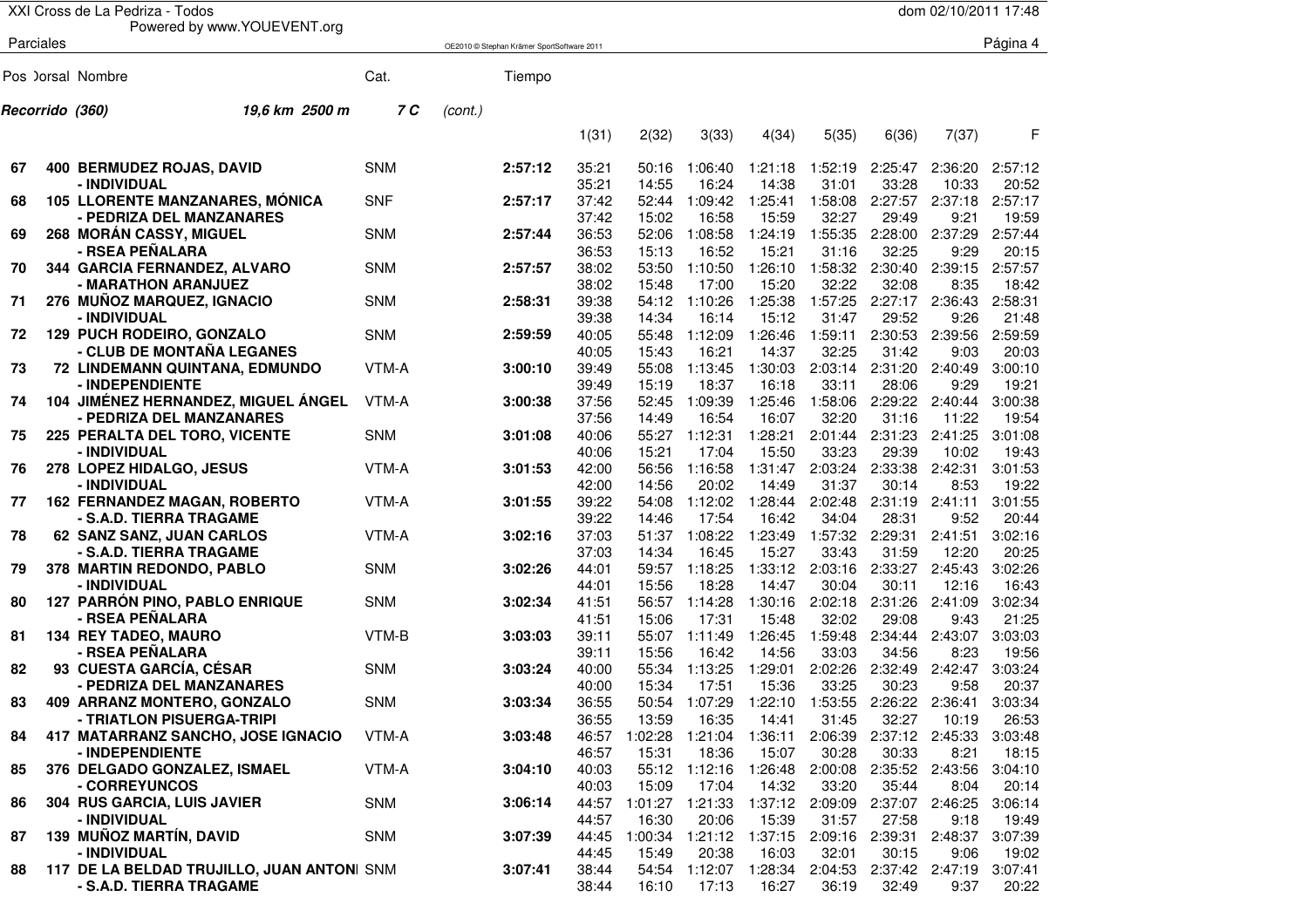|     |                 | XXI Cross de La Pedriza - Todos                      |            |         |                                            |                |                |                                                       |                  |                  |                          | dom 02/10/2011 17:48 |                  |
|-----|-----------------|------------------------------------------------------|------------|---------|--------------------------------------------|----------------|----------------|-------------------------------------------------------|------------------|------------------|--------------------------|----------------------|------------------|
|     | Parciales       | Powered by www.YOUEVENT.org                          |            |         | OE2010 © Stephan Krämer SportSoftware 2011 |                |                |                                                       |                  |                  |                          |                      | Página 5         |
|     |                 |                                                      |            |         |                                            |                |                |                                                       |                  |                  |                          |                      |                  |
|     |                 | Pos ) orsal Nombre                                   | Cat.       |         | Tiempo                                     |                |                |                                                       |                  |                  |                          |                      |                  |
|     | Recorrido (360) | 19.6 km 2500 m                                       | 7 C        | (cont.) |                                            |                |                |                                                       |                  |                  |                          |                      |                  |
|     |                 |                                                      |            |         |                                            | 1(31)          | 2(32)          | 3(33)                                                 | 4(34)            | 5(35)            | 6(36)                    | 7(37)                | F                |
| 89  |                 | 260 RODRIGUEZ RIVERO, OSCAR                          | VTM-A      |         | 3:07:45                                    | 40:21          | 56:46          | 1:18:21                                               | 1:34:26          | 2:07:20          | 2:38:08                  | 2:47:43              | 3:07:45          |
|     |                 | - INDIVIDUAL                                         |            |         |                                            | 40:21          | 16:25          | 21:35                                                 | 16:05            | 32:54            | 30:48                    | 9:35                 | 20:02            |
| 90  |                 | 414 NISTAL GONZÁLEZ, SANTIAGO                        | VTM-A      |         | 3:08:08                                    | 41:01          | 56:54          | 1:17:20                                               | 1:34:04          | 2:08:22          | 2:39:34                  | 2:49:33              | 3:08:08          |
|     |                 | - C.D.VILLA DE CASTROCONTRIGO                        |            |         |                                            | 41:01          | 15:53          | 20:26                                                 | 16:44            | 34:18            | 31:12                    | 9:59                 | 18:35            |
| 91  |                 | 224 FERNANDEZ GONZALEZ, ISIDRO                       | VTM-A      |         | 3:08:20                                    | 39:46          | 55:33          | 1:13:35                                               | 1:29:44          | 2:04:55          | 2:34:41                  | 2:45:24              | 3:08:20          |
|     |                 | - NINGUNO                                            |            |         |                                            | 39:46          | 15:47          | 18:02                                                 | 16:09            | 35:11            | 29:46                    | 10:43                | 22:56            |
| 92  |                 | 336 IBÁÑEZ GARCÍA, ANDRÉS<br>- INDIVIDUAL            | <b>SNM</b> |         | 3:09:02                                    | 37:55<br>37:55 | 52:49<br>14:54 | 1:10:32<br>17:43                                      | 1:26:30<br>15:58 | 2:03:42<br>37:12 | 2:37:48<br>34:06         | 2:47:52<br>10:04     | 3:09:02<br>21:10 |
| 93  |                 | 31 VACA ESCRIBANO, GABRIEL                           | VTM-A      |         | 3:09:11                                    | 42:40          | 58:44          | 1:18:07                                               | 1:35:04          | 2:09:13          | 2:39:30                  | 2:49:46              | 3:09:11          |
|     |                 | - G.M.C.S.I.C.                                       |            |         |                                            | 42:40          | 16:04          | 19:23                                                 | 16:57            | 34:09            | 30:17                    | 10:16                | 19:25            |
| 94  |                 | 96 DE PAZ RUIZ, DAVID JACOBO                         | <b>SNM</b> |         | 3:09:22                                    | 42:18          | 58:48          | 1:18:13                                               | 1:34:49          | 2:08:50          | 2:39:24                  | 2:48:29              | 3:09:22          |
|     |                 | - PEDRIZA DEL MANZANARES                             |            |         |                                            | 42:18          | 16:30          | 19:25                                                 | 16:36            | 34:01            | 30:34                    | 9:05                 | 20:53            |
| 95  |                 | 110 DE PAZ RUIZ, PEDRO                               | <b>SNM</b> |         | 3:09:23                                    | 42:19          | 58:46          | 1:18:09                                               | 1:34:52          | 2:08:53          | 2:39:28                  | 2:48:49              | 3:09:23          |
|     |                 | - PEDRIZA DEL MANZANARES                             |            |         |                                            | 42:19          | 16:27          | 19:23                                                 | 16:43            | 34:01            | 30:35                    | 9:21                 | 20:34            |
| 96  |                 | 333 DELGADO MARTIN, MIGUEL ANGEL                     | <b>SNM</b> |         | 3:09:50                                    | 46:16          | 1:02:41        | 1:23:03                                               | 1:38:17          | 2:10:21          | 2:39:29                  | 2:49:29              | 3:09:50          |
|     |                 | - PARTICULAR                                         |            |         |                                            | 46:16          | 16:25          | 20:22                                                 | 15:14            | 32:04            | 29:08                    | 10:00                | 20:21            |
| 97  |                 | 111 MARTÍN REDONDO, RAÚL                             | <b>SNM</b> |         | 3:10:03                                    | 44:25          | 1:00:00        | 1:19:02                                               | 1:34:08          | 2:06:50          | 2:37:46                  | 2:48:04              | 3:10:03          |
|     |                 | - PEDRIZA DEL MANZANARES                             |            |         |                                            | 44:25          | 15:35          | 19:02                                                 | 15:06            | 32:42            | 30:56                    | 10:18                | 21:59            |
| 98  |                 | <b>187 PORTERO FUENTES, ANTONIO</b>                  | VTM-A      |         | 3:10:09                                    | 42:23          | 57:02          | 1:17:27                                               | 1:34:22          | 2:09:00          | 2:37:10                  | 2:47:29              | 3:10:09          |
|     |                 | - COLECTIVO VERTICAL                                 |            |         |                                            | 42:23          | 14:39          | 20:25                                                 | 16:55            | 34:38            | 28:10                    | 10:19                | 22:40            |
| 99  |                 | 251 NARANJO, PEDRO                                   | VTM-A      |         | 3:10:20                                    | 42:42          | 58:53          | 1:19:17                                               | 1:35:46          | 2:09:06          | 2:40:14                  | 2:50:12              | 3:10:20          |
|     |                 | - INDIVIDUAL                                         |            |         |                                            | 42:42          | 16:11          | 20:24                                                 | 16:29            | 33:20            | 31:08                    | 9:58                 | 20:08            |
| 100 |                 | 275 CABREJAS ARTOLA, JESUS                           | <b>SNM</b> |         | 3:11:22                                    | 39:24          | 55:05          | 1:13:18                                               | 1:30:37          | 2:06:20          | 2:40:02                  | 2:49:48              | 3:11:22          |
|     |                 | - GRUPO DE MONTAÑA LA ACEBEDA                        |            |         |                                            | 39:24          | 15:41          | 18:13                                                 | 17:19            | 35:43            | 33:42                    | 9:46                 | 21:34            |
| 101 |                 | <b>403 RUIZ DUARTE, CARLOS</b>                       | <b>SNM</b> |         | 3:11:50                                    | 36:50          | 51:34          | 1:09:37                                               | 1:25:44          | 2:01:12          | 2:37:50                  | 2:48:47              | 3:11:50          |
|     |                 | - INDEPENDIENTE                                      |            |         |                                            | 36:50          | 14:44          | 18:03                                                 | 16:07            | 35:28            | 36:38                    | 10:57                | 23:03            |
| 102 |                 | 109 ROSADO SEGADO, PEDRO LUIS                        | <b>SNM</b> |         | 3:12:03                                    | 41:40          | 56:44          | 1:15:44                                               | 1:32:42          | 2:07:04          | 2:39:35                  | 2:50:33              | 3:12:03          |
|     |                 | - PEDRIZA DEL MANZANARES                             |            |         |                                            | 41:40          | 15:04          | 19:00                                                 | 16:58            | 34:22            | 32:31                    | 10:58                | 21:30            |
| 103 |                 | 361 ROMERO MÁRQUEZ, BALDOMERO                        | VTM-A      |         | 3:12:28                                    | 43:21          | 59:11          | 1:19:54                                               | 1:35:56          | 2:09:08          | 2:40:19                  | 2:50:14              | 3:12:28          |
|     |                 | - INDIVIDUAL                                         |            |         |                                            | 43:21          | 15:50          | 20:43                                                 | 16:02            | 33:12            | 31:11                    | 9:55                 | 22:14            |
| 104 |                 | 284 ODRIOZOLA LINO, JAVIER                           | VTM-B      |         | 3:12:40                                    | 38:49          | 56:39          | 1:15:39                                               | 1:32:53          | 2:09:47          | 2:44:15                  | 2:53:24              | 3:12:40          |
|     |                 | - CANGURO AAC                                        |            |         |                                            | 38:49          | 17:50          | 19:00                                                 | 17:14            | 36:54            | 34:28                    | 9:09                 | 19:16            |
| 105 |                 | 408 MÚÑOZ ACERO, PATRICIA                            | <b>SNF</b> |         | 3:12:46                                    | 43:53          |                | 59:53 1:20:08 1:35:58 2:07:29 2:40:12 2:50:15 3:12:46 |                  |                  |                          |                      |                  |
|     |                 | - TRIATLON PISUERGA-TRIPI                            |            |         |                                            | 43:53          | 16:00          | 20:15                                                 | 15:50            | 31:31            | 32:43                    | 10:03                | 22:31            |
| 106 |                 | <b>115 ARROGANTE HUERTAS, VÍCTOR</b>                 | <b>SNM</b> |         | 3:12:49                                    | 40:11          |                | 56:27 1:19:23                                         | 1:35:53          | 2:09:51          |                          | 2:42:43 2:52:18      | 3:12:49          |
|     |                 | - PEDRIZA DEL MANZANARES                             |            |         |                                            | 40:11          | 16:16          | 22:56                                                 | 16:30            | 33:58            | 32:52<br>2:44:50 2:54:10 | 9:35                 | 20:31            |
| 107 |                 | 391 SEBASTIAN ESTEBARANZ, FCO JAVIER<br>- INDIVIDUAL | VTM-A      |         | 3:13:23                                    | 44:40<br>44:40 | 16:34          | 1:01:14 1:25:33<br>24:19                              | 1:41:39<br>16:06 | 2:14:43<br>33:04 | 30:07                    | 9:20                 | 3:13:23<br>19:13 |
| 108 |                 | 144 FORMARIZ POMBO, ARTURO                           | <b>SNM</b> |         | 3:13:26                                    | 44:33          | 1:00:32        | 1:21:16                                               | 1:37:07          | 2:10:25          | 2:43:43                  | 2:53:45              | 3:13:26          |
|     |                 | - INDIVIDUAL                                         |            |         |                                            | 44:33          | 15:59          | 20:44                                                 | 15:51            | 33:18            | 33:18                    | 10:02                | 19:41            |
| 109 |                 | 335 RODRIGUEZ LEAL, DAVID                            | <b>SNM</b> |         | 3:13:57                                    | 38:11          | 52:52          | 1:10:22                                               | 1:26:38          | 2:03:08          | 2:37:22 2:49:56          |                      | 3:13:57          |
|     |                 | - INDIVIDUAL                                         |            |         |                                            | 38:11          | 14:41          | 17:30                                                 | 16:16            | 36:30            | 34:14                    | 12:34                | 24:01            |
| 110 |                 | 169 ESCRIBANO ORTEGA, JUAN CARLOS                    | VTM-A      |         | 3:14:08                                    | 39:57          | 55:45          | 1:13:58                                               | 1:30:38          | 2:06:16          | 2:41:41                  | 2:51:04              | 3:14:08          |
|     |                 | - TRICICLES                                          |            |         |                                            | 39:57          | 15:48          | 18:13                                                 | 16:40            | 35:38            | 35:25                    | 9:23                 | 23:04            |
|     |                 |                                                      |            |         |                                            |                |                |                                                       |                  |                  |                          |                      |                  |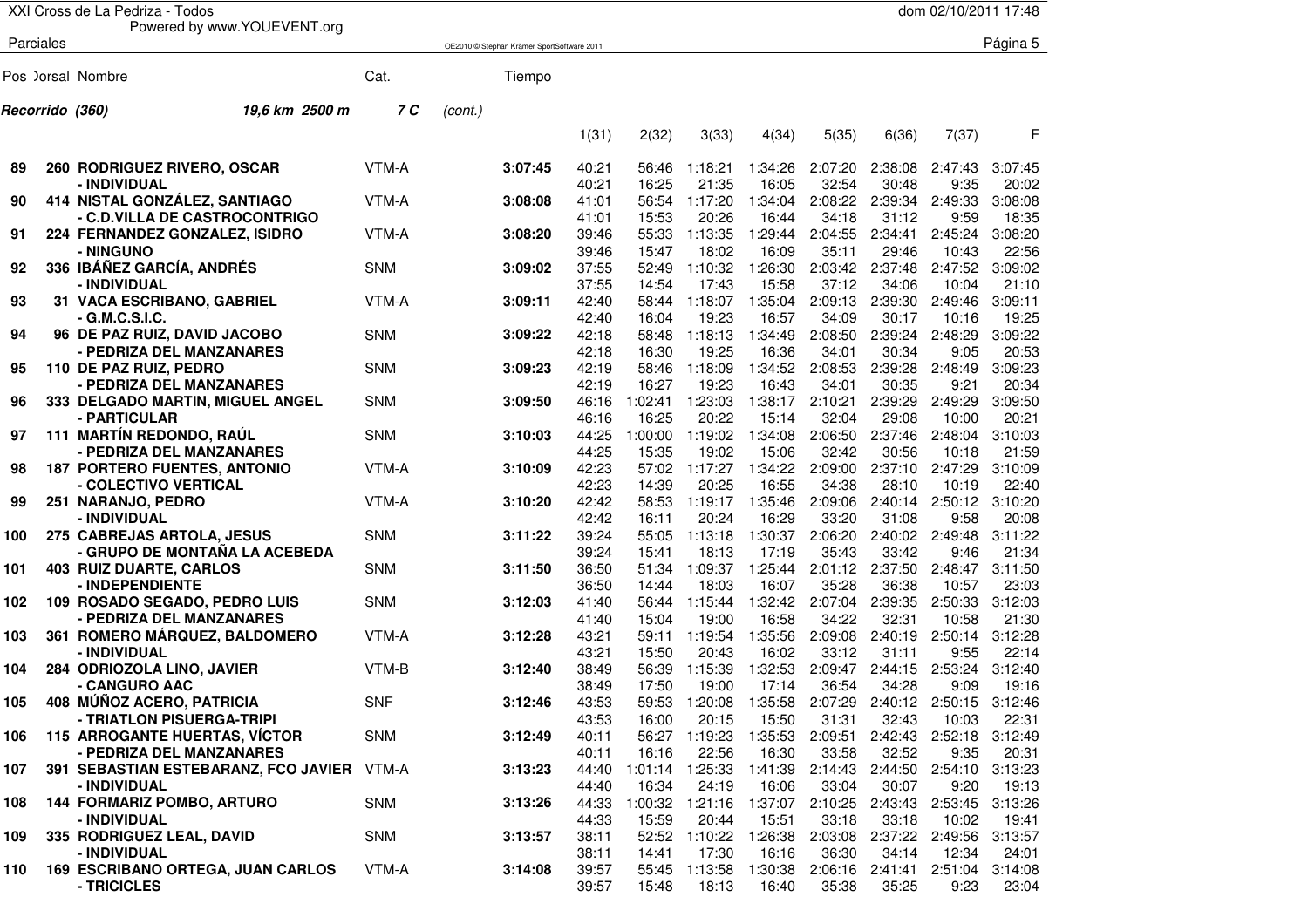|     |                 | XXI Cross de La Pedriza - Todos          |            |         |                                            |                |                  |                                       |                  |                  |                  | dom 02/10/2011 17:48 |                  |
|-----|-----------------|------------------------------------------|------------|---------|--------------------------------------------|----------------|------------------|---------------------------------------|------------------|------------------|------------------|----------------------|------------------|
|     | Parciales       | Powered by www.YOUEVENT.org              |            |         |                                            |                |                  |                                       |                  |                  |                  |                      | Página 6         |
|     |                 |                                          |            |         | OE2010 © Stephan Krämer SportSoftware 2011 |                |                  |                                       |                  |                  |                  |                      |                  |
|     |                 | Pos )orsal Nombre                        | Cat.       |         | Tiempo                                     |                |                  |                                       |                  |                  |                  |                      |                  |
|     | Recorrido (360) | 19.6 km 2500 m                           | 7 C        | (cont.) |                                            |                |                  |                                       |                  |                  |                  |                      |                  |
|     |                 |                                          |            |         |                                            | 1(31)          | 2(32)            | 3(33)                                 | 4(34)            | 5(35)            | 6(36)            | 7(37)                | F                |
| 111 |                 | 113 MARTÍNEZ PARDILLOS, ROBERTO CARL SNM |            |         | 3:14:09                                    | 44:06          | 1:02:25          | 1:24:30                               | 1:40:47          | 2:11:32          | 2:42:29          | 2:53:01              | 3:14:09          |
|     |                 | - PEDRIZA DEL MANZANARES                 |            |         |                                            | 44:06          | 18:19            | 22:05                                 | 16:17            | 30:45            | 30:57            | 10:32                | 21:08            |
| 112 |                 | 289 GAMERO, RAFAEL<br>- C.A. LYNZE-PARLA | <b>SNM</b> |         | 3:14:15                                    | 45:43<br>45:43 | 1:02:29<br>16:46 | 1:22:50<br>20:21                      | 1:39:07<br>16:17 | 2:13:26<br>34:19 | 2:42:47<br>29:21 | 2:53:07<br>10:20     | 3:14:15<br>21:08 |
| 113 |                 | <b>45 GINER FERNANDEZ, CARLOS</b>        | VTM-A      |         | 3:14:24                                    | 39:23          | 54:56            | 1:13:15                               | 1:30:13          | 2:06:13          | 2:39:20          | 2:50:31              | 3:14:24          |
|     |                 | - LAS CABRERAS                           |            |         |                                            | 39:23          | 15:33            | 18:19                                 | 16:58            | 36:00            | 33:07            | 11:11                | 23:53            |
| 114 |                 | <b>41 CASELLES, MIGUEL</b>               | VTM-A      |         | 3:14:25                                    | 41:50          | 57:37            | 1:15:34                               | 1:31:24          | 2:05:46          | 2:39:40          | 2:50:55              | 3:14:25          |
|     |                 | - S.A.D. TIERRA TRAGAME                  |            |         |                                            | 41:50          | 15:47            | 17:57                                 | 15:50            | 34:22            | 33:54            | 11:15                | 23:30            |
| 115 |                 | 22 GUTIERREZ TEIRA, PELAYO               | VTM-A      |         | 3:14:26                                    | 44:43          | 1:02:39          | 1:25:31                               | 1:41:16          | 2:14:39          | 2:45:21          | 2:54:33              | 3:14:26          |
|     |                 | - INDEPENDIENTE                          |            |         |                                            | 44:43          | 17:56            | 22:52                                 | 15:45            | 33:23            | 30:42            | 9:12                 | 19:53            |
| 116 |                 | 332 MORENO VILLEGAS, RAUL                | <b>SNM</b> |         | 3:14:28                                    | 46:13          | 1:02:47          | 1:23:07                               | 1:38:21          | 2:10:51          | 2:45:28          | 2:54:50              | 3:14:28          |
|     |                 | - PARTICULAR                             |            |         |                                            | 46:13          | 16:34            | 20:20                                 | 15:14            | 32:30            | 34:37            | 9:22                 | 19:38            |
| 117 |                 | 362 PÉREZ DÍAZ, FCO JAVIER               | VTM-A      |         | 3:14:31                                    | 45:07          | 1:02:23          | 1:23:44                               | 1:38:39          | 2:11:24          | 2:46:20          | 2:54:52              | 3:14:31          |
|     |                 | - VICÁLVARO                              |            |         |                                            | 45:07          | 17:16            | 21:21                                 | 14:55            | 32:45            | 34:56            | 8:32                 | 19:39            |
| 118 |                 | 1 ZARCO DEL OLMO, RAFAEL                 | <b>SNM</b> |         | 3:14:41                                    | 40:15          | 56:28            | 1:14:50                               | 1:32:07          | 2:08:38          | 2:42:12          | 2:52:25              | 3:14:41          |
|     |                 | - INDEPENDIENTE                          |            |         |                                            | 40:15          | 16:13            | 18:22                                 | 17:17            | 36:31            | 33:34            | 10:13                | 22:16            |
| 119 |                 | 58 GARCIA ARANDA ROJAS, EUGENIO          | VTM-A      |         | 3:14:56                                    | 40:14          | 56:43            | 1:15:42                               | 1:32:39          | 2:08:35          | 2:42:33          | 2:52:40              | 3:14:56          |
|     |                 | - RSEA PEÑALARA                          |            |         |                                            | 40:14          | 16:29            | 18:59                                 | 16:57            | 35:56            | 33:58            | 10:07                | 22:16            |
| 120 |                 | 286 SANCHEZ PERNAS, MIGUEL ANGEL         | VTM-A      |         | 3:15:20                                    | 44:20          | 59:55            | 1:20:56                               | 1:37:28          | 2:11:52          | 2:43:05          | 2:53:17              | 3:15:20          |
|     |                 | - CHIVERTO 226                           |            |         |                                            | 44:20          | 15:35            | 21:01                                 | 16:32            | 34:24            | 31:13            | 10:12                | 22:03            |
| 121 |                 | <b>180 PEREZ LOPEZ, ANGEL</b>            | <b>SNM</b> |         | 3:16:07                                    | 44:19          | 1:02:42          | 1:26:58                               | 1:42:28          | 2:17:18          | 2:49:24          | 2:58:06              | 3:16:07          |
|     |                 | - INDIVIDUAL                             |            |         |                                            | 44:19          | 18:23            | 24:16                                 | 15:30            | 34:50            | 32:06            | 8:42                 | 18:01            |
| 122 |                 | 207 CERRATO ABAD, DAVID<br>- INDIVIDUAL  | <b>SNM</b> |         | 3:16:29                                    | 44:30<br>44:30 | 1:01:33<br>17:03 | 1:22:14<br>20:41                      | 1:38:31<br>16:17 | 2:16:06<br>37:35 | 2:45:16<br>29:10 | 2:55:31<br>10:15     | 3:16:29<br>20:58 |
| 123 |                 | 146 NUÑEZ CORREA, ANGEL MANUEL           | <b>SNM</b> |         | 3:16:46                                    | 42:06          | 59:24            | 1:20:48                               | 1:37:32          | 2:12:18          | 2:45:24          | 2:55:00              | 3:16:46          |
|     |                 | - COLMENAR                               |            |         |                                            | 42:06          | 17:18            | 21:24                                 | 16:44            | 34:46            | 33:06            | 9:36                 | 21:46            |
| 124 |                 | <b>404 MORALES MORALES, ANGEL</b>        | VTM-A      |         | 3:17:06                                    | 41:59          | 58:50            | 1:19:05                               | 1:37:06          | 2:13:39          | 2:47:01          | 2:56:00              | 3:17:06          |
|     |                 | - PARQUE TIERNO GALVAN                   |            |         |                                            | 41:59          | 16:51            | 20:15                                 | 18:01            | 36:33            | 33:22            | 8:59                 | 21:06            |
| 125 |                 | 331 GARCIA GIL, CESAR                    | <b>SNM</b> |         | 3:17:30                                    | 42:16          | 57:57            | 1:17:13                               | 1:34:46          | 2:12:29          | 2:42:55          | 2:55:30              | 3:17:30          |
|     |                 | - INDIVIDUAL                             |            |         |                                            | 42:16          | 15:41            | 19:16                                 | 17:33            | 37:43            | 30:26            | 12:35                | 22:00            |
| 126 |                 | 173 SIMON GRACIA, DANIEL                 | <b>SNM</b> |         | 3:17:45                                    | 42:50          | 58:54            | 1:19:51                               | 1:36:54          | 2:11:56          | 2:45:11          | 2:55:42              | 3:17:45          |
|     |                 | - S.A.D. TIERRA TRAGAME                  |            |         |                                            | 42:50          | 16:04            | 20:57                                 | 17:03            | 35:02            | 33:15            | 10:31                | 22:03            |
| 127 |                 | 106 MALLORQUÍN ESTEBAN, PALOMA           | <b>SNF</b> |         | 3:18:14                                    | 42:04          |                  | 58:35 1:19:25 1:38:29 2:13:50 2:42:53 |                  |                  |                  | 2:55:25 3:18:14      |                  |
|     |                 | - PEDRIZA DEL MANZANARES                 |            |         |                                            | 42:04          | 16:31            | 20:50                                 | 19:04            | 35:21            | 29:03            | 12:32                | 22:49            |
| 128 |                 | 97 LÓPEZ VELASCO, DAVID                  | VTM-A      |         | 3:18:17                                    | 40:24          | 56:33            | 1:15:59                               | 1:33:20          | 2:10:05          | 2:42:37          | 2:54:35              | 3:18:17          |
|     |                 | - PEDRIZA DEL MANZANARES                 |            |         |                                            | 40:24          | 16:09            | 19:26                                 | 17:21            | 36:45            | 32:32            | 11:58                | 23:42            |
| 129 |                 | 406 PALOMO DOMINGO, DAVID                | VTM-A      |         | 3:18:26                                    | 47:42          | 1:04:08          | 1:27:50                               | 1:44:21          | 2:17:14          | 2:49:19          | 2:58:12              | 3:18:26          |
|     |                 | - INDIVIDUAL                             |            |         |                                            | 47:42          | 16:26            | 23:42                                 | 16:31            | 32:53            | 32:05            | 8:53                 | 20:14            |
| 130 |                 | 70 VELA SOTO, MIGUEL ANGEL               | VTM-B      |         | 3:18:37                                    | 42:20          | 58:52            | 1:20:10                               | 1:37:36          | 2:14:49          | 2:46:24          | 2:56:53              | 3:18:37          |
|     |                 | - INDEPENDIENTE                          |            |         |                                            | 42:20          | 16:32            | 21:18                                 | 17:26            | 37:13            | 31:35            | 10:29                | 21:44            |
| 131 |                 | 26 CASTRO ORTIZ, JESUS MIGUEL            | VTM-A      |         | 3:18:52                                    | 42:12          | 58:29            | 1:18:59                               | 1:37:04          | 2:13:38          | 2:46:06          | 2:56:38              | 3:18:52          |
|     |                 | - GRUPO MONTAÑA CSIC                     |            |         |                                            | 42:12          | 16:17            | 20:30                                 | 18:05            | 36:34            | 32:28            | 10:32                | 22:14            |
| 132 |                 | <b>161 SOLA CONDE, LUIS EDUARDO</b>      | <b>SNM</b> |         | 3:20:00                                    | 41:42          | 58:18            | 1:17:54                               | 1:36:07          | 2:12:13          | 2:45:53          | 2:58:19              | 3:20:00          |
|     |                 | - HEMATOCRITO EL SOTO                    |            |         |                                            | 41:42          | 16:36            | 19:36                                 | 18:13            | 36:06            | 33:40            | 12:26                | 21:41            |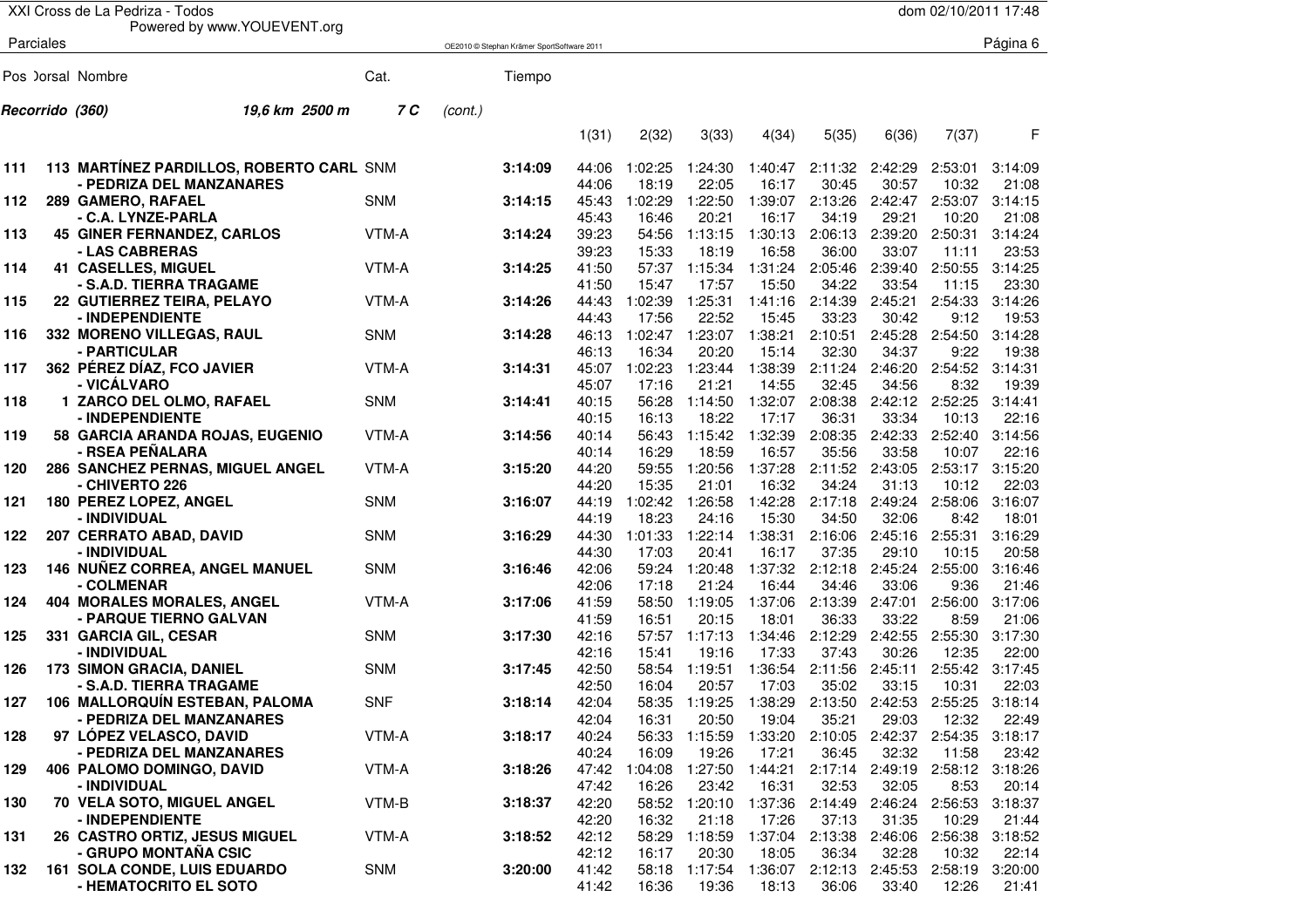|     |                 | XXI Cross de La Pedriza - Todos                              |            |         |                                            |                |                  |                  |                  |                  |                  | dom 02/10/2011 17:48 |                  |
|-----|-----------------|--------------------------------------------------------------|------------|---------|--------------------------------------------|----------------|------------------|------------------|------------------|------------------|------------------|----------------------|------------------|
|     |                 | Powered by www.YOUEVENT.org                                  |            |         |                                            |                |                  |                  |                  |                  |                  |                      |                  |
|     | Parciales       |                                                              |            |         | OE2010 © Stephan Krämer SportSoftware 2011 |                |                  |                  |                  |                  |                  |                      | Página 7         |
|     |                 |                                                              |            |         |                                            |                |                  |                  |                  |                  |                  |                      |                  |
|     |                 | Pos ) orsal Nombre                                           | Cat.       |         | Tiempo                                     |                |                  |                  |                  |                  |                  |                      |                  |
|     | Recorrido (360) | 19,6 km 2500 m                                               | 7 C        | (cont.) |                                            |                |                  |                  |                  |                  |                  |                      |                  |
|     |                 |                                                              |            |         |                                            | 1(31)          | 2(32)            | 3(33)            | 4(34)            | 5(35)            | 6(36)            | 7(37)                | F                |
| 133 |                 | <b>250 MARTIN MARTIN, MIGUEL ANGEL</b>                       | <b>SNM</b> |         | 3:20:02                                    | 45:08          | 1:02:20          | 1:24:00          | 1:40:50          | 2:15:38          | 2:50:35          | 2:59:10              | 3:20:02          |
|     |                 | - CLUB ATLETISMO VICALVARO<br>315 CALLEJA MUÑOZ, JAIME       |            |         |                                            | 45:08          | 17:12            | 21:40            | 16:50            | 34:48            | 34:57            | 8:35                 | 20:52<br>3:20:19 |
| 134 |                 | - A.D. MARATHON                                              | <b>SNM</b> |         | 3:20:19                                    | 36:30<br>36:30 | 54:43<br>18:13   | 1:12:23<br>17:40 | 1:29:55<br>17:32 | 2:08:58<br>39:03 | 2:47:42<br>38:44 | 2:57:55<br>10:13     | 22:24            |
| 135 |                 | <b>17 PEREZ SANZ, CANDIDO</b>                                | <b>SNM</b> |         | 3:20:25                                    | 43:18          | 58:57            | 1:20:38          | 1:37:52          | 2:13:44          | 2:46:19          | 2:58:40              | 3:20:25          |
|     |                 | - ULTRARUN                                                   |            |         |                                            | 43:18          | 15:39            | 21:41            | 17:14            | 35:52            | 32:35            | 12:21                | 21:45            |
| 136 |                 | 350 AZPIROZ DE PEDRO, PATXI                                  | <b>SNM</b> |         | 3:20:29                                    | 49:42          | 1:05:42          | 1:27:40          | 1:44:09          | 2:17:36          | 2:49:21          | 2:58:53              | 3:20:29          |
|     |                 | - CLUB ALPINO UZTURRE                                        |            |         |                                            | 49:42          | 16:00            | 21:58            | 16:29            | 33:27            | 31:45            | 9:32                 | 21:36            |
| 137 |                 | 272 SERRANO MOLINERO, ISMAEL<br>- RUMBO MADRID SANSE         | <b>SNM</b> |         | 3:20:34                                    | 44:14<br>44:14 | 1:01:31<br>17:17 | 1:21:53<br>20:22 | 1:39:22<br>17:29 | 2:16:55<br>37:33 | 2:47:52          | 2:59:17<br>11:25     | 3:20:34<br>21:17 |
| 138 |                 | <b>133 TAYLOR, JULIA</b>                                     | VTF-A      |         | 3:21:15                                    | 43:29          | 1:00:24          | 1:21:07          | 1:38:41          | 2:16:05          | 30:57<br>2:49:08 | 2:58:49              | 3:21:15          |
|     |                 | - NEMUS                                                      |            |         |                                            | 43:29          | 16:55            | 20:43            | 17:34            | 37:24            | 33:03            | 9:41                 | 22:26            |
| 139 |                 | 39 GONZÁLEZ GÓMEZ, ALVARO                                    | <b>SNM</b> |         | 3:21:32                                    | 45:48          | 1:01:58          | 1:23:21          | 1:40:23          | 2:16:50          | 2:47:37          | 2:59:07              | 3:21:32          |
|     |                 | - INDEPENDIENTE                                              |            |         |                                            | 45:48          | 16:10            | 21:23            | 17:02            | 36:27            | 30:47            | 11:30                | 22:25            |
| 140 |                 | 74 ARRIBAS MARTINEZ, TOMAS                                   | VTM-A      |         | 3:21:49                                    | 42:28          | 57:58            | 1:16:14          | 1:32:59          | 2:10:01          | 2:44:33          | 2:56:18              | 3:21:49          |
|     |                 | - RSEA PEÑALARA                                              |            |         |                                            | 42:28          | 15:30            | 18:16            | 16:45            | 37:02            | 34:32            | 11:45                | 25:31            |
| 141 |                 | 208 MORALES LOPEZ, FLORENCIO                                 | <b>SNM</b> |         | 3:21:59                                    | 40:02          | 56:24            | 1:14:15          | 1:31:13          | 2:06:48          | 2:43:11          | 2:54:10              | 3:21:59          |
| 142 |                 | - INDIVIDUAL                                                 | <b>SNM</b> |         | 3:22:00                                    | 40:02<br>40:04 | 16:22<br>56:21   | 17:51<br>1:14:22 | 16:58<br>1:31:17 | 35:35<br>2:06:44 | 36:23<br>2:43:08 | 10:59<br>2:54:08     | 27:49<br>3:22:00 |
|     |                 | 411 MORALES LOPEZ, JUAN FRANCISCO<br>- INDIVIDUAL            |            |         |                                            | 40:04          | 16:17            | 18:01            | 16:55            | 35:27            | 36:24            | 11:00                | 27:52            |
| 143 |                 | 206 MORALES, SANTIAGO                                        | <b>SNM</b> |         | 3:22:01                                    | 40:00          | 56:22            | 1:14:19          | 1:31:10          | 2:06:46          | 2:43:09          | 2:54:06              | 3:22:01          |
|     |                 | - MORALES                                                    |            |         |                                            | 40:00          | 16:22            | 17:57            | 16:51            | 35:36            | 36:23            | 10:57                | 27:55            |
| 144 |                 | 349 GUTIERREZ CARNERO, JESUS PABLO                           | VTM-A      |         | 3:22:12                                    | 47:28          | 1:06:04          | 1:31:28          | 1:47:49          | 2:22:05          | 2:54:23          | 3:03:28              | 3:22:12          |
|     |                 | - LALARGA                                                    |            |         |                                            | 47:28          | 18:36            | 25:24            | 16:21            | 34:16            | 32:18            | 9:05                 | 18:44            |
| 145 |                 | 353 GOMEZ PEREZ, FERNANDO<br>- INDIVIDUAL                    | VTM-A      |         | 3:22:41                                    | 49:34<br>49:34 | 1:06:10<br>16:36 | 1:30:49<br>24:39 | 1:46:10<br>15:21 | 2:20:48<br>34:38 | 2:52:35<br>31:47 | 3:01:21<br>8:46      | 3:22:41<br>21:20 |
| 146 |                 | 363 FENOLL REJAS, JAVIER                                     | <b>SNM</b> |         | 3:22:44                                    | 49:35          | 1:05:52          | 1:27:45          | 1:44:12          | 2:17:50          | 2:49:27          | 2:59:58              | 3:22:44          |
|     |                 | - INDIVIDUAL                                                 |            |         |                                            | 49:35          | 16:17            | 21:53            | 16:27            | 33:38            | 31:37            | 10:31                | 22:46            |
| 147 |                 | 147 DE LA FUENTE, GUSTAVO                                    | <b>SNM</b> |         | 3:23:16                                    | 45:37          | 1:04:46          | 1:29:00          | 1:46:07          | 2:23:01          | 2:54:43          | 3:03:30              | 3:23:16          |
|     |                 | - INDIVIDUAL                                                 |            |         |                                            | 45:37          | 19:09            | 24:14            | 17:07            | 36:54            | 31:42            | 8:47                 | 19:46            |
| 148 |                 | 346 DOMÍNGUEZ VALCÁRCEL, MANUEL                              | <b>SNM</b> |         | 3:23:24                                    | 41:43          | 58:45            | 1:19:37          | 1:37:26          | 2:14:57          | 2:50:33          | 3:01:41              | 3:23:24          |
|     |                 | - EVERUNNING - EVERIS                                        |            |         |                                            | 41:43          | 17:02            | 20:52            | 17:49            | 37:31            | 35:36            | 11:08                | 21:43            |
| 149 |                 | 179 BERNABE PANTOJA, ADRIAN                                  | <b>SNM</b> |         | 3:23:40                                    | 41:29          | 58:42            | 1:18:35 1:36:01  |                  | 2:13:28          | 2:49:02          | 2:59:09              | 3:23:40          |
| 150 |                 | - CLUB ATLETISMO LAS ROZAS<br>288 MARTIN-BENITO CANO, SERGIO | <b>SNM</b> |         | 3:23:51                                    | 41:29<br>41:47 | 17:13<br>57:55   | 19:53<br>1:17:53 | 17:26<br>1:35:44 | 37:27<br>2:13:36 | 35:34<br>2:47:11 | 10:07<br>2:58:44     | 24:31<br>3:23:51 |
|     |                 | - INDIVIDUAL                                                 |            |         |                                            | 41:47          | 16:08            | 19:58            | 17:51            | 37:52            | 33:35            | 11:33                | 25:07            |
| 151 |                 | 338 TORRES SAMPEDRO, ANGEL                                   | VTM-A      |         | 3:23:53                                    | 39:38          | 56:02            | 1:15:54          | 1:34:06          |                  | 2:13:32 2:50:37  | 3:01:34              | 3:23:53          |
|     |                 | - C.D. ABULENSE DE MONTAÑA ALMAN                             |            |         |                                            | 39:38          | 16:24            | 19:52            | 18:12            | 39:26            | 37:05            | 10:57                | 22:19            |
| 152 |                 | 259 SANCHO, ALVARO                                           | SNM        |         | 3:23:58                                    | 45:45          | 1:02:45          | 1:26:25          | 1:42:05          | 2:16:44          | 2:50:13          | 3:01:48              | 3:23:58          |
|     |                 | - INDIVIDUAL                                                 |            |         |                                            | 45:45          | 17:00            | 23:40            | 15:40            | 34:39            | 33:29            | 11:35                | 22:10            |
| 153 |                 | 227 DIAZ GARCIA, SALUD                                       | <b>SNF</b> |         | 3:24:07                                    | 45:20          | 1:02:59          | 1:25:47          | 1:42:49          | 2:18:34          | 2:51:57          | 3:02:08              | 3:24:07          |
|     |                 | - INDIVIDUAL                                                 |            |         |                                            | 45:20          | 17:39            | 22:48            | 17:02            | 35:45            | 33:23            | 10:11                | 21:59            |
| 154 |                 | 86 NIETO VICENTE, JOSE MARIA                                 | <b>SNM</b> |         | 3:25:13                                    | 42:17          | 58:51            | 1:20:32          | 1:37:54          | 2:16:18          | 2:51:49          | 3:03:13              | 3:25:13          |
|     |                 | - GRUPO MONTAÑA CSIC                                         |            |         |                                            | 42:17          | 16:34            | 21:41            | 17:22            | 38:24            | 35:31            | 11:24                | 22:00            |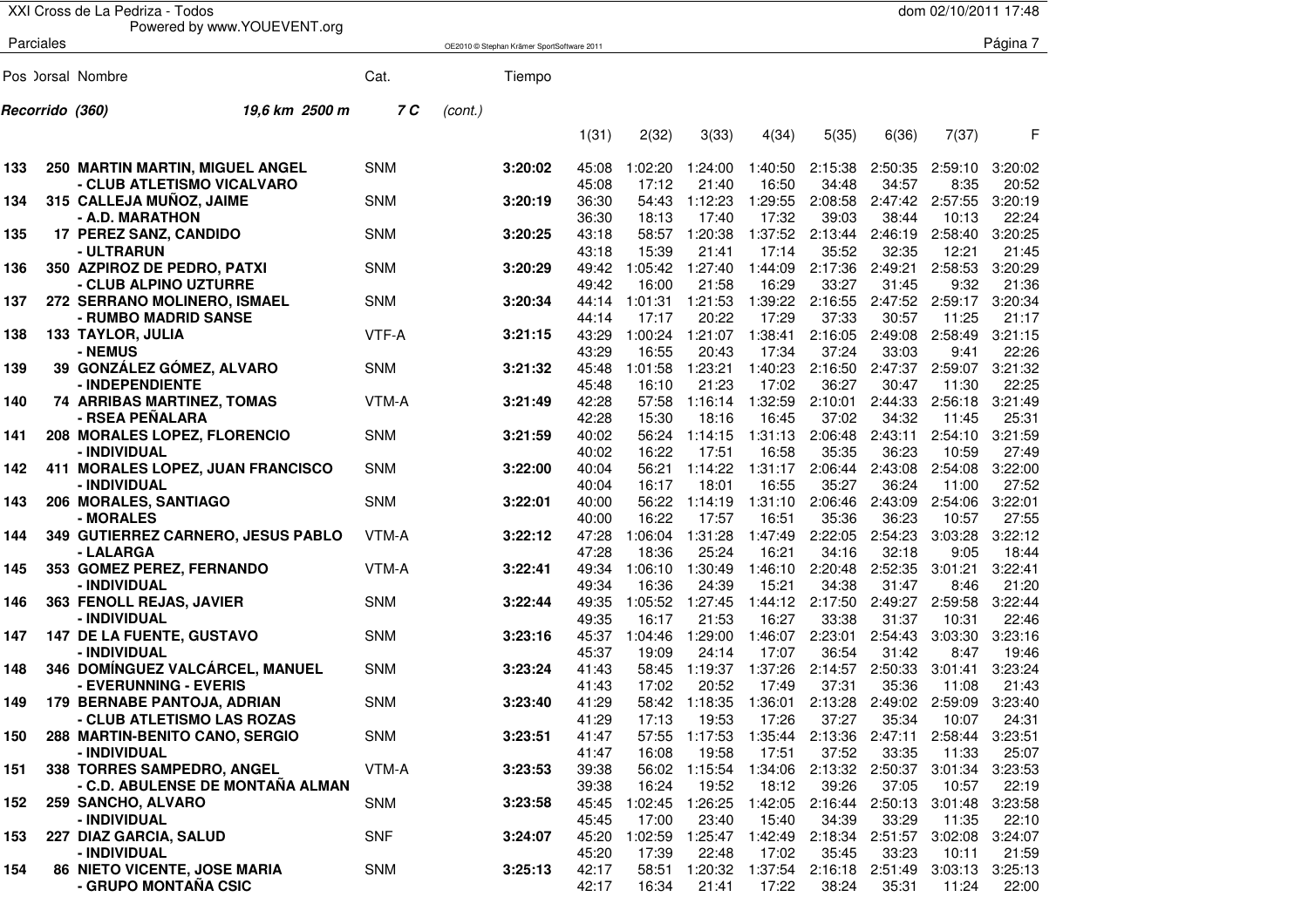|     |                 | XXI Cross de La Pedriza - Todos                         |            |         |                                            |                |                  |                  |                  |                  |                          | dom 02/10/2011 17:48 |                  |
|-----|-----------------|---------------------------------------------------------|------------|---------|--------------------------------------------|----------------|------------------|------------------|------------------|------------------|--------------------------|----------------------|------------------|
|     |                 | Powered by www.YOUEVENT.org                             |            |         |                                            |                |                  |                  |                  |                  |                          |                      |                  |
|     | Parciales       |                                                         |            |         | OE2010 © Stephan Krämer SportSoftware 2011 |                |                  |                  |                  |                  |                          |                      | Página 8         |
|     |                 |                                                         |            |         |                                            |                |                  |                  |                  |                  |                          |                      |                  |
|     |                 | Pos ) orsal Nombre                                      | Cat.       |         | Tiempo                                     |                |                  |                  |                  |                  |                          |                      |                  |
|     | Recorrido (360) | 19,6 km 2500 m                                          | 7 C        | (cont.) |                                            |                |                  |                  |                  |                  |                          |                      |                  |
|     |                 |                                                         |            |         |                                            | 1(31)          | 2(32)            | 3(33)            | 4(34)            | 5(35)            | 6(36)                    | 7(37)                | F                |
| 155 |                 | 405 AGUADO DE PABLOS, ISMAEL                            | <b>SNM</b> |         | 3:25:24                                    | 47:43          | 1:05:11          | 1:30:43          | 1:47:52          | 2:22:19          | 2:57:58                  | 3:05:52              | 3:25:24          |
|     |                 | - INDIVIDUAL                                            |            |         |                                            | 47:43          | 17:28            | 25:32            | 17:09            | 34:27            | 35:39                    | 7:54                 | 19:32            |
| 156 |                 | 150 POZAS VALDIVIELSO, FERNANDO                         | <b>SNM</b> |         | 3:25:28                                    | 44:52          | 1:01:43          | 1:22:26          | 1:41:12          | 2:18:52          | 2:52:46                  | 3:03:06              | 3:25:28          |
|     |                 | - INDIVIDUAL                                            |            |         |                                            | 44:52          | 16:51            | 20:43            | 18:46            | 37:40            | 33:54                    | 10:20                | 22:22            |
| 157 |                 | 37 TRUEMAN, JANE                                        | VTF-A      |         | 3:25:29                                    | 46:41          | 1:04:06          | 1:28:18          | 1:45:42          | 2:21:39          | 2:53:11                  | 3:04:13              | 3:25:29          |
|     |                 | - INDEPENDIENTE                                         |            |         |                                            | 46:41          | 17:25            | 24:12            | 17:24            | 35:57            | 31:32                    | 11:02                | 21:16            |
| 158 |                 | 85 PAJARES ESQUIVEL, IVAN                               | <b>SNM</b> |         | 3:25:37                                    | 40:20          | 57:25            | 1:17:46          | 1:37:03          | 2:16:41          | 2:53:51                  | 3:05:33              | 3:25:37          |
|     |                 | - BAJO CERO (PARLA)                                     |            |         |                                            | 40:20          | 17:05            | 20:21            | 19:17            | 39:38            | 37:10                    | 11:42                | 20:04            |
| 159 |                 | 60 DIEZ GONZALEZ, CARLOS                                | <b>SNM</b> |         | 3:26:01                                    | 44:29          | 1:01:49          | 1:23:15          | 1:41:06          | 2:18:37          | 2:52:22                  | 3:03:26              | 3:26:01          |
|     |                 | - RSEA PEÑALARA                                         |            |         |                                            | 44:29          | 17:20            | 21:26            | 17:51            | 37:31            | 33:45                    | 11:04                | 22:35            |
| 160 |                 | 371 TORRES MOLINA, FILEMÓN                              | <b>SNM</b> |         | 3:26:12                                    | 43:08          | 1:01:07          | 1:22:33          | 1:40:08          | 2:16:03          | 2:52:32                  | 3:02:17              | 3:26:12          |
|     |                 | - VERCOM                                                |            |         |                                            | 43:08          | 17:59            | 21:26            | 17:35            | 35:55            | 36:29                    | 9:45                 | 23:55            |
| 161 |                 | 10 JIMENEZ ESTEBANEZ, ISRAEL                            | <b>SNM</b> |         | 3:26:33                                    | 42:55          | 59:44            | 1:21:42          | 1:39:21          | 2:17:48          | 2:51:59                  | 3:03:02              | 3:26:33          |
|     |                 | - A.D. GRUPO DE MONTAÑA PEGASO<br>99 CORTÉS PEÑA, JORGE | <b>SNM</b> |         |                                            | 42:55          | 16:49            | 21:58            | 17:39            | 38:27<br>2:17:41 | 34:11                    | 11:03                | 23:31<br>3:27:05 |
| 162 |                 | - PEDRIZA DEL MANZANARES                                |            |         | 3:27:05                                    | 42:08<br>42:08 | 57:28<br>15:20   | 1:17:49<br>20:21 | 1:36:52<br>19:03 | 40:49            | 2:54:41<br>37:00         | 3:06:05<br>11:24     | 21:00            |
| 163 |                 | <b>138 MUÑOZ MARTÍN, HÉCTOR</b>                         | <b>SNM</b> |         | 3:27:29                                    | 44:42          | 1:01:16          | 1:24:51          | 1:41:20          | 2:18:02          | 2:53:42                  | 3:04:54              | 3:27:29          |
|     |                 | - INDIVIDUAL                                            |            |         |                                            | 44:42          | 16:34            | 23:35            | 16:29            | 36:42            | 35:40                    | 11:12                | 22:35            |
| 164 |                 | 303 GALLARDO BARRENO, OSCAR MANUEL SNM                  |            |         | 3:27:39                                    | 47:13          | 1:03:42          | 1:28:29          | 1:44:57          | 2:21:53          | 2:56:14                  | 3:05:48              | 3:27:39          |
|     |                 | - INDIVIDUAL                                            |            |         |                                            | 47:13          | 16:29            | 24:47            | 16:28            | 36:56            | 34:21                    | 9:34                 | 21:51            |
| 165 |                 | 274 FIERRO RUIZ, BONIFACIO                              | VTM-B      |         | 3:27:41                                    | 41:16          | 58:28            | 1:18:39          | 1:37:31          | 2:15:46          | 2:53:49                  | 3:03:58              | 3:27:41          |
|     |                 | - TROTONES PARQUE NORTE                                 |            |         |                                            | 41:16          | 17:12            | 20:11            | 18:52            | 38:15            | 38:03                    | 10:09                | 23:43            |
| 166 |                 | 44 RODRIGUEZ SANCHEZ, MIGUEL                            | VTM-A      |         | 3:27:49                                    | 45:00          | 1:01:17          | 1:22:40          | 1:41:09          | 2:19:07          | 2:51:50                  | 3:03:19              | 3:27:49          |
|     |                 | - ATLETISMO CAPRUS                                      |            |         |                                            | 45:00          | 16:17            | 21:23            | 18:29            | 37:58            | 32:43                    | 11:29                | 24:30            |
| 167 |                 | 257 GUTIÉRREZ GARCÍA, DAVID                             | VTM-A      |         | 3:27:59                                    | 43:23          | 59:30            | 1:20:52          | 1:38:22          | 2:16:47          | 2:53:00                  | 3:04:09              | 3:27:59          |
|     |                 | - INDIVIDUAL                                            |            |         |                                            | 43:23          | 16:07            | 21:22            | 17:30            | 38:25            | 36:13                    | 11:09                | 23:50            |
| 168 |                 | 14 MARTINEZ GILABERT, JAVIER                            | VTM-A      |         | 3:28:10                                    | 43:26          | 1:01:32          | 1:22:18          | 1:39:42          | 2:17:35          | 2:53:56                  | 3:05:21              | 3:28:10          |
|     |                 | - S.A.D. TIERRA TRAGAME                                 |            |         |                                            | 43:26          | 18:06            | 20:46            | 17:24            | 37:53            | 36:21                    | 11:25                | 22:49            |
| 169 |                 | <b>228 USED VILLUENDAS, JAVIER</b>                      | <b>SNM</b> |         | 3:28:51                                    | 43:20          | 59:43            | 1:22:00          | 1:39:30          | 2:18:51          | 2:56:10                  | 3:08:11              | 3:28:51          |
|     |                 | - HEMATOCRITOS EL SOTO                                  |            |         |                                            | 43:20          | 16:23            | 22:17            | 17:30            | 39:21            | 37:19                    | 12:01                | 20:40            |
| 170 |                 | 375 CASADO SALVO, ALVARO                                | <b>SNM</b> |         | 3:28:54                                    | 45:11          | 1:02:27          | 1:25:15          | 1:41:25          | 2:22:25          | 2:53:38                  | 3:04:52              | 3:28:54          |
|     |                 | - INDIVIDUAL                                            |            |         |                                            | 45:11          | 17:16            | 22:48            | 16:10            | 41:00            | 31:13                    | 11:14                | 24:02            |
| 171 |                 | 238 MORAN JUAN, JOSE                                    | VTM-A      |         | 3:29:12                                    | 45:36          | 1:03:22          | 1:28:31          | 1:45:01          | 2:21:51          | 2:56:12 3:05:54          |                      | 3:29:12          |
|     |                 | - CLUB ATLETISMO VICALVARO                              | SNM        |         | 3:29:14                                    | 45:36<br>45:11 | 17:46<br>1:01:41 | 25:09<br>1:22:03 | 16:30<br>1:38:20 | 36:50<br>2:14:41 | 34:21<br>2:50:42 3:02:15 | 9:42                 | 23:18<br>3:29:14 |
| 172 |                 | 21 TUREGANO BOTIJA, LOPE<br>- INDEPENDIENTE             |            |         |                                            | 45:11          | 16:30            | 20:22            | 16:17            | 36:21            | 36:01                    | 11:33                | 26:59            |
| 173 |                 | 217 GONZALEZ GONZALEZ, LUIS                             | VTM-A      |         | 3:29:17                                    | 45:13          | 1:03:25          | 1:28:37          | 1:46:45          | 2:22:57          | 2:56:18                  | 3:06:41              | 3:29:17          |
|     |                 | - LOS CORRELINDES                                       |            |         |                                            | 45:13          | 18:12            | 25:12            | 18:08            | 36:12            | 33:21                    | 10:23                | 22:36            |
| 174 |                 | 256 SANZ GARCIA, OSCAR                                  | SNM        |         | 3:29:24                                    | 44:32          | 1:01:21          | 1:25:36          | 1:42:50          | 2:18:55          | 2:53:34                  | 3:05:10              | 3:29:24          |
|     |                 | - INDIVIDUAL                                            |            |         |                                            | 44:32          | 16:49            | 24:15            | 17:14            | 36:05            | 34:39                    | 11:36                | 24:14            |
| 175 |                 | 193 ÚBEDA BERBEL, JESÚS IGNACIO                         | VTM-A      |         | 3:29:26                                    | 46:27          | 1:03:27          | 1:29:17          | 1:46:05          | 2:22:21          | 2:55:50                  | 3:06:36              | 3:29:26          |
|     |                 | - INDIVIDUAL                                            |            |         |                                            | 46:27          | 17:00            | 25:50            | 16:48            | 36:16            | 33:29                    | 10:46                | 22:50            |
| 176 |                 | <b>48 ALONSO, BRUNO</b>                                 | VTM-A      |         | 3:29:34                                    | 42:02          | 58:19            | 1:17:15          | 1:34:01          | 2:11:22 2:49:36  |                          | 3:01:55              | 3:29:34          |
|     |                 | - RSEA PEÑALARA                                         |            |         |                                            | 42:02          | 16:17            | 18:56            | 16:46            | 37:21            | 38:14                    | 12:19                | 27:39            |
|     |                 |                                                         |            |         |                                            |                |                  |                  |                  |                  |                          |                      |                  |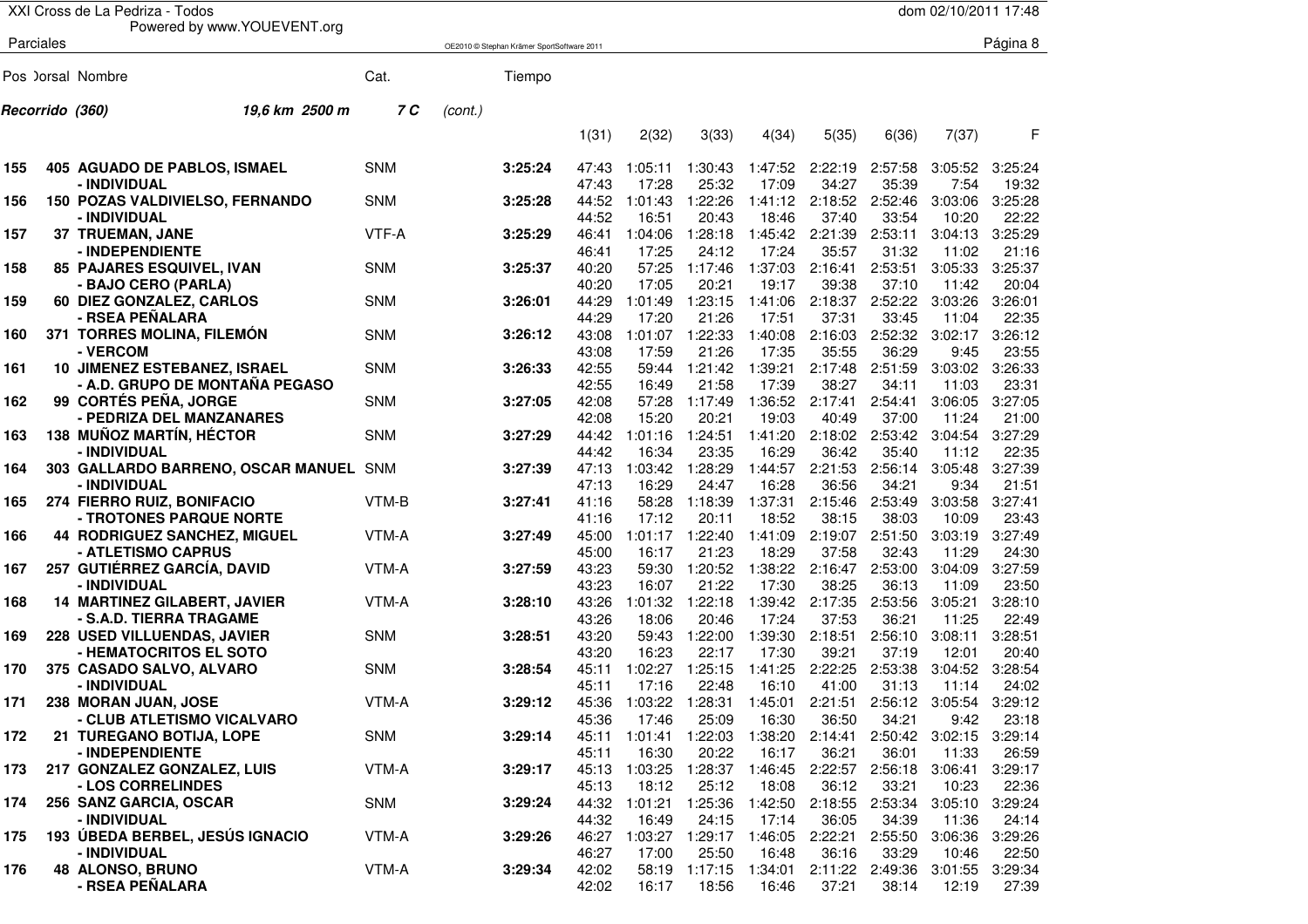|            |                 | XXI Cross de La Pedriza - Todos                                            |                     |         |                                            |                         |                             |                                |                                   |                             |                             | dom 02/10/2011 17:48             |                             |
|------------|-----------------|----------------------------------------------------------------------------|---------------------|---------|--------------------------------------------|-------------------------|-----------------------------|--------------------------------|-----------------------------------|-----------------------------|-----------------------------|----------------------------------|-----------------------------|
|            |                 | Powered by www.YOUEVENT.org                                                |                     |         |                                            |                         |                             |                                |                                   |                             |                             |                                  |                             |
|            | Parciales       |                                                                            |                     |         | OE2010 @ Stephan Krämer SportSoftware 2011 |                         |                             |                                |                                   |                             |                             |                                  | Página 9                    |
|            |                 | Pos ) orsal Nombre                                                         | Cat.                |         | Tiempo                                     |                         |                             |                                |                                   |                             |                             |                                  |                             |
|            | Recorrido (360) | 19,6 km 2500 m                                                             | 7 C                 | (cont.) |                                            |                         |                             |                                |                                   |                             |                             |                                  |                             |
|            |                 |                                                                            |                     |         |                                            | 1(31)                   | 2(32)                       | 3(33)                          | 4(34)                             | 5(35)                       | 6(36)                       | 7(37)                            | F                           |
| 177        |                 | 155 FERNANDEZ ZARAGOZA, AGUSTIN<br>- MARLINS TRIATLON MADRID               | <b>SNM</b>          |         | 3:30:15                                    | 44:58<br>44:58          | 1:01:13<br>16:15            | 1:25:20<br>24:07               | 1:42:07<br>16:47                  | 2:18:50<br>36:43            | 2:56:26<br>37:36            | 3:07:06<br>10:40                 | 3:30:15<br>23:09            |
| 178        |                 | 7 DE DIEGO VELASCO, FRANCISCO JOSE<br>- CLUB DEP.ELEM.DE MONT. ISDEFE      | VTM-A               |         | 3:30:17                                    | 41:11<br>41:11          | 56:52<br>15:41              | 1:20:03<br>23:11               | 1:37:40<br>17:37                  | 2:17:29<br>39:49            | 2:56:13<br>38:44            | 3:08:07<br>11:54                 | 3:30:17<br>22:10            |
| 179        |                 | 393 GARCÍA ANDRÉS, IVÁN<br>- INDIVIDUAL                                    | <b>SNM</b>          |         | 3:30:18                                    | 44:17<br>44:17          | 1:01:23<br>17:06            | 1:27:03<br>25:40               | 1:43:39<br>16:36                  | 2:22:08<br>38:29            | 2:56:17<br>34:09            | 3:07:19<br>11:02                 | 3:30:18<br>22:59            |
| 180        |                 | <b>140 ROBLES PICON, RAUL</b><br>- MORENITO                                | <b>SNM</b>          |         | 3:31:08                                    | 44:51<br>44:51          | 1:01:39<br>16:48            | 1:22:28<br>20:49               | 1:41:14<br>18:46                  | 2:19:42<br>38:28            | 2:55:46<br>36:04            | 3:09:00<br>13:14                 | 3:31:08<br>22:08            |
| 181        |                 | 294 NUÑEZ MARTIN, JORGE<br>- CLUB ESCALADA VERTICAL                        | VTM-A               |         | 3:31:18                                    | 44:22<br>44:22          | 1:02:37<br>18:15            | 1:26:33<br>23:56               | 1:43:59<br>17:26                  | 2:22:38<br>38:39            | 2:58:10<br>35:32            | 3:09:09<br>10:59                 | 3:31:18<br>22:09            |
| 182        |                 | 301 HERNÁNDEZ CAMACHO, GERMÁN<br>- INDIVIDUAL                              | <b>SNM</b>          |         | 3:31:53                                    | 45:04<br>45:04          | 1:01:45<br>16:41            | 1:25:06<br>23:21               | 1:41:13<br>16:07                  | 2:18:22<br>37:09            | 2:59:15<br>40:53            | 3:09:17<br>10:02                 | 3:31:53<br>22:36            |
| 183        |                 | 299 URIA BERNAL, ANGEL LUIS<br>- INDIVIDUAL                                | <b>SNM</b>          |         | 3:31:56                                    | 45:09<br>45:09          | 1:02:36<br>17:27            | 1:25:11<br>22:35               | 1:41:38<br>16:27                  | 2:22:59<br>41:21            | 2:58:52<br>35:53            | 3:09:21<br>10:29                 | 3:31:56<br>22:35            |
| 184        |                 | 201 FERNANDEZ BALBASTRE, IGNACIO<br>- INDIVIDUAL                           | <b>SNM</b>          |         | 3:32:43                                    | 44:56<br>44:56          | 1:02:24<br>17:28            | 1:24:20<br>21:56               | 1:41:35<br>17:15                  | 2:19:47<br>38:12            | 2:55:28<br>35:41            | 3:07:09<br>11:41                 | 3:32:43<br>25:34            |
| 185        |                 | 69 GARCIA MARTINEZ, JESUS<br>- ULTRARUN                                    | VTM-A               |         | 3:33:07                                    | 47:11<br>47:11          | 1:06:05<br>18:54            | 1:32:44<br>26:39               | 1:50:34<br>17:50                  | 2:29:46<br>39:12            | 3:02:05<br>32:19            | 3:12:12<br>10:07                 | 3:33:07<br>20:55            |
| 186        |                 | <b>47 LORENZO MARTIN, PATRICIA</b><br>- CLUB TODO VERTICAL                 | <b>SNF</b>          |         | 3:33:18                                    | 43:33<br>43:33          | 1:01:25<br>17:52            | 1:23:19<br>21:54               | 1:41:34<br>18:15                  | 2:19:40<br>38:06            | 2:56:59<br>37:19            | 3:09:05<br>12:06                 | 3:33:18<br>24:13            |
| 187        |                 | <b>30 GARCIA GUERRA, EDUARDO</b><br>- S.A.D. TIERRA TRAGAME                | VTM-A               |         | 3:33:59                                    | 46:46<br>46:46          | 1:03:21<br>16:35            | 1:28:55<br>25:34               | 1:47:09<br>18:14                  | 2:26:34<br>39:25            | 3:01:28<br>34:54            | 3:12:28<br>11:00                 | 3:33:59<br>21:31            |
| 188<br>189 |                 | <b>13 URIGOEN IRUSTA, JUAN</b><br>- FILIPIDES<br>264 REYERO HERRERO, JESUS | <b>SNM</b><br>VTM-A |         | 3:34:29<br>3:34:52                         | 44:58<br>44:58<br>42:56 | 1:02:34<br>17:36<br>1:00:41 | 1:26:40<br>24:06<br>1:24:44    | 1:44:30<br>17:50<br>1:42:41       | 2:24:15<br>39:45<br>2:24:16 | 3:01:58<br>37:43<br>3:02:47 | 3:12:15<br>10:17<br>3:13:38      | 3:34:29<br>22:14<br>3:34:52 |
| 190        |                 | - NIGHT RUNNERS<br>265 SALINERO RODRIGUEZ, JOSE JAVIER                     | VTM-A               |         | 3:34:54                                    | 42:56<br>42:53          | 17:45<br>1:01:04            | 24:03<br>1:24:41               | 17:57<br>1:42:39                  | 41:35<br>2:24:13            | 38:31<br>3:02:46            | 10:51<br>3:13:37                 | 21:14<br>3:34:54            |
| 191        |                 | - AGUAVERDE<br>384 MARTÍNEZ MARTÍNEZ, SALVADOR                             | <b>SNM</b>          |         | 3:34:56                                    | 42:53<br>45:06          | 18:11<br>1:01:40            | 23:37<br>1:22:22               | 17:58<br>1:40:12                  | 41:34<br>2:19:29            | 38:33<br>2:57:13            | 10:51<br>3:09:26                 | 21:17<br>3:34:56            |
| 192        |                 | - INDIVIDUAL<br>214 MÉNDEZ IGLESIAS, MARCOS                                | VTM-A               |         | 3:35:03                                    | 45:06<br>43:15          | 16:34<br>59:58              | 20:42<br>1:21:23               | 17:50<br>1:39:19                  | 39:17<br>2:18:59            | 37:44<br>2:58:51            | 12:13<br>3:11:26                 | 25:30<br>3:35:03            |
| 193        |                 | - HEMATOCRITO EL SOTO<br>415 RODRIGUEZ TEJEDOR, NACHO                      | <b>SNM</b>          |         | 3:35:25                                    | 43:15<br>46:17          | 16:43                       | 21:25<br>1:03:19 1:27:33       | 17:56<br>1:44:18                  | 39:40<br>2:23:23            | 39:52                       | 12:35<br>2:59:10 3:10:15 3:35:25 | 23:37                       |
| 194        |                 | - C.D. BOSTON<br>407 ALFARO, PERU                                          | SNM                 |         | 3:35:30                                    | 46:17<br>36:53          | 17:02                       | 24:14<br>56:41 1:16:52 1:35:09 | 16:45                             | 39:05<br>2:16:00            | 35:47<br>3:01:33 3:11:20    | 11:05                            | 25:10<br>3:35:30            |
| 195        |                 | - KRAFFT ATLETICO S.SEBASTIAN<br>103 DEL VALLE ALVAREZ, LUIS GABRIEL       | SNM                 |         | 3:35:42                                    | 36:53<br>44:31          | 19:48<br>1:01:35            | 20:11<br>1:23:13               | 18:17<br>1:41:15                  | 40:51<br>2:22:56            | 45:33<br>3:03:08            | 9:47<br>3:14:40                  | 24:10<br>3:35:42            |
| 196        |                 | - PEDRIZA DEL MANZANARES<br>351 JIMENEZ DE DIEGO, GUILLERMO                | SNM                 |         | 3:35:43                                    | 44:31<br>42:52          | 17:04<br>58:56              | 21:38                          | 18:02<br>1:18:04 1:37:50          | 41:41<br>2:23:25            | 40:12<br>3:03:09            | 11:32<br>3:14:37                 | 21:02<br>3:35:43            |
| 197        |                 | - INDIVIDUAL<br>373 DELGADO GALLEGO, JOSE ANTONIO<br>- VERCOM              | VTM-A               |         | 3:35:55                                    | 42:52<br>44:08<br>44:08 | 16:04<br>1:00:53<br>16:45   | 19:08<br>23:12                 | 19:46<br>1:24:05 1:42:25<br>18:20 | 45:35<br>2:22:44<br>40:19   | 39:44<br>2:57:01<br>34:17   | 11:28<br>3:09:59<br>12:58        | 21:06<br>3:35:55<br>25:56   |
| 198        |                 | 215 GESTO GONZALO, FERNANDO<br>- LAISTER SPORT                             | VTM-A               |         | 3:36:04                                    | 41:23<br>41:23          | 56:32<br>15:09              | 1:14:33<br>18:01               | 1:32:37<br>18:04                  | 2:13:17<br>40:40            | 2:56:09<br>42:52            | 3:10:01<br>13:52                 | 3:36:04<br>26:03            |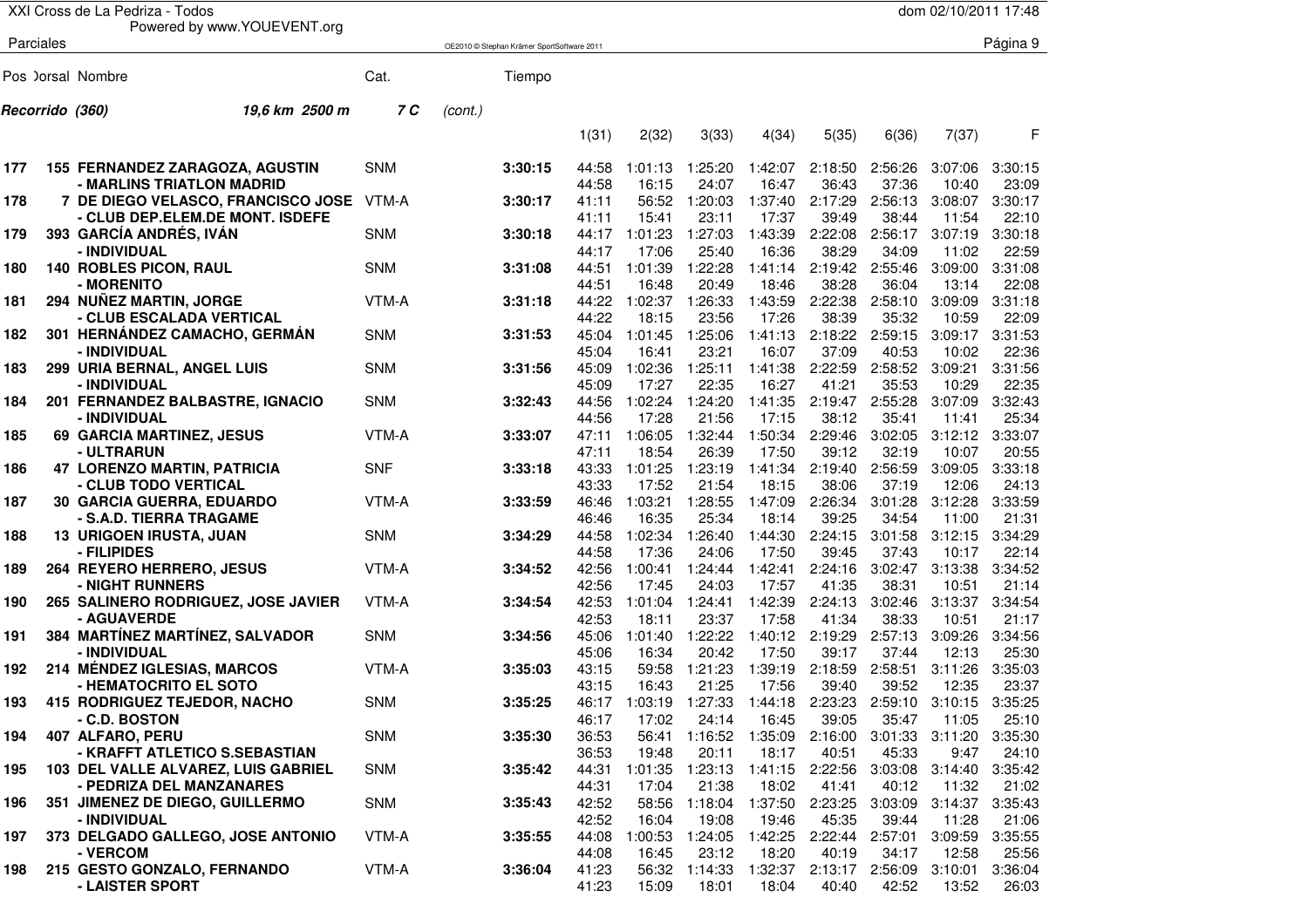|     |                 | XXI Cross de La Pedriza - Todos                  |                                  |            |         |                                            |                |                  |                  |                  |                  |                  | dom 02/10/2011 17:48    |                  |
|-----|-----------------|--------------------------------------------------|----------------------------------|------------|---------|--------------------------------------------|----------------|------------------|------------------|------------------|------------------|------------------|-------------------------|------------------|
|     | Parciales       |                                                  | Powered by www.YOUEVENT.org      |            |         | OE2010 © Stephan Krämer SportSoftware 2011 |                |                  |                  |                  |                  |                  |                         | Página 10        |
|     |                 |                                                  |                                  |            |         |                                            |                |                  |                  |                  |                  |                  |                         |                  |
|     |                 | Pos Jorsal Nombre                                |                                  | Cat.       |         | Tiempo                                     |                |                  |                  |                  |                  |                  |                         |                  |
|     | Recorrido (360) |                                                  | 19,6 km 2500 m                   | 7 C        | (cont.) |                                            |                |                  |                  |                  |                  |                  |                         |                  |
|     |                 |                                                  |                                  |            |         |                                            | 1(31)          | 2(32)            | 3(33)            | 4(34)            | 5(35)            | 6(36)            | 7(37)                   | F                |
| 199 |                 | 165 GARCIA CAMACHO, SERGIO                       |                                  | <b>SNM</b> |         | 3:36:26                                    | 48:02          | 1:06:10          | 1:32:04          | 1:50:10          | 2:27:51          | 3:01:47          | 3:13:10                 | 3:36:26          |
|     |                 | - INDIVIDUAL                                     |                                  |            |         |                                            | 48:02          | 18:08            | 25:54            | 18:06            | 37:41            | 33:56            | 11:23                   | 23:16            |
| 200 |                 | 307 OROZ GARCIA, JOAKIN<br>- PATAMUELLES         |                                  | VTM-A      |         | 3:36:27                                    | 43:46<br>43:46 | 1:02:38<br>18:52 | 1:26:47<br>24:09 | 1:44:34<br>17:47 | 2:22:14<br>37:40 | 2:59:37<br>37:23 | 3:11:36<br>11:59        | 3:36:27<br>24:51 |
| 201 |                 | 358 DE LA FUENTE VELASCO, JAVIER<br>- INDIVIDUAL |                                  | <b>SNM</b> |         | 3:36:41                                    | 46:43<br>46:43 | 1:04:47<br>18:04 | 1:29:05<br>24:18 | 1:47:06<br>18:01 | 2:27:29<br>40:23 | 3:03:13<br>35:44 | 3:13:55<br>10:42        | 3:36:41<br>22:46 |
| 202 |                 | <b>160 ROVITO, GIANNI</b>                        |                                  | <b>SNM</b> |         | 3:36:48                                    | 45:01          | 1:02:06          | 1:24:11          | 1:42:45          | 2:23:45          | 3:00:57          | 3:13:46                 | 3:36:48          |
|     |                 | - NINGUNO                                        |                                  |            |         |                                            | 45:01          | 17:05            | 22:05            | 18:34            | 41:00            | 37:12            | 12:49                   | 23:02            |
| 203 |                 | 392 GARGALLO FERNANDEZ, CARMEN                   |                                  | VTF-A      |         | 3:37:07                                    | 47:27          | 1:05:19          | 1:30:15          | 1:49:09          | 2:27:27          | 3:02:01          | 3:13:23                 | 3:37:07          |
|     |                 | - S.A.D. TIERRA TRAGAME                          |                                  |            |         |                                            | 47:27          | 17:52            | 24:56            | 18:54            | 38:18            | 34:34            | 11:22                   | 23:44            |
| 204 |                 | 191 RODRIGUEZ GARCIA BUENO, SERGIO               |                                  | <b>SNM</b> |         | 3:37:40                                    | 45:27          | 1:03:05          | 1:27:14          | 1:44:27          | 2:23:52          | 3:01:25          | 3:12:46                 | 3:37:40          |
|     |                 | - INDIVIDUAL                                     |                                  |            |         |                                            | 45:27          | 17:38            | 24:09            | 17:13            | 39:25            | 37:33            | 11:21                   | 24:54            |
| 205 |                 | <b>183 HERNANDEZ SABOYA, DAVID</b>               |                                  | VTM-A      |         | 3:38:01                                    | 47:16          | 1:04:40          | 1:30:05          | 1:48:36          | 2:29:14          | 3:07:01          | 3:17:12                 | 3:38:01          |
|     |                 |                                                  | - CLUB ATLETISMO VILLANUEVA DE L |            |         |                                            | 47:16          | 17:24            | 25:25            | 18:31            | 40:38            | 37:47            | 10:11                   | 20:49            |
| 206 |                 | 213 PRADO GARCIA, JUAN PEDRO                     |                                  | VTM-A      |         | 3:38:03                                    | 43:56          | 1:01:13          | 1:27:04          | 1:45:06          | 2:24:51          | 3:03:12          | 3:14:43                 | 3:38:03          |
|     |                 | - INDIVIDUAL                                     |                                  |            |         |                                            | 43:56          | 17:17            | 25:51            | 18:02            | 39:45            | 38:21            | 11:31                   | 23:20            |
| 207 |                 | 236 PEREZ WIESNER, MATEO                         |                                  | <b>SNM</b> |         | 3:38:18                                    | 51:03          | 1:06:58          | 1:33:05          | 1:50:48          | 2:29:02          | 3:02:17          | 3:14:11                 | 3:38:18          |
|     |                 | - NINGUNO                                        |                                  |            |         |                                            | 51:03          | 15:55            | 26:07            | 17:43            | 38:14            | 33:15            | 11:54                   | 24:07            |
| 208 |                 | 327 ZURDO GONZÁLEZ, ANGEL                        |                                  | VTM-A      |         | 3:38:22                                    | 48:54          | 1:07:46          | 1:35:28          | 1:54:39          | 2:32:35          | 3:05:34          | 3:16:34                 | 3:38:22          |
|     |                 | - C.D. BOSTON                                    |                                  |            |         |                                            | 48:54          | 18:52            | 27:42            | 19:11            | 37:56            | 32:59            | 11:00                   | 21:48            |
| 209 |                 | 81 LOPEZ HIDALGO, RAFAEL                         |                                  | <b>SNM</b> |         | 3:38:39                                    | 41:53          | 58:49            | 1:19:48          | 1:38:15          | 2:16:29          | 2:57:17          | 3:09:25                 | 3:38:39          |
|     |                 | - INDEPENDIENTE                                  |                                  |            |         |                                            | 41:53          | 16:56            | 20:59            | 18:27            | 38:14            | 40:48            | 12:08                   | 29:14            |
| 210 |                 | 412 MARTIN GONZALEZ, MAURICIO                    |                                  | VTM-A      |         | 3:38:58                                    | 45:20          | 1:03:04          | 1:28:00          | 1:45:38          | 2:25:33          | 3:04:20          | 3:16:32                 | 3:38:58          |
|     |                 | - TRIATLON PISUERGA-TRIPI                        |                                  |            |         |                                            | 45:20          | 17:44            | 24:56            | 17:38            | 39:55            | 38:47            | 12:12                   | 22:26            |
| 211 |                 | 245 BURRIEL BOSCH, ALEJANDRO                     |                                  | <b>SNM</b> |         | 3:39:06                                    | 47:45          | 1:06:00          | 1:32:01          | 1:49:39          | 2:27:49          | 3:04:10          | 3:16:41                 | 3:39:06          |
|     |                 | - INDIVIDUAL                                     |                                  |            |         |                                            | 47:45          | 18:15            | 26:01            | 17:38            | 38:10            | 36:21            | 12:31                   | 22:25            |
| 212 |                 | <b>188 MORÁN PRIETO, ANGEL LUIS</b>              |                                  | <b>SNM</b> |         | 3:39:16                                    | 49:37          | 1:08:28          | 1:33:33          | 1:50:53          | 2:30:50          | 3:05:25          | 3:18:02                 | 3:39:16          |
|     |                 | - DESGUACE MUSICAL                               |                                  |            |         |                                            | 49:37          | 18:51            | 25:05            | 17:20            | 39:57            | 34:35            | 12:37                   | 21:14            |
| 213 |                 | 189 ARROYO ARROYO, RAUL                          |                                  | <b>SNM</b> |         | 3:39:17                                    | 49:36          | 1:08:18          | 1:33:19          | 1:50:41          | 2:30:20          | 3:05:18          | 3:18:00                 | 3:39:17          |
|     |                 | - INDIVIDUAL                                     |                                  |            |         |                                            | 49:36          | 18:42            | 25:01            | 17:22            | 39:39            | 34:58            | 12:42                   | 21:17            |
| 214 |                 | 181 HERNANDEZ CHACON, RODRIGO                    |                                  | <b>SNM</b> |         | 3:39:21                                    | 47:26          | 1:06:08          | 1:32:59          | 1:50:38          | 2:30:30          | 3:06:51          | 3:17:18                 | 3:39:21          |
|     |                 | - INDIVIDUAL                                     |                                  |            |         |                                            | 47:26          | 18:42            | 26:51            | 17:39            | 39:52            | 36:21            | 10:27                   | 22:03            |
| 215 |                 | 174 PEREZ BORREGUERO, JAVIER                     |                                  | <b>SNM</b> |         | 3:39:49                                    | 41:33          |                  | 57:29 1:18:50    |                  | 1:38:27 2:19:34  |                  | 2:55:12 3:09:32 3:39:49 |                  |
|     |                 | - PUNTA GALEA                                    |                                  |            |         |                                            | 41:33          | 15:56            | 21:21            | 19:37            | 41:07            | 35:38            | 14:20                   | 30:17            |
| 216 |                 | 20 MONTEJO DE GARCINI GUEDA, JOSE                |                                  | VTM-A      |         | 3:40:26                                    | 43:30          | 1:01:20          | 1:24:36          | 1:43:35          | 2:23:40          | 3:02:44          | 3:14:35                 | 3:40:26          |
|     |                 | - GM CSIC                                        |                                  |            |         |                                            | 43:30          | 17:50            | 23:16            | 18:59            | 40:05            | 39:04            | 11:51                   | 25:51            |
| 217 |                 | 343 SERRANO MOLINERO, JAVIER                     |                                  | SNM        |         | 3:40:34                                    | 44:55          | 1:01:56          | 1:23:36          | 1:41:02          | 2:19:38          | 2:59:35          | 3:11:07                 | 3:40:34          |
|     |                 | - RUMBO                                          |                                  |            |         |                                            | 44:55          | 17:01            | 21:40            | 17:26            | 38:36            | 39:57            | 11:32                   | 29:27            |
| 218 |                 | 330 MUÑOZ OLIVARES, PEDRO                        |                                  | VTM-A      |         | 3:41:18                                    | 47:41          | 1:06:06          | 1:32:50          | 1:52:15          | 2:33:54 3:07:29  |                  | 3:19:22                 | 3:41:18          |
|     |                 | - S.A.D. TIERRA TRAGAME                          |                                  |            |         |                                            | 47:41          | 18:25            | 26:44            | 19:25            | 41:39<br>2:21:06 | 33:35            | 11:53                   | 21:56            |
| 219 |                 | 302 SAN JOSE, MIGUEL<br>- INDIVIDUAL             |                                  | SNM        |         | 3:41:37                                    | 44:23<br>44:23 | 1:01:18          | 1:25:42          | 1:42:53          |                  | 3:07:22 3:18:56  |                         | 3:41:37          |
|     |                 | 226 GONZALEZ LOPEZ, DAVID                        |                                  | <b>SNM</b> |         |                                            |                | 16:55            | 24:24            | 17:11            | 38:13<br>2:27:53 | 46:16            | 11:34                   | 22:41            |
| 220 |                 | - INDIVIDUAL                                     |                                  |            |         | 3:41:59                                    | 48:19          | 1:06:07          | 1:32:29          | 1:50:27          |                  | 3:05:44          | 3:19:38                 | 3:41:59          |
|     |                 |                                                  |                                  |            |         |                                            | 48:19          | 17:48            | 26:22            | 17:58            | 37:26            | 37:51            | 13:54                   | 22:21            |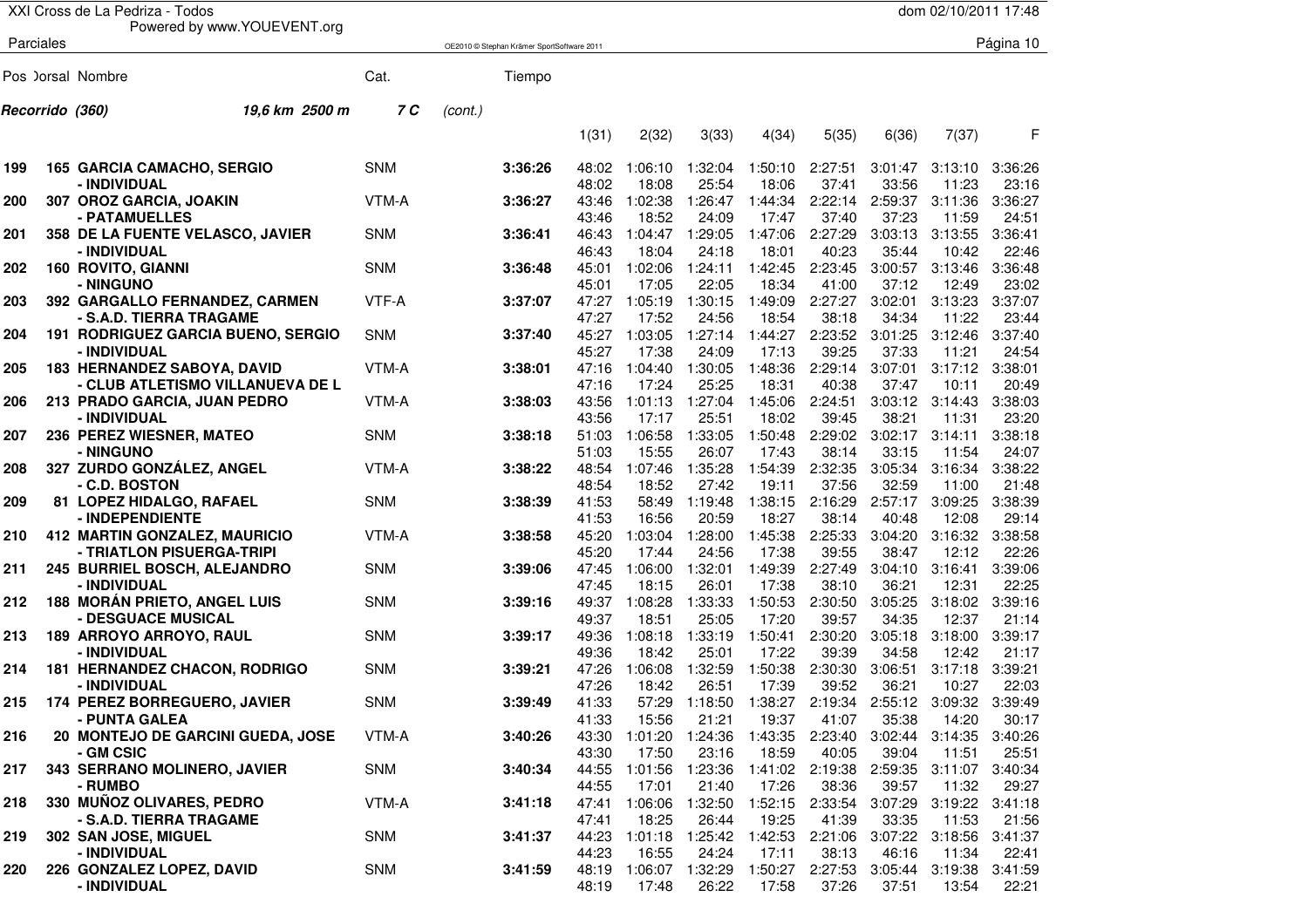|     |                 | XXI Cross de La Pedriza - Todos                            |            |         |                                            |                |                  |                  |                  |                                                             |                  | dom 02/10/2011 17:48 |                  |
|-----|-----------------|------------------------------------------------------------|------------|---------|--------------------------------------------|----------------|------------------|------------------|------------------|-------------------------------------------------------------|------------------|----------------------|------------------|
|     | Parciales       | Powered by www.YOUEVENT.org                                |            |         |                                            |                |                  |                  |                  |                                                             |                  |                      | Página 11        |
|     |                 |                                                            |            |         | OE2010 © Stephan Krämer SportSoftware 2011 |                |                  |                  |                  |                                                             |                  |                      |                  |
|     |                 | Pos ) orsal Nombre                                         | Cat.       |         | Tiempo                                     |                |                  |                  |                  |                                                             |                  |                      |                  |
|     | Recorrido (360) | 19,6 km 2500 m                                             | 7 C        | (cont.) |                                            |                |                  |                  |                  |                                                             |                  |                      |                  |
|     |                 |                                                            |            |         |                                            | 1(31)          | 2(32)            | 3(33)            | 4(34)            | 5(35)                                                       | 6(36)            | 7(37)                | F                |
| 221 |                 | 369 RECIO LÓPEZ, XAIME                                     | <b>SNM</b> |         | 3:42:03                                    | 45:16          | 1:01:09          | 1:26:02          | 1:45:04          | 2:27:54                                                     | 3:01:01          | 3:17:08              | 3:42:03          |
|     |                 | - PEDRIZA DEL MANZANARES                                   |            |         |                                            | 45:16          | 15:53            | 24:53            | 19:02            | 42:50                                                       | 33:07            | 16:07                | 24:55            |
| 222 |                 | 367 CARBONELL IZQUIERDO, MARIO<br>- PEDRIZA DEL MANZANARES | <b>SNM</b> |         | 3:43:09                                    | 44:54<br>44:54 | 1:02:44<br>17:50 | 1:27:21<br>24:37 | 1:45:40<br>18:19 | 2:26:00<br>40:20                                            | 3:03:16<br>37:16 | 3:15:51<br>12:35     | 3:43:09<br>27:18 |
| 223 |                 | <b>395 BENITO GUERRERO, RUBEN</b>                          | <b>SNM</b> |         | 3:43:19                                    | 51:05          | 1:09:51          | 1:37:27          | 1:55:14          | 2:32:24                                                     | 3:09:04          | 3:19:44              | 3:43:19          |
|     |                 | - A.D. COREBO                                              |            |         |                                            | 51:05          | 18:46            | 27:36            | 17:47            | 37:10                                                       | 36:40            | 10:40                | 23:35            |
| 224 |                 | 244 GONZALEZ MARTIN, IGNACIO                               | <b>SNM</b> |         | 3:43:34                                    | 47:46          | 1:05:56          | 1:31:03          | 1:49:41          | 2:28:34                                                     | 3:05:40          | 3:17:59              | 3:43:34          |
|     |                 | - AGUAVERDE                                                |            |         |                                            | 47:46          | 18:10            | 25:07            | 18:38            | 38:53                                                       | 37:06            | 12:19                | 25:35            |
| 225 |                 | 25 DIAZ GARCIA, ANA MARIA                                  | <b>SNF</b> |         | 3:43:38                                    | 45:22          | 1:03:16          | 1:28:10          | 1:47:24          | 2:29:43                                                     | 3:08:30          | 3:20:13              | 3:43:38          |
|     |                 | - GRUPO MONTAÑA CSIC                                       |            |         |                                            | 45:22          | 17:54            | 24:54            | 19:14            | 42:19                                                       | 38:47            | 11:43                | 23:25            |
| 226 |                 | <b>12 FOLGADO SEGURA, PEPE</b>                             | VTM-A      |         | 3:43:41                                    | 44:53          | 1:02:19          | 1:26:29          | 1:45:55          | 2:28:52                                                     | 3:08:28          | 3:20:15              | 3:43:41          |
|     |                 | - INDEPENDIENTE                                            |            |         |                                            | 44:53          | 17:26            | 24:10            | 19:26            | 42:57                                                       | 39:36            | 11:47                | 23:26            |
| 227 |                 | 175 CASTRO PARIS, ISMAEL                                   | <b>SNM</b> |         | 3:43:43                                    | 50:23          | 1:07:50          | 1:33:45          | 1:50:57          | 2:29:21                                                     | 3:08:26          | 3:20:32              | 3:43:43          |
|     |                 | - TENDO                                                    |            |         |                                            | 50:23          | 17:27            | 25:55            | 17:12            | 38:24                                                       | 39:05            | 12:06                | 23:11            |
| 228 |                 | 71 LUIS PEREZ, ANGEL                                       | <b>SNM</b> |         | 3:43:47                                    | 44:28          | 1:01:30          | 1:26:06          | 1:44:32          | 2:28:28                                                     | 3:05:21          | 3:17:51              | 3:43:47          |
|     |                 | - DEPORTIVO ELEMENTAL CHANGO                               |            |         |                                            | 44:28          | 17:02            | 24:36            | 18:26            | 43:56                                                       | 36:53            | 12:30                | 25:56            |
| 229 |                 | <b>34 POVEDANO ARRIBAS, JOSÉ</b>                           | VTM-A      |         | 3:43:48                                    | 46:50          | 1:05:41          | 1:31:10          | 1:50:13          | 2:32:22                                                     | 3:10:22          | 3:21:51              | 3:43:48<br>21:57 |
| 230 |                 | - S.A.D. TIERRA TRAGAME<br>137 RUIZ HERNANDEZ, JORGE       | VTM-A      |         | 3:44:29                                    | 46:50<br>45:29 | 18:51<br>1:03:18 | 25:29<br>1:28:05 | 19:03<br>1:45:10 | 42:09<br>2:24:53                                            | 38:00<br>3:06:06 | 11:29<br>3:17:53     | 3:44:29          |
|     |                 | - PARQUE TIERNO GALVAN                                     |            |         |                                            | 45:29          | 17:49            | 24:47            | 17:05            | 39:43                                                       | 41:13            | 11:47                | 26:36            |
| 231 |                 | <b>158 GOMEZ BLANCO, ANTONIO</b>                           | <b>SNM</b> |         | 3:44:43                                    | 50:14          | 1:08:07          | 1:33:18          | 1:51:56          | 2:32:21                                                     | 3:05:46          | 3:18:06              | 3:44:43          |
|     |                 | - INDIVIDUAL                                               |            |         |                                            | 50:14          | 17:53            | 25:11            | 18:38            | 40:25                                                       | 33:25            | 12:20                | 26:37            |
| 232 |                 | 285 OLLER OLIVER, CESAR                                    | <b>SNM</b> |         | 3:44:58                                    | 43:50          | 1:00:49          | 1:24:08          | 1:42:11          | 2:23:37                                                     | 3:05:31          | 3:17:57              | 3:44:58          |
|     |                 | - INDIVIDUAL                                               |            |         |                                            | 43:50          | 16:59            | 23:19            | 18:03            | 41:26                                                       | 41:54            | 12:26                | 27:01            |
| 233 |                 | 394 MUÑOZ ARELLANO, FRANCISCO                              | VTM-A      |         | 3:45:02                                    | 50:07          | 1:07:55          | 1:34:12          | 1:52:00          | 2:30:39                                                     | 3:08:23          | 3:20:10              | 3:45:02          |
|     |                 | - INDIVIDUAL                                               |            |         |                                            | 50:07          | 17:48            | 26:17            | 17:48            | 38:39                                                       | 37:44            | 11:47                | 24:52            |
| 234 |                 | 40 YEBRA ROVIRA, CAROLINA                                  | VTF-A      |         | 3:45:21                                    | 45:03          | 1:01:46          | 1:25:45          | 1:44:40          | 2:29:09                                                     | 3:13:15          | 3:23:42              | 3:45:21          |
|     |                 | - RSEA PEÑALARA                                            |            |         |                                            | 45:03          | 16:43            | 23:59            | 18:55            | 44:29                                                       | 44:06            | 10:27                | 21:39            |
| 235 |                 | 64 ESCOBERO CLEMENTE, LUIS ALONSO                          | <b>SNM</b> |         | 3:45:38                                    | 49:48          | 1:06:57          | 1:32:53          | 1:51:20          | 2:33:25                                                     | 3:12:21          | 3:23:32              | 3:45:38          |
| 236 |                 | - S.A.D. TIERRA TRAGAME                                    | VTM-A      |         | 3:47:33                                    | 49:48<br>50:46 | 17:09<br>1:10:06 | 25:56<br>1:37:34 | 18:27<br>1:54:29 | 42:05<br>2:33:59                                            | 38:56<br>3:14:56 | 11:11<br>3:24:57     | 22:06<br>3:47:33 |
|     |                 | 66 MAYO CUELLAR, LUIS MIGUEL<br>- RSEA PEÑALARA            |            |         |                                            | 50:46          | 19:20            | 27:28            | 16:55            | 39:30                                                       | 40:57            | 10:01                | 22:36            |
| 237 |                 | 143 CARRASCOSO RUBIO, ANTONIO                              | <b>SNM</b> |         | 3:47:53                                    | 42:29          |                  |                  |                  | 59:28  1:21:39  1:40:05  2:23:35  3:05:38  3:18:14  3:47:53 |                  |                      |                  |
|     |                 | - INDIVIDUAL                                               |            |         |                                            | 42:29          | 16:59            | 22:11            | 18:26            | 43:30                                                       | 42:03            | 12:36                | 29:39            |
| 238 |                 | 366 JAEN MORENO, JOSE                                      | VTM-A      |         | 3:48:01                                    | 47:39          | 1:05:20          | 1:30:06          | 1:48:51          | 2:29:11                                                     | 3:08:24          | 3:21:58              | 3:48:01          |
|     |                 | - C.A. VILLANUEVA DE LA TORRE                              |            |         |                                            | 47:39          | 17:41            | 24:46            | 18:45            | 40:20                                                       | 39:13            | 13:34                | 26:03            |
| 239 |                 | 385 GOMEZ LARA, VICTOR MANUEL                              | VTM-A      |         | 3:48:33                                    |                | 48:49 1:07:30    | 1:34:20          | 1:54:13          | 2:39:09                                                     | 3:16:17          | 3:26:42              | 3:48:33          |
|     |                 | - INDIVIDUAL                                               |            |         |                                            | 48:49          | 18:41            | 26:50            | 19:53            | 44:56                                                       | 37:08            | 10:25                | 21:51            |
| 240 |                 | <b>135 DOMENECH GIRONI, RAFAEL</b>                         | VTM-B      |         | 3:48:36                                    | 46:03          | 1:04:19          | 1:29:52          | 1:49:13          | 2:30:46                                                     | 3:10:52          | 3:23:47              | 3:48:36          |
|     |                 | - RSEA PEÑALARA                                            |            |         |                                            | 46:03          | 18:16            | 25:33            | 19:21            | 41:33                                                       | 40:06            | 12:55                | 24:49            |
| 241 |                 | 390 ALMAGRO LLAMAS, FELICIANO                              | SNM        |         | 3:48:39                                    |                | 52:19 1:12:07    | 1:40:02          | 1:58:54          | 2:36:30                                                     |                  | 3:11:17 3:23:07      | 3:48:39          |
|     |                 | - INDIVIDUAL                                               |            |         |                                            | 52:19          | 19:48            | 27:55            | 18:52            | 37:36                                                       | 34:47            | 11:50                | 25:32            |
| 242 |                 | <b>122 DIEZ BRIONES, FRANCISCO</b>                         | VTM-B      |         | 3:48:50                                    | 46:08          | 1:04:42          | 1:30:01          | 1:49:16          | 2:31:04                                                     | 3:12:59          | 3:24:25              | 3:48:50          |
|     |                 | - RSEA PEÑALARA                                            |            |         |                                            | 46:08          | 18:34            | 25:19            | 19:15            | 41:48                                                       | 41:55            | 11:26                | 24:25            |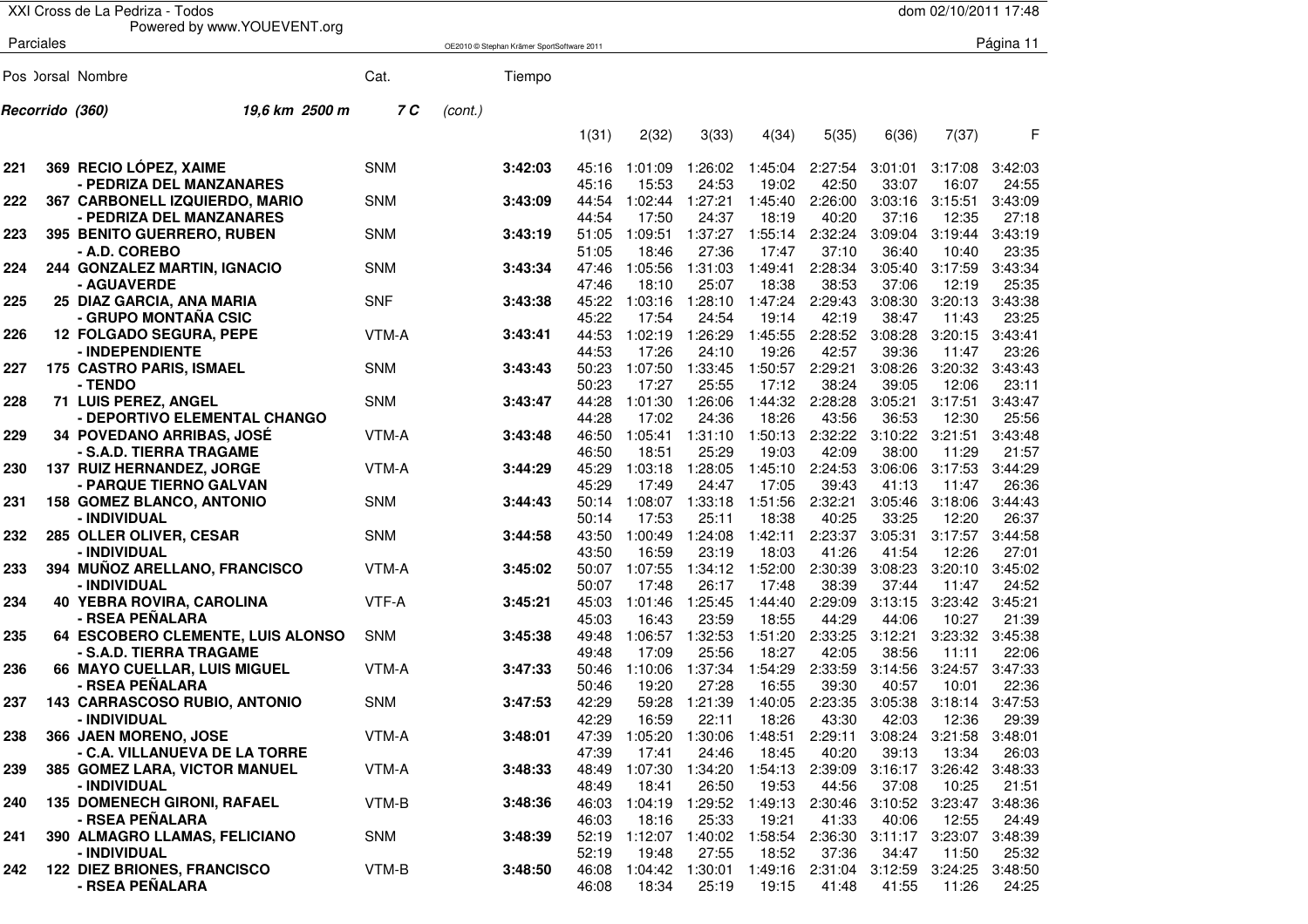|     |                 | XXI Cross de La Pedriza - Todos                            |            |         |                                            |                |                       |                  |                  |                  |                  | dom 02/10/2011 17:48 |                  |
|-----|-----------------|------------------------------------------------------------|------------|---------|--------------------------------------------|----------------|-----------------------|------------------|------------------|------------------|------------------|----------------------|------------------|
|     |                 | Powered by www.YOUEVENT.org                                |            |         |                                            |                |                       |                  |                  |                  |                  |                      |                  |
|     | Parciales       |                                                            |            |         | OE2010 © Stephan Krämer SportSoftware 2011 |                |                       |                  |                  |                  |                  |                      | Página 12        |
|     |                 |                                                            |            |         |                                            |                |                       |                  |                  |                  |                  |                      |                  |
|     |                 | Pos ) orsal Nombre                                         | Cat.       |         | Tiempo                                     |                |                       |                  |                  |                  |                  |                      |                  |
|     | Recorrido (360) | 19,6 km 2500 m                                             | 7 C        | (cont.) |                                            |                |                       |                  |                  |                  |                  |                      |                  |
|     |                 |                                                            |            |         |                                            | 1(31)          | 2(32)                 | 3(33)            | 4(34)            | 5(35)            | 6(36)            | 7(37)                | F                |
|     |                 |                                                            |            |         |                                            |                |                       |                  |                  |                  |                  |                      |                  |
| 243 |                 | <b>269 SERRANO MATEOS, FERNANDO</b>                        | VTM-A      |         | 3:48:57                                    | 49:32          | 1:07:53               | 1:35:05          | 1:54:16          | 2:33:53          | 3:13:57          | 3:24:40              | 3:48:57          |
|     |                 | - CAPRUS                                                   |            |         |                                            | 49:32          | 18:21                 | 27:12            | 19:11            | 39:37            | 40:04            | 10:43                | 24:17            |
| 244 |                 | 241 GONZALEZ MARTÍN, JAIME                                 | VTM-A      |         | 3:49:21                                    | 47:48          | 1:05:59               | 1:31:56          | 1:50:06          | 2:32:20          | 3:14:06          | 3:25:06              | 3:49:21          |
|     |                 | - AGUAVERDE                                                |            |         |                                            | 47:48          | 18:11                 | 25:57            | 18:10            | 42:14            | 41:46            | 11:00                | 24:15            |
| 245 |                 | 267 MOSQUERA, MIGUEL ANGEL                                 | <b>SNM</b> |         | 3:49:35                                    | 48:24          | 1:07:42               | 1:34:39          | 1:53:35          | 2:33:49          | 3:14:20          | 3:24:51              | 3:49:35          |
|     |                 | - PITICLIS RUNNING TEAM                                    |            |         |                                            | 48:24          | 19:18                 | 26:57            | 18:56            | 40:14            | 40:31            | 10:31                | 24:44            |
| 246 |                 | 178 ARAGÓN DEL VALLE, ROBERTO                              | <b>SNM</b> |         | 3:49:37                                    | 51:52          | 1:12:14               | 1:40:41          | 1:59:09          | 2:39:02          | 3:14:52          | 3:25:50              | 3:49:37          |
|     |                 | - LIBRE                                                    |            |         |                                            | 51:52          | 20:22                 | 28:27            | 18:28            | 39:53            | 35:50            | 10:58                | 23:47            |
| 247 |                 | 233 LLAMAZARES SERRANO, FRANCISCO<br>- INDIVIDUAL          | VTM-B      |         | 3:49:47                                    | 49:33<br>49:33 | 1:07:52<br>18:19      | 1:36:20<br>28:28 | 1:54:25<br>18:05 | 2:33:41<br>39:16 | 3:13:53<br>40:12 | 3:24:45<br>10:52     | 3:49:47<br>25:02 |
| 248 |                 | 166 GARCÍA CAMACHO, RAÚL                                   | <b>SNM</b> |         | 3:49:57                                    | 48:17          | 1:06:14               | 1:32:02          | 1:50:50          | 2:33:19          | 3:14:51          | 3:25:45              | 3:49:57          |
|     |                 | - INDIVIDUAL                                               |            |         |                                            | 48:17          | 17:57                 | 25:48            | 18:48            | 42:29            | 41:32            | 10:54                | 24:12            |
| 249 |                 | 230 RUIZ CALVO, PALOMA                                     | VTF-A      |         | 3:50:22                                    | 49:49          | 1:09:23               | 1:37:07          | 1:56:24          | 2:40:53          | 3:19:14          | 3:29:14              | 3:50:22          |
|     |                 | - MN                                                       |            |         |                                            | 49:49          | 19:34                 | 27:44            | 19:17            | 44:29            | 38:21            | 10:00                | 21:08            |
| 250 |                 | 337 UTRERO RIVERA, FRANCISCO JOSÉ                          | <b>SNM</b> |         | 3:50:42                                    | 50:56          | 1:09:53               | 1:36:23          | 1:54:17          | 2:33:57          | 3:15:15          | 3:25:47              | 3:50:42          |
|     |                 | - NINGUNO                                                  |            |         |                                            | 50:56          | 18:57                 | 26:30            | 17:54            | 39:40            | 41:18            | 10:32                | 24:55            |
| 251 |                 | 319 ARIAS BAYONA, MIGUEL ANGEL                             | <b>SNM</b> |         | 3:50:55                                    | 50:22          | 1:10:02               | 1:38:49          | 1:58:06          | 2:39:37          | 3:18:04          | 3:29:00              | 3:50:55          |
|     |                 | - CLUB MARATHON ARANJUEZ                                   |            |         |                                            | 50:22          | 19:40                 | 28:47            | 19:17            | 41:31            | 38:27            | 10:56                | 21:55            |
| 252 |                 | 8 TRIPERO CASCALES, RAFAEL                                 | VTM-A      |         | 3:51:14                                    | 44:36          | 1:02:22               | 1:27:29          | 1:47:34          | 2:31:57          | 3:11:49          | 3:24:20              | 3:51:14          |
|     |                 | - INDEPENDIENTE                                            |            |         |                                            | 44:36          | 17:46                 | 25:07            | 20:05            | 44:23            | 39:52            | 12:31                | 26:54            |
| 253 |                 | 65 PAZ DEL POZO, OLGA                                      | <b>SNF</b> |         | 3:52:00                                    | 46:19          | 1:05:10               | 1:30:24          | 1:51:06          | 2:33:22          | 3:14:04          | 3:26:35              | 3:52:00          |
|     |                 | - S.A.D. TIERRA TRAGAME                                    |            |         |                                            | 46:19          | 18:51                 | 25:14            | 20:42            | 42:16            | 40:42            | 12:31                | 25:25            |
| 254 |                 | 397 GARCIA PEREZ, JUAN AGUSTIN                             | <b>SNM</b> |         | 3:53:15                                    | 51:32          | 1:11:41               | 1:39:36          | 1:58:04          | 2:39:22          | 3:16:22          | 3:28:03              | 3:53:15          |
|     |                 | - INDIVIDUAL                                               |            |         |                                            | 51:32          | 20:09                 | 27:55            | 18:28            | 41:18            | 37:00            | 11:41                | 25:12            |
| 255 |                 | <b>148 MONTOUTO GONZÁLEZ, OSCAR</b>                        | VTM-A      |         | 3:53:25                                    |                | 51:12 1:11:12         | 1:39:39          | 1:59:06          | 2:41:41          | 3:19:10          | 3:30:23              | 3:53:25          |
|     |                 | - ALTRANTRAN                                               |            |         |                                            | 51:12          | 20:00                 | 28:27            | 19:27            | 42:35            | 37:29            | 11:13                | 23:02            |
| 256 |                 | 79 MARTINEZ GARZON, JOSE MANUEL                            | VTM-A      |         | 3:54:37                                    | 49:29          | 1:08:06               | 1:35:44          | 1:55:25          | 2:39:51          | 3:18:53          | 3:30:41              | 3:54:37          |
| 257 |                 | - S.A.D. TIERRA TRAGAME<br>67 FERNÁNDEZ NÚÑEZ, JUAN CARLOS | VTM-B      |         | 3:55:09                                    | 49:29<br>45:05 | 18:37<br>1:03:11      | 27:38<br>1:29:29 | 19:41<br>1:48:28 | 44:26<br>2:29:45 | 39:02<br>3:12:46 | 11:48<br>3:25:49     | 23:56<br>3:55:09 |
|     |                 | - RSEA PEÑALARA                                            |            |         |                                            | 45:05          | 18:06                 | 26:18            | 18:59            | 41:17            | 43:01            | 13:03                | 29:20            |
| 258 |                 | 243 ANTUÑANO FERNÁNDEZ, CÉSAR                              | VTM-A      |         | 3:55:13                                    | 47:50          | 1:05:57               | 1:31:44          | 1:50:08          | 2:32:18          | 3:14:09          | 3:26:55              | 3:55:13          |
|     |                 | - INDIVIDUAL                                               |            |         |                                            | 47:50          | 18:07                 | 25:47            | 18:24            | 42:10            | 41:51            | 12:46                | 28:18            |
| 259 |                 | <b>32 GIL YENES, ROBERTO</b>                               | VTM-A      |         | 3:55:22                                    |                | 48:12 1:06:40         |                  | 1:32:47 1:51:10  | 2:33:47          | 3:17:37          | 3:28:46              | 3:55:22          |
|     |                 | - C.C.D.R. RENFE                                           |            |         |                                            | 48:12          | 18:28                 | 26:07            | 18:23            | 42:37            | 43:50            | 11:09                | 26:36            |
| 260 |                 | 205 MATAS FERRER, EMILIO JOSE                              | SNM        |         | 3:55:55                                    |                | 49:14 1:07:48         | 1:34:24          | 1:52:53          | 2:35:14          | 3:18:05          | 3:30:04              | 3:55:55          |
|     |                 | - COMPLUTUM TRIATLON                                       |            |         |                                            | 49:14          | 18:34                 | 26:36            | 18:29            | 42:21            | 42:51            | 11:59                | 25:51            |
| 261 |                 | 279 LIMÓN, JORGE                                           | SNM        |         | 3:55:56                                    |                | 45:42 1:04:37 1:29:26 |                  | 1:48:27          | 2:34:09          | 3:23:55          | 3:32:42              | 3:55:56          |
|     |                 | - INDIVIDUAL                                               |            |         |                                            | 45:42          | 18:55                 | 24:49            | 19:01            | 45:42            | 49:46            | 8:47                 | 23:14            |
| 262 |                 | 2 BAEZA LAGO, JESUS                                        | SNM        |         | 3:56:22                                    |                | 47:34 1:06:12 1:33:40 |                  | 1:53:02          | 2:38:17          |                  | 3:18:07 3:31:14      | 3:56:22          |
|     |                 | - INDEPENDIENTE                                            |            |         |                                            | 47:34          | 18:38                 | 27:28            | 19:22            | 45:15            | 39:50            | 13:07                | 25:08            |
| 263 |                 | 121 FERNÁNDEZ RIVERA, JUAN PEDRO                           | VTM-A      |         | 3:57:18                                    | 52:18          | 1:11:46               | 1:40:09          | 2:00:10          | 2:42:27          | 3:20:54          | 3:32:35              | 3:57:18          |
|     |                 | - RSEA PEÑALARA                                            |            |         |                                            | 52:18          | 19:28                 | 28:23            | 20:01            | 42:17            | 38:27            | 11:41                | 24:43            |
| 264 |                 | 195 HERNANDEZ RODRIGUEZ, MANUEL                            | VTM-A      |         | 3:57:40                                    | 48:38          | 1:07:43               | 1:36:45          | 1:56:20          | 2:39:47          | 3:19:12          | 3:32:08              | 3:57:40          |
|     |                 | - INDIVIDUAL                                               |            |         |                                            | 48:38          | 19:05                 | 29:02            | 19:35            | 43:27            | 39:25            | 12:56                | 25:32            |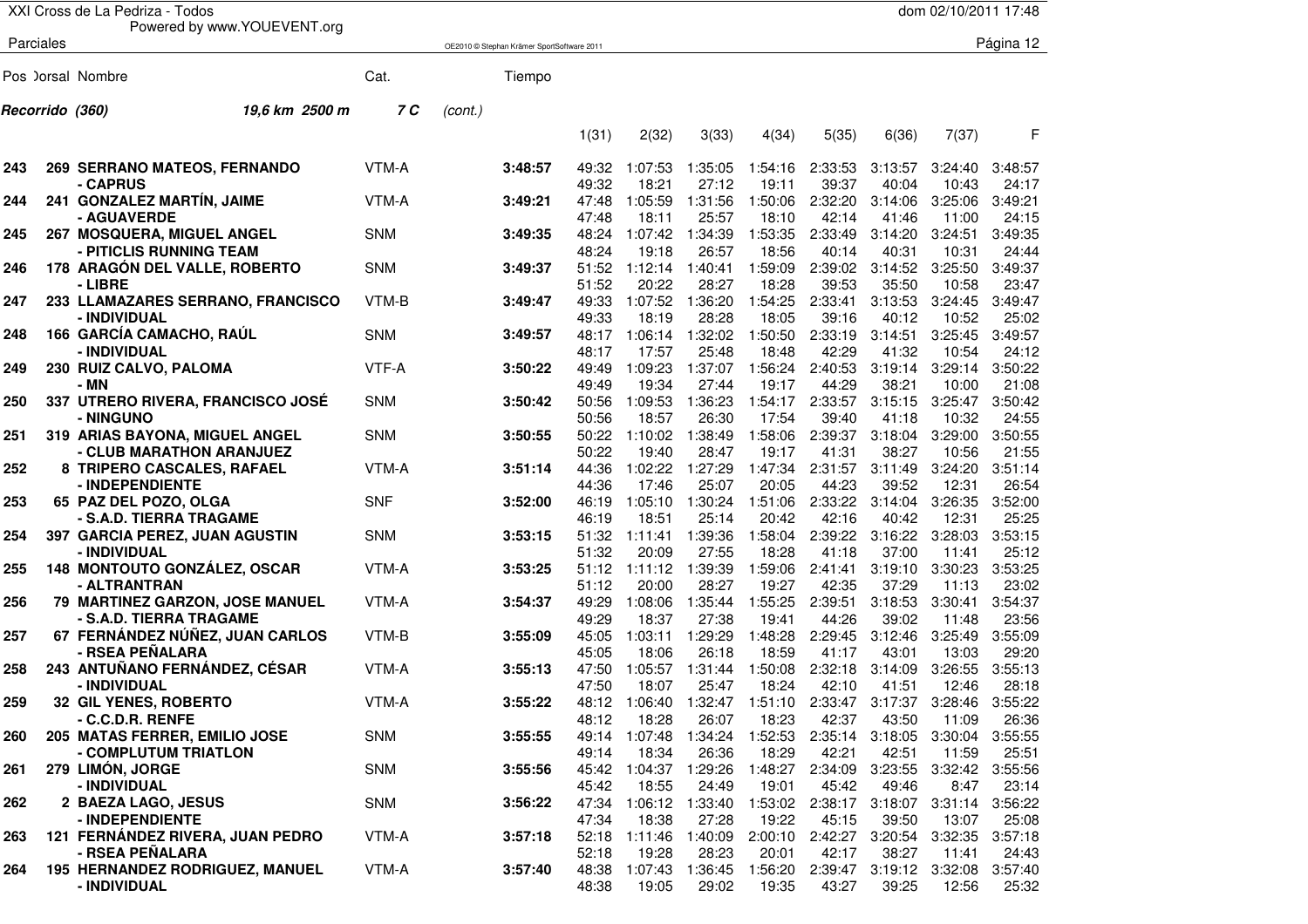|     | XXI Cross de La Pedriza - Todos<br>dom 02/10/2011 17:48 |                                            |            |         |                                            |                |                  |                          |                          |                  |                  |                         |                  |
|-----|---------------------------------------------------------|--------------------------------------------|------------|---------|--------------------------------------------|----------------|------------------|--------------------------|--------------------------|------------------|------------------|-------------------------|------------------|
|     |                                                         | Powered by www.YOUEVENT.org                |            |         |                                            |                |                  |                          |                          |                  |                  |                         |                  |
|     | Parciales                                               |                                            |            |         | OE2010 © Stephan Krämer SportSoftware 2011 |                |                  |                          |                          |                  |                  |                         | Página 13        |
|     |                                                         |                                            |            |         |                                            |                |                  |                          |                          |                  |                  |                         |                  |
|     |                                                         | Pos ) orsal Nombre                         | Cat.       |         | Tiempo                                     |                |                  |                          |                          |                  |                  |                         |                  |
|     | Recorrido (360)                                         | 19,6 km 2500 m                             | 7 C        | (cont.) |                                            |                |                  |                          |                          |                  |                  |                         |                  |
|     |                                                         |                                            |            |         |                                            |                |                  |                          |                          |                  |                  |                         | F                |
|     |                                                         |                                            |            |         |                                            | 1(31)          | 2(32)            | 3(33)                    | 4(34)                    | 5(35)            | 6(36)            | 7(37)                   |                  |
| 265 |                                                         | 325 LADO MARTINEZ, JUAN CARLOS             | VTM-A      |         | 3:57:42                                    | 45:22          | 1:03:53          | 1:29:41                  | 1:48:32                  | 2:33:09          | 3:17:02          | 3:29:28                 | 3:57:42          |
|     |                                                         | - INDIVIDUAL                               |            |         |                                            | 45:22          | 18:31            | 25:48                    | 18:51                    | 44:37            | 43:53            | 12:26                   | 28:14            |
| 266 |                                                         | 63 SÁNCHEZ MARTI, ÁLVARO                   | <b>SNM</b> |         | 3:57:44                                    | 47:47          | 1:07:15          | 1:34:53                  | 1:54:52                  | 2:39:48          | 3:18:08          | 3:31:53                 | 3:57:44          |
|     |                                                         | - RSEA PEÑALARA                            |            |         |                                            | 47:47          | 19:28            | 27:38                    | 19:59                    | 44:56            | 38:20            | 13:45                   | 25:51            |
| 267 |                                                         | 357 MOLINA CERRO, JOSE RAMON               | <b>SNM</b> |         | 3:58:11                                    | 50:54          | 1:08:27          | 1:35:01                  | 1:54:14                  | 2:38:14          | 3:19:18          | 3:31:42                 | 3:58:11          |
|     |                                                         | - LIBRE                                    |            |         |                                            | 50:54          | 17:33            | 26:34                    | 19:13                    | 44:00            | 41:04            | 12:24                   | 26:29            |
| 268 |                                                         | 254 HIDALGO RUBIO, JOSE ANTONIO            | VTM-A      |         | 3:58:32                                    | 47:00          | 1:04:45          | 1:30:55                  | 1:49:19                  | 2:30:51          | 3:14:54          | 3:29:33                 | 3:58:32          |
|     |                                                         | - INDIVIDUAL                               |            |         |                                            | 47:00          | 17:45            | 26:10                    | 18:24                    | 41:32            | 44:03            | 14:39                   | 28:59            |
| 269 |                                                         | 149 PORTA MARTINEZ, PEDRO MANUEL           | <b>SNM</b> |         | 3:58:37                                    | 49:22          | 1:08:11          | 1:35:15                  | 1:54:35                  | 2:40:56          | 3:23:10          | 3:34:17                 | 3:58:37          |
|     |                                                         | - INDIVIDUAL                               |            |         |                                            | 49:22          | 18:49            | 27:04                    | 19:20                    | 46:21            | 42:14            | 11:07                   | 24:20            |
| 270 |                                                         | 182 SALDAÑA VARELA, MANUEL                 | VTM-A      |         | 3:58:40                                    | 51:07          | 1:09:05          | 1:36:27                  | 1:55:12                  | 2:39:50          | 3:20:36          | 3:32:56                 | 3:58:40          |
|     |                                                         | - AT. ARROYOMOLINOS                        |            |         |                                            | 51:07          | 17:58            | 27:22                    | 18:45                    | 44:38            | 40:46            | 12:20                   | 25:44            |
| 271 |                                                         | 313 RODRIGUEZ MARCO, JAIME                 | <b>SNM</b> |         | 3:59:20                                    | 51:26          | 1:12:11          | 1:40:32                  | 1:58:51                  | 2:42:35          | 3:24:07          | 3:36:33                 | 3:59:20          |
|     |                                                         | - INDIVIDUAL                               |            |         |                                            | 51:26          | 20:45            | 28:21                    | 18:19                    | 43:44            | 41:32            | 12:26                   | 22:47            |
| 272 |                                                         | 312 LOPEZ, ALEJANDRO                       | <b>SNM</b> |         | 3:59:21                                    | 51:28          | 1:12:10          | 1:40:17                  | 1:58:50                  | 2:43:17          | 3:24:06          | 3:36:31                 | 3:59:21          |
|     |                                                         | - PUNICO GFC                               | <b>SNM</b> |         |                                            | 51:28          | 20:42            | 28:07                    | 18:33                    | 44:27            | 40:49            | 12:25                   | 22:50            |
| 273 |                                                         | 389 GONZÁLEZ GIL, PEDRO<br>- INDIVIDUAL    |            |         | 3:59:35                                    | 52:20<br>52:20 | 1:11:51<br>19:31 | 1:40:05<br>28:14         | 1:59:10<br>19:05         | 2:39:53<br>40:43 | 3:19:47<br>39:54 | 3:33:14<br>13:27        | 3:59:35<br>26:21 |
| 274 |                                                         | 50 COLLADO ALCALA, RAUL                    | VTM-A      |         | 4:00:15                                    | 55:24          | 1:14:19          | 1:43:05                  | 2:03:20                  | 2:48:39          | 3:28:06          | 3:37:39                 | 4:00:15          |
|     |                                                         | - S.A.D. TIERRA TRAGAME                    |            |         |                                            | 55:24          | 18:55            | 28:46                    | 20:15                    | 45:19            | 39:27            | 9:33                    | 22:36            |
| 275 |                                                         | <b>123 MIRA MORÁN, LUIS</b>                | VTM-A      |         | 4:00:33                                    | 46:21          | 1:04:44          | 1:31:34                  | 1:51:40                  | 2:37:31          | 3:23:08          | 3:35:35                 | 4:00:33          |
|     |                                                         | - INDEPENDIENTE                            |            |         |                                            | 46:21          | 18:23            | 26:50                    | 20:06                    | 45:51            | 45:37            | 12:27                   | 24:58            |
| 276 |                                                         | 240 PEREZ WIESNER, DAVID                   | <b>SNM</b> |         | 4:01:14                                    | 52:01          | 1:10:28          | 1:39:16                  | 1:58:35                  | 2:39:26          | 3:18:01          | 3:32:25                 | 4:01:14          |
|     |                                                         | - NINGUNO                                  |            |         |                                            | 52:01          | 18:27            | 28:48                    | 19:19                    | 40:51            | 38:35            | 14:24                   | 28:49            |
| 277 |                                                         | 163 DOMÍNGUEZ GONZÁLEZ, IGNACIO JOSÉ VTM-A |            |         | 4:01:26                                    | 51:10          | 1:10:05          | 1:39:18                  | 1:59:13                  | 2:42:18          | 3:23:12          | 3:35:39                 | 4:01:26          |
|     |                                                         | - INDIVIDUAL                               |            |         |                                            | 51:10          | 18:55            | 29:13                    | 19:55                    | 43:05            | 40:54            | 12:27                   | 25:47            |
| 278 |                                                         | 200 FERNANDEZ SIERRA, FRANCISCO JAVIE SNM  |            |         | 4:01:27                                    | 50:38          | 1:10:03          | 1:38:55                  | 1:59:08                  | 2:42:28          | 3:23:25          | 3:36:07                 | 4:01:27          |
|     |                                                         | - MARATHON ARANJUEZ                        |            |         |                                            | 50:38          | 19:25            | 28:52                    | 20:13                    | 43:20            | 40:57            | 12:42                   | 25:20            |
| 279 |                                                         | 199 GOMEZ, SERGIO                          | <b>SNM</b> |         | 4:01:37                                    | 51:22          | 1:09:34          | 1:39:12                  | 1:58:48                  | 2:42:29          | 3:18:14          | 3:33:45                 | 4:01:37          |
|     |                                                         | - INDIVIDUAL                               |            |         |                                            | 51:22          | 18:12            | 29:38                    | 19:36                    | 43:41            | 35:45            | 15:31                   | 27:52            |
| 280 |                                                         | 89 BOADA ROVIRA, JUAN                      | VTM-B      |         | 4:02:04                                    | 49:40          | 1:08:02          | 1:35:33                  | 1:55:07                  | 2:39:20          | 3:22:52          | 3:34:57                 | 4:02:04          |
|     |                                                         | - CLUB GEOGRAPHICA                         |            |         |                                            | 49:40          | 18:22            | 27:31                    | 19:34                    | 44:13            | 43:32            | 12:05                   | 27:07            |
| 281 |                                                         | <b>168 GARCIA FORMOSO, SANTIAGO</b>        | VTM-A      |         | 4:02:47                                    | 46:04          | 1:03:39          | 1:32:24                  | 1:52:14                  | 2:38:56          | 3:28:49          | 3:40:01                 | 4:02:47          |
|     |                                                         | - INDIVIDUAL                               |            |         |                                            | 46:04          | 17:35            | 28:45                    | 19:50                    | 46:42            | 49:53            | 11:12                   | 22:46            |
| 282 |                                                         | 283 ORTUÑO SORIANO, ISMAEL                 | <b>SNM</b> |         | 4:03:20                                    |                | 49:44 1:08:04    | 1:34:47                  | 1:54:20                  | 2:39:59          |                  | 3:20:02 3:34:12 4:03:20 |                  |
|     |                                                         | - INDIVIDUAL                               |            |         |                                            | 49:44          | 18:20            | 26:43                    | 19:33                    | 45:39            | 40:03            | 14:10                   | 29:08            |
| 283 |                                                         | 172 GARCÍA LÓPEZ, DANIEL                   | SNM        |         | 4:04:43                                    |                |                  | 43:17 1:00:47 1:34:02    | 1:54:18                  | 2:40:14          | 3:23:18          | 3:37:03                 | 4:04:43          |
|     |                                                         | - PARQUE TIERNO GALVAN                     |            |         |                                            | 43:17          | 17:30            | 33:15                    | 20:16<br>1:26:01 1:47:04 | 45:56            | 43:04            | 13:45                   | 27:40            |
| 284 |                                                         | 399 BENITEZ CHICHARRO, SERGIO              | SNM        |         | 4:05:09                                    | 42:21<br>42:21 | 1:01:11          |                          |                          | 2:36:11          | 3:22:55          | 3:35:33                 | 4:05:09          |
| 285 |                                                         | - INDIVIDUAL<br>167 MUÑOZ URRUTIA, IRENE   | <b>SNF</b> |         | 4:06:17                                    | 51:04          | 18:50            | 24:50<br>1:11:47 1:39:58 | 21:03<br>2:01:00         | 49:07<br>2:44:19 | 46:44<br>3:28:44 | 12:38<br>3:39:54        | 29:36<br>4:06:17 |
|     |                                                         | - TENDO                                    |            |         |                                            | 51:04          | 20:43            | 28:11                    | 21:02                    | 43:19            | 44:25            | 11:10                   | 26:23            |
| 286 |                                                         | 410 PLAZA CRUZ, JULIO                      | SNM        |         | 4:06:18                                    | 49:31          | 1:07:49          | 1:35:39                  | 1:55:45                  | 2:42:25          | 3:28:03          | 3:39:28                 | 4:06:18          |
|     |                                                         | - INDEPENDIENTE                            |            |         |                                            | 49:31          | 18:18            | 27:50                    | 20:06                    | 46:40            | 45:38            | 11:25                   | 26:50            |
|     |                                                         |                                            |            |         |                                            |                |                  |                          |                          |                  |                  |                         |                  |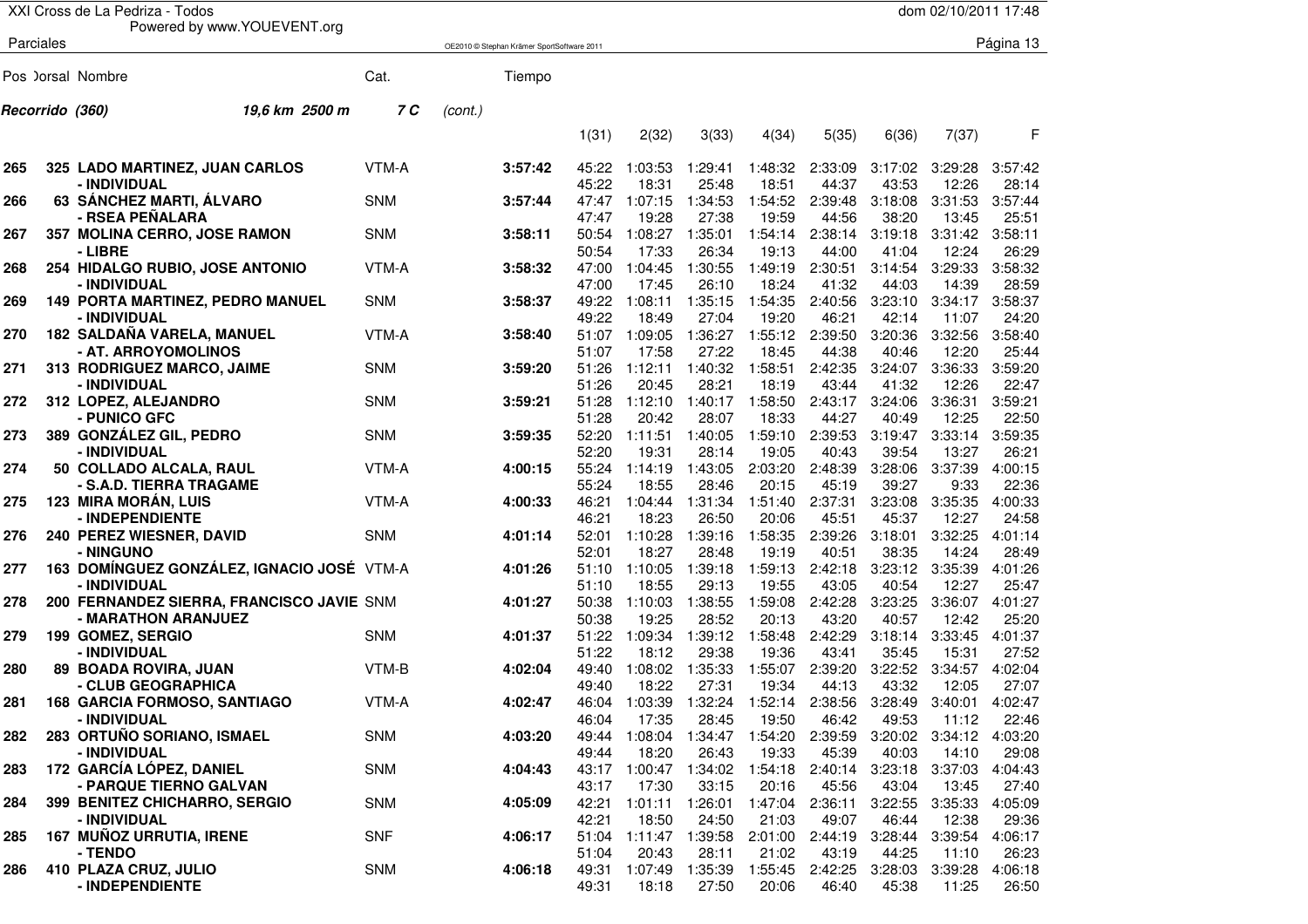| XXI Cross de La Pedriza - Todos<br>dom 02/10/2011 17:48 |           |                                                   |            |         |                                            |                |                  |                  |                  |                  |                  |                  |                  |
|---------------------------------------------------------|-----------|---------------------------------------------------|------------|---------|--------------------------------------------|----------------|------------------|------------------|------------------|------------------|------------------|------------------|------------------|
|                                                         |           | Powered by www.YOUEVENT.org                       |            |         |                                            |                |                  |                  |                  |                  |                  |                  |                  |
|                                                         | Parciales |                                                   |            |         | OE2010 © Stephan Krämer SportSoftware 2011 |                |                  |                  |                  |                  |                  |                  | Página 14        |
|                                                         |           |                                                   |            |         |                                            |                |                  |                  |                  |                  |                  |                  |                  |
|                                                         |           | Pos ) orsal Nombre                                | Cat.       |         | Tiempo                                     |                |                  |                  |                  |                  |                  |                  |                  |
|                                                         |           | 19,6 km 2500 m<br>Recorrido (360)                 | 7 C        | (cont.) |                                            |                |                  |                  |                  |                  |                  |                  |                  |
|                                                         |           |                                                   |            |         |                                            | 1(31)          | 2(32)            | 3(33)            | 4(34)            | 5(35)            | 6(36)            | 7(37)            | F                |
| 287                                                     |           | 339 GARCIA CARMENA, ALVARO                        | <b>SNM</b> |         | 4:06:26                                    | 50:51          | 1:09:55          | 1:37:47          | 1:55:32          | 2:42:12          | 3:27:14          | 3:39:14          | 4:06:26          |
|                                                         |           | - CLUB MONTAÑA GETAFE                             |            |         |                                            | 50:51          | 19:04            | 27:52            | 17:45            | 46:40            | 45:02            | 12:00            | 27:12            |
| 288                                                     |           | 80 GARCIA CARMENA, FELIX                          | VTM-A      |         | 4:06:27                                    | 50:47          | 1:09:48          | 1:37:45          | 1:55:23          | 2:42:17          | 3:27:11          | 3:39:12          | 4:06:27          |
|                                                         |           | - CLUB MONTAÑA GETAFE                             |            |         |                                            | 50:47          | 19:01            | 27:57            | 17:38            | 46:54            | 44:54            | 12:01            | 27:15            |
| 289                                                     |           | 300 GARCIA JIMENEZ, JULIO<br>- IBERIA             | VTM-A      |         | 4:06:29                                    | 51:43<br>51:43 | 1:12:08<br>20:25 | 1:41:48<br>29:40 | 2:03:17<br>21:29 | 2:48:34<br>45:17 | 3:32:10<br>43:36 | 3:41:53<br>9:43  | 4:06:29<br>24:36 |
| 290                                                     |           | 194 BAYÓN GARCIA, TOMÁS                           | VTM-A      |         | 4:06:51                                    | 48:10          | 1:06:55          | 1:33:53          | 1:54:11          | 2:40:51          | 3:24:10          | 3:38:08          | 4:06:51          |
|                                                         |           | - C.A.VILLANUEVA DE LA TORRE                      |            |         |                                            | 48:10          | 18:45            | 26:58            | 20:18            | 46:40            | 43:19            | 13:58            | 28:43            |
| 291                                                     |           | 6 GONZÁLEZ CASTÁN, RICARDO                        | VTM-B      |         | 4:07:04                                    | 48:53          | 1:09:32          | 1:37:56          | 1:58:45          | 2:43:55          | 3:28:55          | 3:39:56          | 4:07:04          |
|                                                         |           | - RSEA PEÑALARA                                   |            |         |                                            | 48:53          | 20:39            | 28:24            | 20:49            | 45:10            | 45:00            | 11:01            | 27:08            |
| 292                                                     |           | 318 CEREZO RUEDA, JUAN MANUEL                     | <b>SNM</b> |         | 4:07:06                                    | 44:27          | 1:01:47          | 1:28:41          | 1:48:54          | 2:33:45          | 3:19:19          | 3:34:38          | 4:07:06          |
|                                                         |           | - INDIVIDUAL                                      |            |         |                                            | 44:27          | 17:20            | 26:54            | 20:13            | 44:51            | 45:34            | 15:19            | 32:28            |
| 293                                                     |           | <b>192 CONTRERAS MEJUTO, GABRIEL</b>              | VTM-A      |         | 4:07:08                                    | 43:12          | 59:52            | 1:22:59          | 1:42:23          | 2:32:49          | 3:24:54          | 3:38:12          | 4:07:08          |
|                                                         |           | - LAS ROZAS                                       |            |         |                                            | 43:12          | 16:40            | 23:07            | 19:24            | 50:26            | 52:05            | 13:18            | 28:56            |
| 294                                                     |           | 296 MARISCAL GUTIERREZ, DIANA                     | <b>SNF</b> |         | 4:10:21                                    | 52:22          | 1:14:15          | 1:42:51          | 2:03:19          | 2:48:37          | 3:28:45          | 3:39:59          | 4:10:21          |
|                                                         |           | - CORREVEIDILES                                   |            |         |                                            | 52:22          | 21:53            | 28:36            | 20:28            | 45:18            | 40:08            | 11:14            | 30:22            |
| 295                                                     |           | 308 GONZALEZ DE LA FUENTE, FERNANDO               | SNM        |         | 4:11:32                                    | 52:03          | 1:14:10          | 1:42:00          | 2:03:10          | 2:49:06          | 3:38:15          | 3:47:16          | 4:11:32          |
|                                                         |           | $-42KMS +$                                        |            |         |                                            | 52:03          | 22:07            | 27:50            | 21:10            | 45:56            | 49:09            | 9:01             | 24:16            |
| 296                                                     |           | 365 OCHOA SUAREZ, JORGE JUAN<br>- INDIVIDUAL      | VTM-A      |         | 4:11:33                                    | 47:38<br>47:38 | 1:07:40<br>20:02 | 1:35:47<br>28:07 | 1:58:13<br>22:26 | 2:44:15<br>46:02 | 3:32:08<br>47:53 | 3:43:52<br>11:44 | 4:11:33<br>27:41 |
| 297                                                     |           | 176 LOZANO VALVERDE, EDUARDO                      | VTM-A      |         | 4:11:48                                    | 49:46          | 1:10:01          | 1:38:15          | 1:59:32          | 2:47:43          | 3:30:14          | 3:43:47          | 4:11:48          |
|                                                         |           | - C.A.VILLANUEVA DE LA TORRE                      |            |         |                                            | 49:46          | 20:15            | 28:14            | 21:17            | 48:11            | 42:31            | 13:33            | 28:01            |
| 298                                                     |           | 73 RUIZ GARCIA, GERARDO JAVIER<br>- RSEA PEÑALARA | <b>SNM</b> |         | 4:11:49                                    | 47:49<br>47:49 | 1:07:47<br>19:58 | 1:34:57<br>27:10 | 1:55:01<br>20:04 | 2:41:14<br>46:13 | 3:28:26<br>47:12 | 3:41:46<br>13:20 | 4:11:49<br>30:03 |
| 299                                                     |           | 222 BODAS RIVAS, CARLOTA                          | <b>SNF</b> |         | 4:12:00                                    | 50:59          | 1:11:56          | 1:40:59          | 2:02:59          | 2:48:27          | 3:28:25          | 3:41:04          | 4:12:00          |
|                                                         |           | - INDIVIDUAL                                      |            |         |                                            | 50:59          | 20:57            | 29:03            | 22:00            | 45:28            | 39:58            | 12:39            | 30:56            |
| 300                                                     |           | 223 PEREZ ALONSO, VICTOR MANUEL                   | <b>SNM</b> |         | 4:12:01                                    | 50:52          | 1:11:57          | 1:40:42          | 2:02:53          | 2:48:20          | 3:28:22          | 3:41:06          | 4:12:01          |
|                                                         |           | - INDIVIDUAL                                      |            |         |                                            | 50:52          | 21:05            | 28:45            | 22:11            | 45:27            | 40:02            | 12:44            | 30:55            |
| 301                                                     |           | 23 ALONSO CASTEJON, JUAN ANGEL                    | VTM-A      |         | 4:13:06                                    | 50:48          | 1:11:40          | 1:41:45          | 2:02:04          | 2:48:33          | 3:33:57          | 3:45:13          | 4:13:06          |
|                                                         |           | - S.A.D. TIERRA TRAGAME                           |            |         |                                            | 50:48          | 20:52            | 30:05            | 20:19            | 46:29            | 45:24            | 11:16            | 27:53            |
| 302                                                     |           | 57 ESTELLES MARCOS DE LEON, INIGO                 | VTM-A      |         | 4:13:09                                    | 52:49          | 1:13:29          | 1:42:09          | 2:02:57          | 2:48:45          | 3:30:00          | 3:44:36          | 4:13:09          |
|                                                         |           | - INDEPENDIENTE                                   |            |         |                                            | 52:49          | 20:40            | 28:40            | 20:48            | 45:48            | 41:15            | 14:36            | 28:33            |
| 303                                                     |           | 171 MONTESINO SUELA, RUBEN                        | VTM-A      |         | 4:13:19                                    | 52:17          | 1:13:46          | 1:41:54          | 2:03:01          | 2:48:40          | 3:33:59          | 3:46:10          | 4:13:19          |
|                                                         |           | - RUCU                                            |            |         |                                            | 52:17          | 21:29            | 28:08            | 21:07            | 45:39            | 45:19            | 12:11            | 27:09            |
| 304                                                     |           | 203 SANCHEZ CUERVO, ALVARO                        | <b>SNM</b> |         | 4:13:23                                    |                | 49:38 1:09:24    |                  | 1:38:28 1:58:31  | 2:48:48          | 3:36:56          | 3:48:55          | 4:13:23          |
|                                                         |           | - CAI^2                                           |            |         |                                            | 49:38          | 19:46            | 29:04            | 20:03            | 50:17            | 48:08            | 11:59            | 24:28            |
| 305                                                     |           | 416 MATEO ROJO, VICENTE JULIAN<br>- CLUB COTA     | VTM-A      |         | 4:13:59                                    | 50:50<br>50:50 | 1:09:58<br>19:08 | 1:38:14<br>28:16 | 1:58:42<br>20:28 | 2:44:16<br>45:34 | 3:31:15<br>46:59 | 3:43:21<br>12:06 | 4:13:59<br>30:38 |
| 306                                                     |           | 398 GUANTER LUNA, ENRIQUE                         | <b>SNM</b> |         | 4:14:00                                    |                | 50:44 1:09:56    |                  | 1:38:07 1:58:37  | 2:43:56          | 3:31:16          | 3:43:19          | 4:14:00          |
|                                                         |           | - INDIVIDUAL                                      |            |         |                                            | 50:44          | 19:12            | 28:11            | 20:30            | 45:19            | 47:20            | 12:03            | 30:41            |
| 307                                                     |           | 334 DE BIASE JIMÉNEZ, MARIO                       | SNM        |         | 4:14:49                                    | 51:36          | 1:12:06          | 1:40:36          | 2:01:01          | 2:48:36          | 3:34:02          | 3:47:39          | 4:14:49          |
|                                                         |           | - INDIVIDUAL                                      |            |         |                                            | 51:36          | 20:30            | 28:30            | 20:25            | 47:35            | 45:26            | 13:37            | 27:10            |
| 308                                                     |           | 341 SMART, SIMON M.                               | VTM-A      |         | 4:15:32                                    | 53:49          | 1:14:28          | 1:43:36          | 2:03:36          | 2:48:38          | 3:32:41          | 3:46:46          | 4:15:32          |
|                                                         |           | - INDIVIDUAL                                      |            |         |                                            | 53:49          | 20:39            | 29:08            | 20:00            | 45:02            | 44:03            | 14:05            | 28:46            |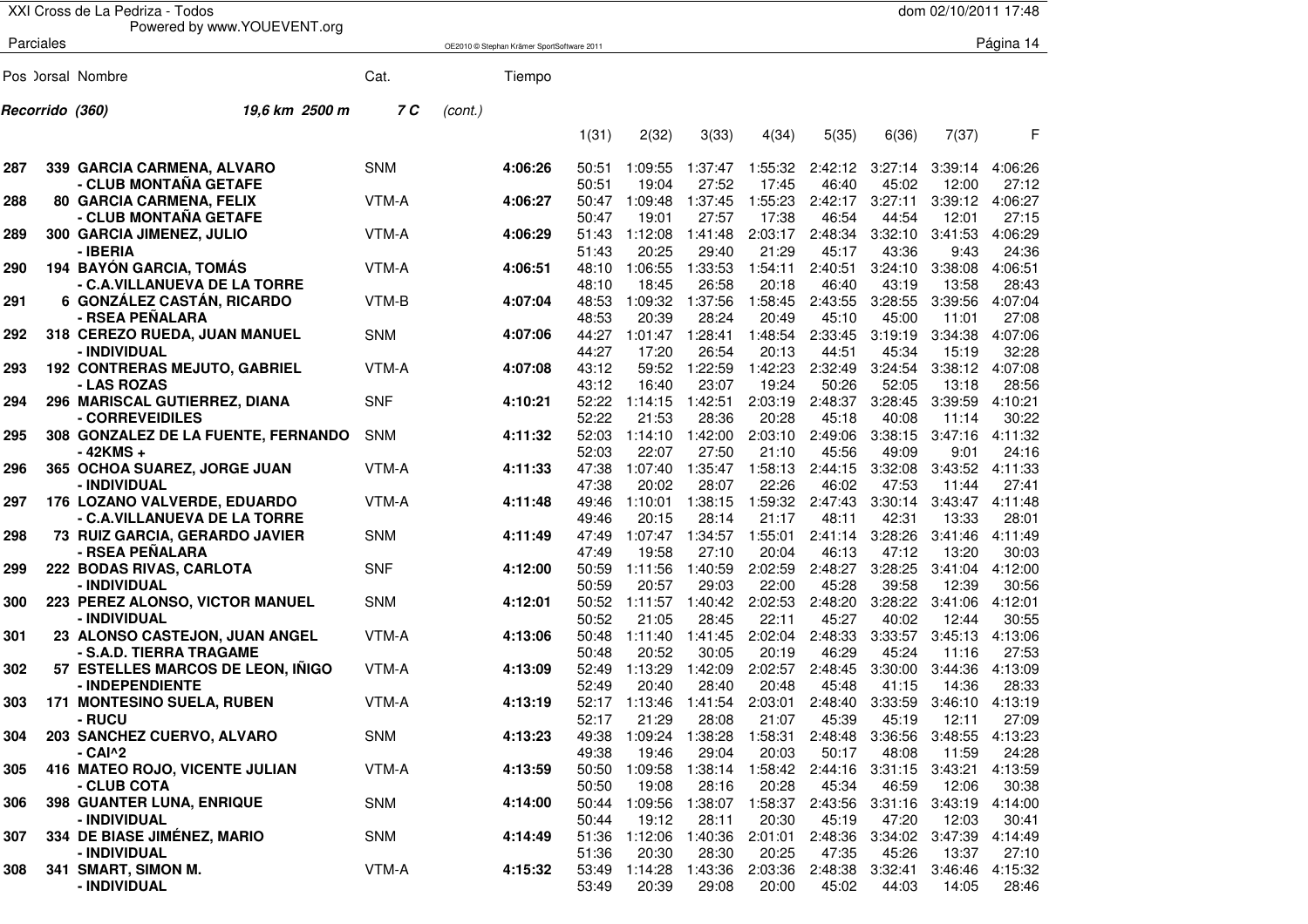|     | XXI Cross de La Pedriza - Todos<br>dom 02/10/2011 17:48 |                                                        |            |         |                                            |                  |                  |                                        |                  |                       |                  |                  |                  |
|-----|---------------------------------------------------------|--------------------------------------------------------|------------|---------|--------------------------------------------|------------------|------------------|----------------------------------------|------------------|-----------------------|------------------|------------------|------------------|
|     |                                                         | Powered by www.YOUEVENT.org                            |            |         |                                            |                  |                  |                                        |                  |                       |                  |                  |                  |
|     | Parciales                                               |                                                        |            |         | OE2010 © Stephan Krämer SportSoftware 2011 |                  |                  |                                        |                  |                       |                  |                  | Página 15        |
|     |                                                         |                                                        |            |         |                                            |                  |                  |                                        |                  |                       |                  |                  |                  |
|     |                                                         | Pos ) orsal Nombre                                     | Cat.       |         | Tiempo                                     |                  |                  |                                        |                  |                       |                  |                  |                  |
|     | Recorrido (360)                                         | 19,6 km 2500 m                                         | 7 C        | (cont.) |                                            |                  |                  |                                        |                  |                       |                  |                  |                  |
|     |                                                         |                                                        |            |         |                                            |                  |                  |                                        |                  |                       |                  |                  |                  |
|     |                                                         |                                                        |            |         |                                            | 1(31)            | 2(32)            | 3(33)                                  | 4(34)            | 5(35)                 | 6(36)            | 7(37)            | F                |
|     |                                                         | 340 HERRERO DE JÁUREGUI, CRISTINA                      |            |         |                                            |                  |                  | 1:43:14                                |                  |                       |                  |                  |                  |
| 309 |                                                         | - INDIVIDUAL                                           | <b>SNF</b> |         | 4:16:15                                    | 54:01<br>54:01   | 1:14:33<br>20:32 | 28:41                                  | 2:04:17<br>21:03 | 2:49:09<br>44:52      | 3:33:07<br>43:58 | 3:47:00<br>13:53 | 4:16:15<br>29:15 |
| 310 |                                                         | 43 MARTIN VALENZUELA, PEDRO ENRIQUE VTM-A              |            |         | 4:16:20                                    | 48:47            | 1:07:58          | 1:36:17                                | 1:56:09          | 2:44:12               | 3:30:06          | 3:48:12          | 4:16:20          |
|     |                                                         | - MONVAL                                               |            |         |                                            | 48:47            | 19:11            | 28:19                                  | 19:52            | 48:03                 | 45:54            | 18:06            | 28:08            |
| 311 |                                                         | 328 MARTINEZ SALIDO, MATEO                             | VTM-A      |         | 4:18:03                                    | 51:02            | 1:12:04          | 1:41:23                                | 2:04:43          | 2:54:44               | 3:41:03          | 3:52:40          | 4:18:03          |
|     |                                                         | - INDIVIDUAL                                           |            |         |                                            | 51:02            | 21:02            | 29:19                                  | 23:20            | 50:01                 | 46:19            | 11:37            | 25:23            |
| 312 |                                                         | 329 MARTINEZ SOBRINO, JESUS                            | <b>SNM</b> |         | 4:18:04                                    | 51:00            | 1:12:05          | 1:41:37                                | 2:04:45          | 2:54:46               | 3:41:04          | 3:52:41          | 4:18:04          |
|     |                                                         | - TRIATLON MARLINS                                     |            |         |                                            | 51:00            | 21:05            | 29:32                                  | 23:08            | 50:01                 | 46:18            | 11:37            | 25:23            |
| 313 |                                                         | 142 POZ PIÑOL, ALFONSO                                 | <b>SNM</b> |         | 4:19:50                                    | 55:20            | 1:17:37          | 1:44:32                                | 2:08:25          | 3:01:09               | 3:43:04          | 3:56:18          | 4:19:50          |
|     |                                                         | - INDIVIDUAL                                           |            |         |                                            | 55:20            | 22:17            | 26:55                                  | 23:53            | 52:44                 | 41:55            | 13:14            | 23:32            |
| 314 |                                                         | 232 RIERA BERENGUER, FERNANDO                          | VTM-A      |         | 4:20:13                                    | 49:53            | 1:08:09          | 1:37:16                                | 1:58:33          | 2:50:00               | 3:36:57          | 3:50:50          | 4:20:13          |
| 315 |                                                         | - INDIVIDUAL<br>126 ÁLVAREZ CABAL, RAMÓN               | VTM-B      |         | 4:20:16                                    | 49:53<br>1:03:35 | 18:16<br>1:22:22 | 29:07<br>1:45:15                       | 21:17<br>2:06:26 | 51:27<br>2:51:46      | 46:57<br>3:39:15 | 13:53<br>3:53:12 | 29:23<br>4:20:16 |
|     |                                                         | - INDEPENDIENTE                                        |            |         |                                            | 1:03:35          | 18:47            | 22:53                                  | 21:11            | 45:20                 | 47:29            | 13:57            | 27:04            |
| 316 |                                                         | 157 RAMIREZ FERNANDEZ, JUAN CARLOS                     | <b>SNM</b> |         | 4:21:23                                    | 51:11            | 1:12:22          | 1:42:29                                | 2:04:34          | 2:53:29               | 3:41:52          | 3:55:34          | 4:21:23          |
|     |                                                         | - INDIVIDUAL                                           |            |         |                                            | 51:11            | 21:11            | 30:07                                  | 22:05            | 48:55                 | 48:23            | 13:42            | 25:49            |
| 317 |                                                         | 159 GARCÍA DE LA TORRE, CARLOS                         | VTM-A      |         | 4:21:24                                    | 54:56            | 1:20:27          | -----                                  | -----            | -----                 | -----            | 3:15:06          | 4:21:24          |
|     |                                                         | - CORREVEIDILES                                        |            |         |                                            | 54:56            | 25:31            |                                        |                  |                       |                  | 1:54:39          | 1:06:18          |
| 318 |                                                         | 374 TUBÍO RODRIGUEZ, JORGE                             | <b>SNM</b> |         | 4:22:23                                    | 49:28            | 1:09:52          | 1:38:00                                | 1:59:04          | 2:50:03               | 3:39:09          | 3:54:02          | 4:22:23          |
|     |                                                         | - INDIVIDUAL                                           |            |         |                                            | 49:28            | 20:24            | 28:08                                  | 21:04            | 50:59                 | 49:06            | 14:53            | 28:21            |
| 319 |                                                         | 185 GARCIA MADRIGAL, BALDOMERO                         | VTM-B      |         | 4:24:11                                    | 56:04            | 1:17:18          | 1:44:01                                | 2:05:14          | 2:55:04               | 3:36:48          | 3:53:59          | 4:24:11          |
|     |                                                         | - BALDO                                                |            |         |                                            | 56:04            | 21:14            | 26:43                                  | 21:13            | 49:50                 | 41:44            | 17:11            | 30:12            |
| 320 |                                                         | 202 PENA ALCARAZ, MANUEL                               | <b>SNM</b> |         | 4:24:17                                    | 49:56            | 1:09:44          | 1:39:06                                | 2:01:54          | 2:54:49               | 3:44:34          | 3:56:45          | 4:24:17          |
|     |                                                         | $-$ CAI $^{\wedge}2$<br>235 CAÑO SÁNCHEZ, JUAN IGNACIO | <b>SNM</b> |         | 4:27:16                                    | 49:56<br>55:43   | 19:48<br>1:17:44 | 29:22<br>1:44:51                       | 22:48<br>2:08:23 | 52:55<br>3:01:03      | 49:45<br>3:40:18 | 12:11<br>3:58:24 | 27:32<br>4:27:16 |
| 321 |                                                         | - NINGUNO                                              |            |         |                                            | 55:43            | 22:01            | 27:07                                  | 23:32            | 52:40                 | 39:15            | 18:06            | 28:52            |
| 322 |                                                         | 309 GRAVINA, ROBIN                                     | VTM-A      |         | 4:29:11                                    | 47:08            | 1:06:02          | 1:34:15                                | 1:55:16          | 2:46:08               | 3:29:16          | 3:50:10          | 4:29:11          |
|     |                                                         | - INDIVIDUAL                                           |            |         |                                            | 47:08            | 18:54            | 28:13                                  | 21:01            | 50:52                 | 43:08            | 20:54            | 39:01            |
| 323 |                                                         | 316 ABATI GÓMEZ, PEDRO                                 | VTM-A      |         | 4:29:49                                    | 51:05            | 1:11:45          | 1:42:19                                | 2:05:08          | 2:59:05               | 3:44:57          | 4:00:30          | 4:29:49          |
|     |                                                         | - INDIVIDUAL                                           |            |         |                                            | 51:05            | 20:40            | 30:34                                  | 22:49            | 53:57                 | 45:52            | 15:33            | 29:19            |
| 324 |                                                         | 359 ESTEVEZ IBAÑEZ, DAVID JAVIER                       | <b>SNM</b> |         | 4:30:31                                    | 51:08            | 1:09:59          | 1:39:23                                | 2:00:27          | 2:48:46               | 3:34:00          | 3:54:00          | 4:30:31          |
|     |                                                         | - INDIVIDUAL                                           |            |         |                                            | 51:08            | 18:51            | 29:24                                  | 21:04            | 48:19                 | 45:14            | 20:00            | 36:31            |
| 325 |                                                         | 9 CABRERA CARRETE, SERGIO E.                           | SNM        |         | 4:30:51                                    | 51:06            | 1:11:44          |                                        | 1:41:31 2:04:14  | 2:58:11               | 3:48:02          | 4:01:51          | 4:30:51          |
|     |                                                         | - PEGASO                                               |            |         |                                            | 51:06            | 20:38            | 29:47                                  | 22:43            | 53:57                 | 49:51            | 13:49            | 29:00            |
| 326 |                                                         | 152 PÉREZ DURÁN, PABLO<br>- LA BERENJENA VELOZ         | SNM        |         | 4:30:53                                    | 51:41            | 20:32            | 51:41 1:12:13 1:41:52 2:03:13<br>29:39 | 21:21            | 2:59:03<br>55:50      | 3:47:25<br>48:22 | 4:01:52<br>14:27 | 4:30:53<br>29:01 |
| 327 |                                                         | 84 GONZALO, NACHO                                      | VTM-B      |         | 4:31:55                                    | 48:50            | 1:11:05          | 1:39:41                                | 2:00:58          | 2:55:22 3:51:33       |                  | 4:02:35          | 4:31:55          |
|     |                                                         | - RSEA PENALARA                                        |            |         |                                            | 48:50            | 22:15            | 28:36                                  | 21:17            | 54:24                 | 56:11            | 11:02            | 29:20            |
| 328 |                                                         | 153 GOMEZ SANCHEZ, JULIO                               | VTM-A      |         | 4:32:11                                    |                  | 53:40 1:15:26    | 1:44:36                                | 2:07:04          | 3:01:17 3:53:54       |                  | 4:06:11          | 4:32:11          |
|     |                                                         | - PATAMUELLES                                          |            |         |                                            | 53:40            | 21:46            | 29:10                                  | 22:28            | 54:13                 | 52:37            | 12:17            | 26:00            |
| 329 |                                                         | 380 LAPUENTE IRIBAS, ANTONIO                           | SNM        |         | 5:25:51                                    | 55:29            | 1:19:24          | 1:46:20                                | 2:11:28          | 3:14:39               | 4:15:01          | 4:44:25          | 5:25:51          |
|     |                                                         | - INDIVIDUAL                                           |            |         |                                            | 55:29            | 23:55            | 26:56                                  | 25:08            | 1:03:11               | 1:00:22          | 29:24            | 41:26            |
| 330 |                                                         | 383 LAPUENTE IRIBAS, LUIS                              | <b>SNM</b> |         | 5:25:52                                    | 55:26            | 1:19:23          |                                        | 1:46:17 2:11:20  | 3:14:34 4:15:03       |                  | 4:44:23          | 5:25:52          |
|     |                                                         | - INDIVIDUAL                                           |            |         |                                            | 55:26            | 23:57            | 26:54                                  |                  | 25:03 1:03:14 1:00:29 |                  | 29:20            | 41:29            |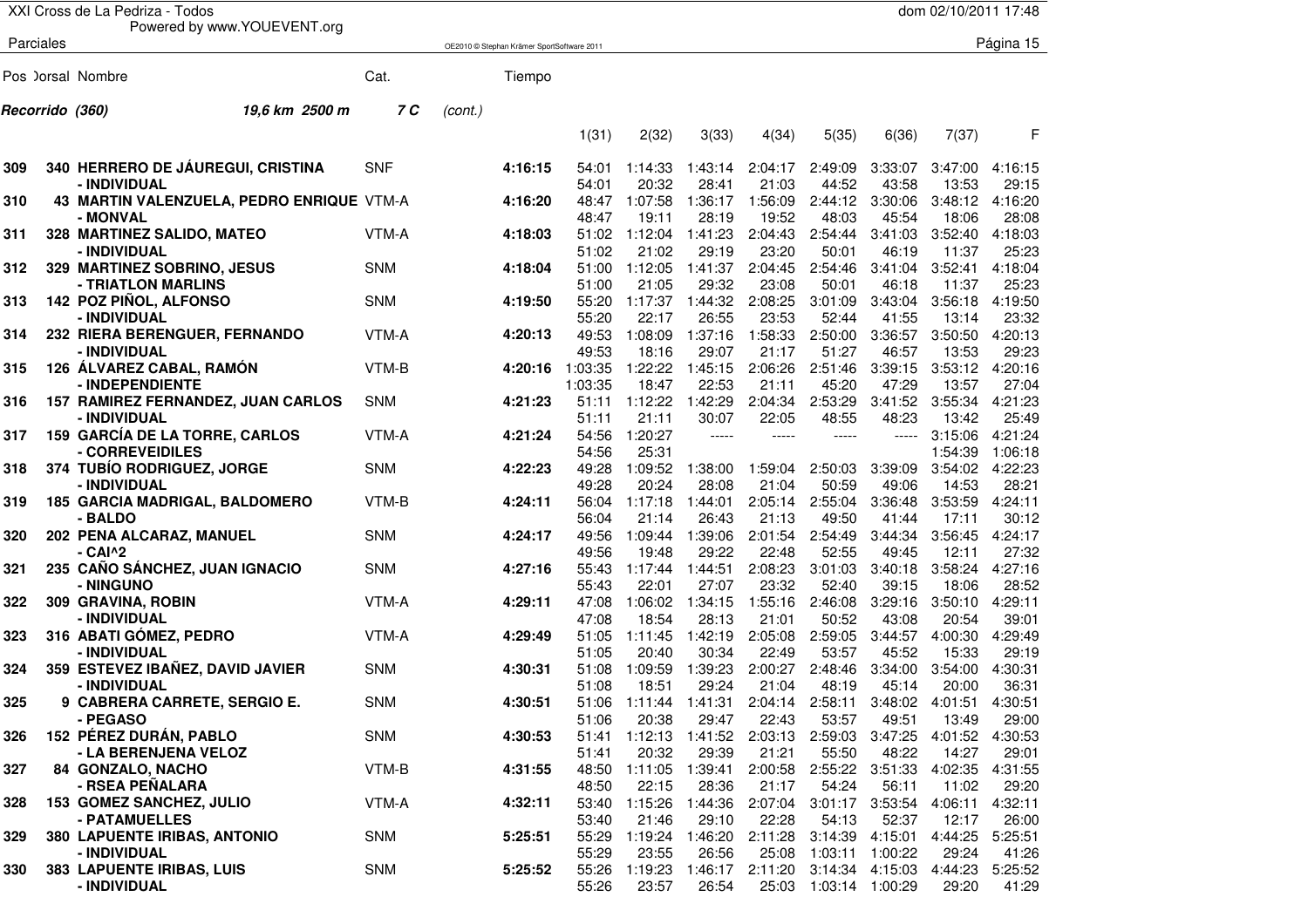|     |           | XXI Cross de La Pedriza - Todos                             |            |                                            |                         |                                |                           |                           |                                  |                               | dom 02/10/2011 17:48      |                           |
|-----|-----------|-------------------------------------------------------------|------------|--------------------------------------------|-------------------------|--------------------------------|---------------------------|---------------------------|----------------------------------|-------------------------------|---------------------------|---------------------------|
|     | Parciales | Powered by www.YOUEVENT.org                                 |            |                                            |                         |                                |                           |                           |                                  |                               |                           | Página 16                 |
|     |           |                                                             |            | OE2010 © Stephan Krämer SportSoftware 2011 |                         |                                |                           |                           |                                  |                               |                           |                           |
|     |           | Pos ) orsal Nombre                                          | Cat.       | Tiempo                                     |                         |                                |                           |                           |                                  |                               |                           |                           |
|     |           | 19.6 km 2500 m<br>Recorrido (360)                           | 7 C        | (cont.)                                    |                         |                                |                           |                           |                                  |                               |                           |                           |
|     |           |                                                             |            |                                            | 1(31)                   | 2(32)                          | 3(33)                     | 4(34)                     | 5(35)                            | 6(36)                         | 7(37)                     | F                         |
| 331 |           | 382 CABALLERO PERALES, CARLOS                               | <b>SNM</b> | 5:25:55                                    | 55:31                   | 1:19:07                        | 1:46:16                   | 2:11:25                   | 3:11:58                          | 4:14:51                       | 4:44:26                   | 5:25:55                   |
| 332 |           | - INDIVIDUAL<br>381 LAPUENTE IRIBAS, CARLOS<br>- INDIVIDUAL | <b>SNM</b> | 5:26:31                                    | 55:31<br>55:28<br>55:28 | 23:36<br>1:19:09<br>23:41      | 27:09<br>1:46:09<br>27:00 | 25:09<br>2:11:30<br>25:21 | 1:00:33<br>3:14:38<br>1:03:08    | 1:02:53<br>4:14:59<br>1:00:21 | 29:35<br>4:44:27<br>29:28 | 41:29<br>5:26:31<br>42:04 |
|     |           | 120 GARCIA-UCEDA MUÑOZ, ISIDRO<br>- CLUB EMT                | VTM-A      | Fuera de control                           | 54:15<br>54:15          | 1:15:24<br>21:09               | 1:43:39<br>28:15          | 2:05:11<br>21:32          | 2:55:06<br>49:55                 | 3:51:37<br>56:31              | 4:04:56<br>13:19          | 4:35:32<br>30:36          |
|     |           | 242 BLANCO LINO, JUAN<br>- INDIVIDUAL                       | VTM-A      | Fuera de control                           | 51:29<br>51:29          | 1:12:37<br>21:08               | 1:43:09<br>30:32          | 2:06:08<br>22:59          | 2:59:00<br>52:52                 | 3:50:06<br>51:06              | 4:04:08<br>14:02          | 4:35:51<br>31:43          |
|     |           | <b>261 CASTILLO FRADEJAS, SERGIO</b><br>- INDIVIDUAL        | <b>SNM</b> | Fuera de control                           | 55:56<br>55:56          | 1:16:59<br>21:03               | 1:45:00<br>28:01          | 2:09:39<br>24:39          | 3:04:51<br>55:12                 | 3:53:57<br>49:06              | 4:07:33<br>13:36          | 4:36:44<br>29:11          |
|     |           | 282 VAZQUEZ VILLANUEVA, DANIEL<br>- INDIVIDUAL              | VTM-A      | Fuera de control                           | 53:46<br>53:46          | 1:16:33<br>22:47               | 1:45:42<br>29:09          | 2:11:46<br>26:04          | 3:07:23<br>55:37                 | 3:59:26<br>52:03              | 4:11:49<br>12:23          | 4:40:27<br>28:38          |
|     |           | 280 APARICIO, EUFE<br>- INDIVIDUAL                          | VTF-B      | Fuera de control                           | 54:04<br>54:04          | 1:19:02<br>24:58               | 1:45:48<br>26:46          | 2:12:09<br>26:21          | 3:08:14<br>56:05                 | 3:59:35<br>51:21              | 4:13:01<br>13:26          | 4:40:33<br>27:32          |
|     |           | 281 TIMHAGEN, LENA<br>- INDIVIDUAL                          | VTF-B      | Fuera de control                           | 54:08<br>54:08          | 1:19:04<br>24:56               | 1:45:58<br>26:54          | 2:12:12<br>26:14          | 3:08:19<br>56:07                 | 3:59:25<br>51:06              | 4:13:12<br>13:47          | 4:41:12<br>28:00          |
|     |           | 252 HERNANDEZ GUTIERRZ, RAUL<br>- GUTICAR                   | VTM-A      | Fuera de control                           | 55:23<br>55:23          | -----                          | -----                     | -----                     | -----                            | -----                         | -----                     | 4:44:46<br>3:49:23        |
|     |           | 248 DE OYA VITURRO, JOSE CARLOS<br>- CA                     | <b>SNM</b> | Fuera de control                           | 52:27<br>52:27          | 1:14:18<br>21:51               | 1:44:14<br>29:56          | 2:09:09<br>24:55          | 3:08:03<br>58:54                 | 4:10:40<br>1:02:37            | 4:22:59<br>12:19          | 4:54:39<br>31:40          |
|     |           | 388 TORRESANO RODRIGUEZ, PABLO<br>- INDIVIDUAL              | <b>SNM</b> | Fuera de control                           | 55:48<br>55:48          | 1:18:52<br>23:04               | 1:45:10<br>26:18          | 2:08:39<br>23:29          | 3:03:59<br>55:20                 | 4:07:13<br>1:03:14            | 4:16:48<br>9:35           | 4:54:41<br>37:53          |
|     |           | 326 MARTOS MARTINEZ, MANUEL<br>- INDIVIDUAL                 | <b>SNM</b> | Fuera de control                           | 49:52<br>49:52          | 1:11:20<br>21:28               | 1:42:30<br>31:10          | 2:09:35<br>27:05          | 3:13:26<br>1:03:51               | 4:10:48<br>57:22              | 4:23:31<br>12:43          | 4:54:59<br>31:28          |
|     |           | 211 GARCIA DIAZ, LUIS ESTEBAN<br>- INDIVIDUAL               | <b>SNM</b> | Fuera de control                           | 55:15<br>55:15          | 1:17:52<br>22:37               | 1:44:55<br>27:03          | 2:09:44<br>24:49          | 3:13:48<br>1:04:04               | 4:15:44<br>1:01:56            | 4:29:23<br>13:39          | 4:57:05<br>27:42          |
|     |           | 314 ORTIZ MARTÍNEZ, ANTONIO RAFAEL<br>- MARATHON ARANJUEZ   | VTM-A      | Fuera de control                           | 56:06<br>56:06          | 1:22:20<br>26:14               | 1:50:00<br>27:40          | 2:14:34<br>24:34          | 3:14:42<br>1:00:08               | 4:16:09<br>1:01:27            | 4:31:08<br>14:59          | 5:03:36<br>32:28          |
|     |           | 297 IGLESIAS IZQUIERDO, FELIPE<br>- CLUB MARATHON ARANJUEZ  | <b>SNM</b> | Fuera de control                           | 55:54<br>55:54          | 1:23:21<br>27:27               | 1:49:30<br>26:09          | 2:14:21<br>24:51          | 3:16:04<br>1:01:43               | 4:20:56<br>1:04:52            | 4:34:04<br>13:08          | 5:06:22<br>32:18          |
|     |           | 354 ORTIZ MORENO, SERGIO<br>- CORRECAMINOS DE GRIÑON        | <b>SNM</b> | Fuera de control                           | 56:01<br>56:01          | 1:19:26<br>23:25               | 1:50:29<br>31:03          | 2:16:32<br>26:03          | 3:23:27<br>1:06:55               | 4:34:12<br>1:10:45            | -----                     | 5:07:55<br>33:43          |
|     |           | 255 MARQUEZ GARCIA, RAFAEL<br>- GUTICAR                     | VTM-A      | Fuera de control                           | 56:26<br>56:26          | 22:56                          | 1:19:22 1:49:07<br>29:45  | 2:15:37<br>26:30          | 3:23:28 4:34:08<br>1:07:51       | 1:10:40                       | -----                     | 5:07:57<br>33:49          |
|     |           | 386 PANTOJA RUIZ, MARCOS<br>- INDIVIDUAL                    | SNM        | Fuera de control                           | 55:49<br>55:49          | 23:48                          | 1:19:37 1:50:18<br>30:41  | 2:17:30                   | 3:25:21<br>27:12 1:07:51         | 4:34:10<br>1:08:49            | -----                     | 5:08:07<br>33:57          |
|     |           | 298 ROBLEÑO VERDUGO, YOLANDA<br>- INDIVIDUAL                | VTF-A      | Fuera de control                           | 55:47                   | 55:47 1:21:57 1:47:23<br>26:10 | 25:26                     | 2:13:17                   | 3:20:55<br>25:54 1:07:38         | 4:27:05 4:39:27<br>1:06:10    | 12:22                     | 5:08:12<br>28:45          |
|     |           | 324 ESCAPA ARRIBAS, ANTONIO<br>- INDIVIDUAL                 | SNM        | Fuera de control                           | 56:29<br>56:29          | 1:19:06<br>22:37               | 1:49:45<br>30:39          | 2:17:33<br>27:48          | 3:26:17<br>1:08:44               | 4:26:01<br>59:44              | 4:40:34<br>14:33          | 5:09:27<br>28:53          |
|     |           | <b>156 SERRANO CAMPOS, LUIS DIEGO</b><br>- RUMPLONES        | SNM        | Fuera de control                           | 51:09<br>51:09          | 1:14:17<br>23:08               | 1:45:37<br>31:20          | 2:13:14                   | 3:18:23<br>27:37 1:05:09 1:05:03 | 4:23:26                       | 4:38:41<br>15:15          | 5:09:47<br>31:06          |